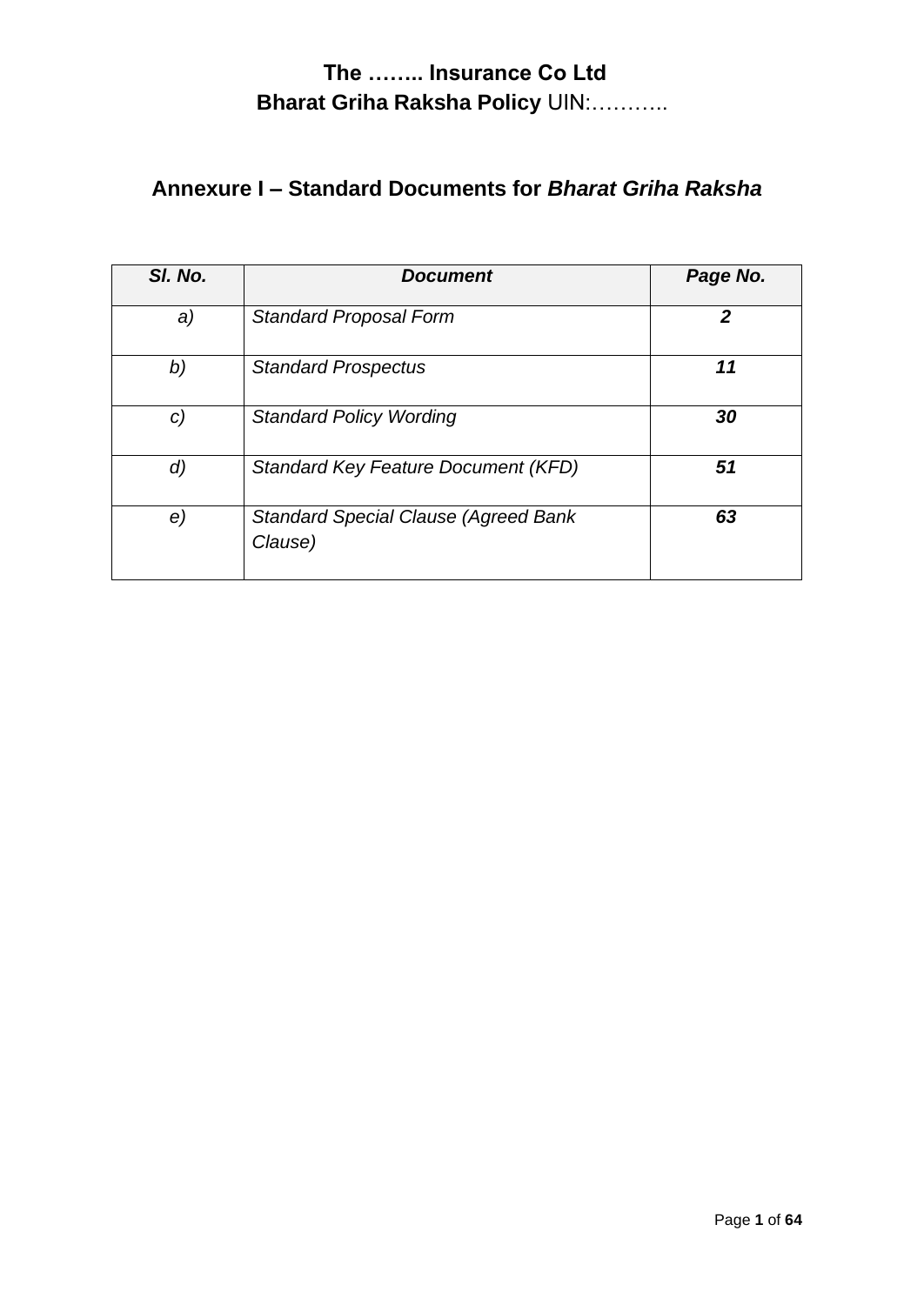**Standard Proposal Form**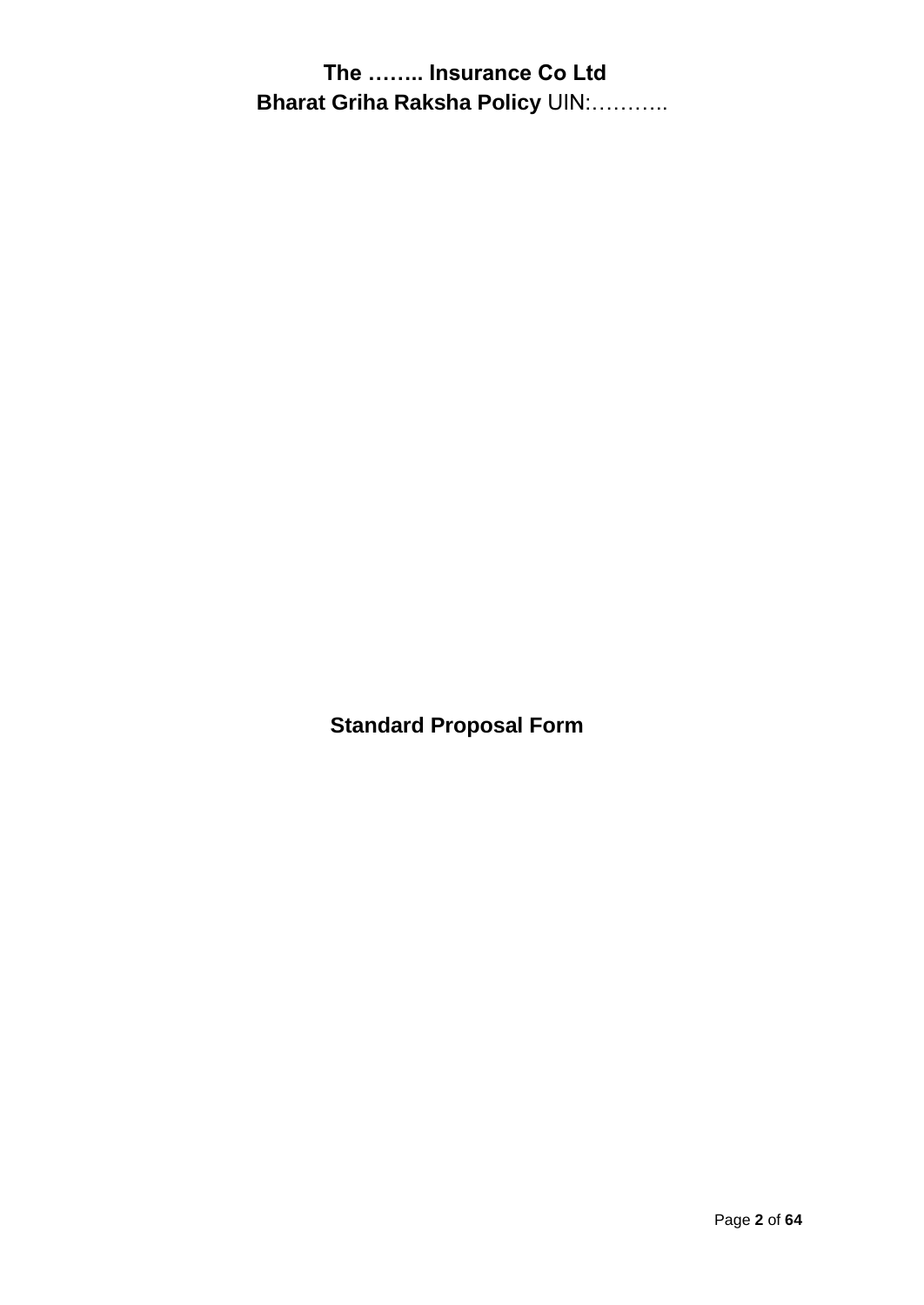#### **PROPOSAL FORM**

#### **Important:**

- **1. This proposal is for covering Home Building and/or Home Contents against Fire and Allied Perils.**
- **2. Read the Prospectus/Key Features Document/Policy Wordings before filling up this proposal form to understand the meaning of the terms used herein better.**
- **3. The property proposed for insurance is not covered until the proposal is accepted and premium paid.**

| Policy Issuing Office Address & Code    |  |
|-----------------------------------------|--|
| Intermediary/Agent Name & Code (if any) |  |

#### **A. Details about Proposer and Policy Period**

| 1. | Name of Proposer                                                                                                                      |                                   |
|----|---------------------------------------------------------------------------------------------------------------------------------------|-----------------------------------|
| 2. | <b>Address of Proposer</b>                                                                                                            |                                   |
| 3. | Phone No.                                                                                                                             |                                   |
|    | a. Mobile                                                                                                                             |                                   |
|    | b. Landline                                                                                                                           |                                   |
| 4. | Email                                                                                                                                 |                                   |
| 5. | Policy to be issued in favour of (list out<br>all the parties who have insurable<br>interest) including the financial<br>institutions |                                   |
| 6. | Period of Insurance                                                                                                                   | From                              |
|    |                                                                                                                                       | To                                |
|    |                                                                                                                                       | (No of Years in case of long term |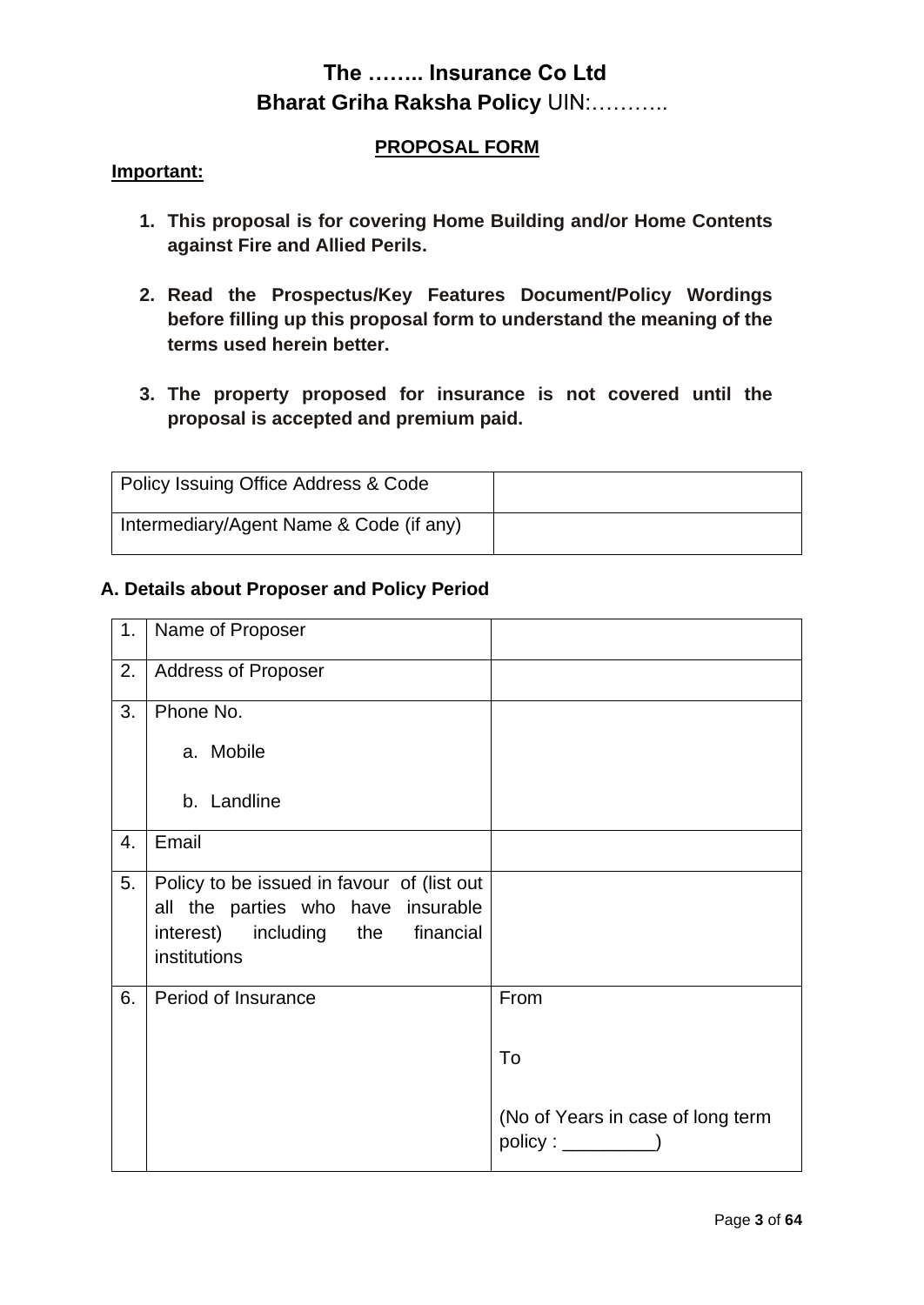|             | Note: For Long term policy,<br>Period shall not exceed 10 years. |
|-------------|------------------------------------------------------------------|
| Nomination: | Nominee Name:                                                    |
|             | Relationship with the insured:                                   |

# **B. Covers Opted**

| 8. | Is there any policy in place for the same<br>property?                                                                                                                                                                                                                                            | Yes/No                                                                                                     |                       |
|----|---------------------------------------------------------------------------------------------------------------------------------------------------------------------------------------------------------------------------------------------------------------------------------------------------|------------------------------------------------------------------------------------------------------------|-----------------------|
|    | If Yes, please provide the details                                                                                                                                                                                                                                                                |                                                                                                            |                       |
| 9. | Cover/s required:<br>(When Home Building and Home<br>Contents are opted for, cover for<br>General Contents of Home for Sum<br>Insured equal to 20% of the Sum Insured<br>for Home Building Cover subject to a<br>maximum of $\bar{\tau}$ 10 Lakh [Rupees Ten<br>Lakh] is automatically provided). | <b>Cover</b><br>Home Building &<br><b>Home Contents</b><br>Home Building Only<br><b>Home Contents Only</b> | <b>Please</b><br>tick |

### **C. Location of Home Building**

| 10. | Location of Home Building - full postal<br>address with Pin Code.                  |           |
|-----|------------------------------------------------------------------------------------|-----------|
|     |                                                                                    | Pin Code: |
| 11  | Is it in a multi-storey building or is it a<br>standalone house?                   |           |
| 12  | In case of multi-storey building, please<br>provide the floor number of Your house |           |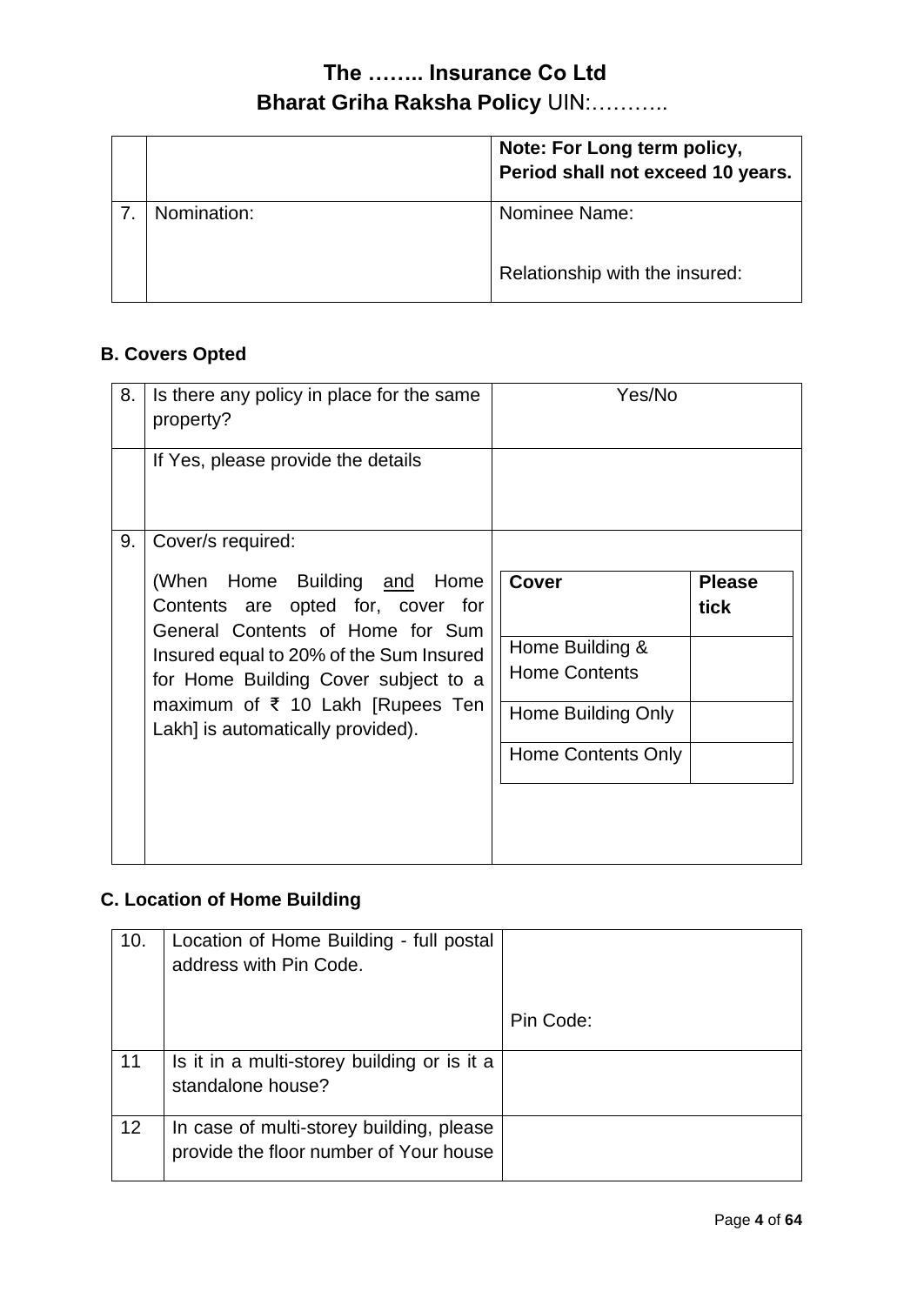| 13                                                                                                                                                                                                                                                                                                          |                   | Is there a basement to Your house?                                                                                                          |                                                                                                                                                                                                                     |
|-------------------------------------------------------------------------------------------------------------------------------------------------------------------------------------------------------------------------------------------------------------------------------------------------------------|-------------------|---------------------------------------------------------------------------------------------------------------------------------------------|---------------------------------------------------------------------------------------------------------------------------------------------------------------------------------------------------------------------|
| D. Details of Home Building                                                                                                                                                                                                                                                                                 |                   |                                                                                                                                             |                                                                                                                                                                                                                     |
| Please note:                                                                                                                                                                                                                                                                                                |                   |                                                                                                                                             |                                                                                                                                                                                                                     |
| <b>Your Home Building</b> is a building consisting of a residential unit, having an<br>enclosed structure and a roof, basement (if any) and fixtures and fittings<br>permanently attached to the floor, walls or roof, like fixed sanitary fittings, electrical<br>wiring and other permanent fittings etc. |                   |                                                                                                                                             |                                                                                                                                                                                                                     |
|                                                                                                                                                                                                                                                                                                             |                   | part of Your Home Building:                                                                                                                 | It also includes 'additional structures' if they are on the same site, are used as                                                                                                                                  |
|                                                                                                                                                                                                                                                                                                             | a.                | areas, if any;                                                                                                                              | garage, domestic out-houses used for residence, parking spaces or                                                                                                                                                   |
|                                                                                                                                                                                                                                                                                                             | b.                | compound walls, fences, gates, retaining walls, internal roads;                                                                             |                                                                                                                                                                                                                     |
|                                                                                                                                                                                                                                                                                                             | c.                | verandah or porch and the like;                                                                                                             |                                                                                                                                                                                                                     |
|                                                                                                                                                                                                                                                                                                             | d.                | other structure.                                                                                                                            | septic tanks, bio-gas plants, fixed water storage units or tanks, solar<br>panels, wind turbines and air conditioning systems, central heating<br>systems and the like, if not included in Home Contents Cover, any |
| 14.                                                                                                                                                                                                                                                                                                         | <b>Building:</b>  | <b>Sum Insured (SI) for Home</b>                                                                                                            |                                                                                                                                                                                                                     |
|                                                                                                                                                                                                                                                                                                             |                   | Please note the following:                                                                                                                  |                                                                                                                                                                                                                     |
|                                                                                                                                                                                                                                                                                                             |                   | (The amount required to construct<br>Your Home Building at the policy<br>Commencement Date. This amount is<br>calculated as follows:        |                                                                                                                                                                                                                     |
|                                                                                                                                                                                                                                                                                                             | Home<br>fixtures: | a. For residential structure of Your<br>including<br>fittings<br>and                                                                        | a. SI for residential structure of<br>Your Home including fittings and<br>fixtures (in $\bar{z}$ ):                                                                                                                 |
|                                                                                                                                                                                                                                                                                                             |                   | Carpet area of the structure in square<br>metres X Rate of Cost of Construction<br>at the policy Commencement Date.                         |                                                                                                                                                                                                                     |
|                                                                                                                                                                                                                                                                                                             | the               | The Rate of Cost of Construction is<br>prevailing rate of cost of<br>construction of Your Home Building at<br>the policy Commencement Date. |                                                                                                                                                                                                                     |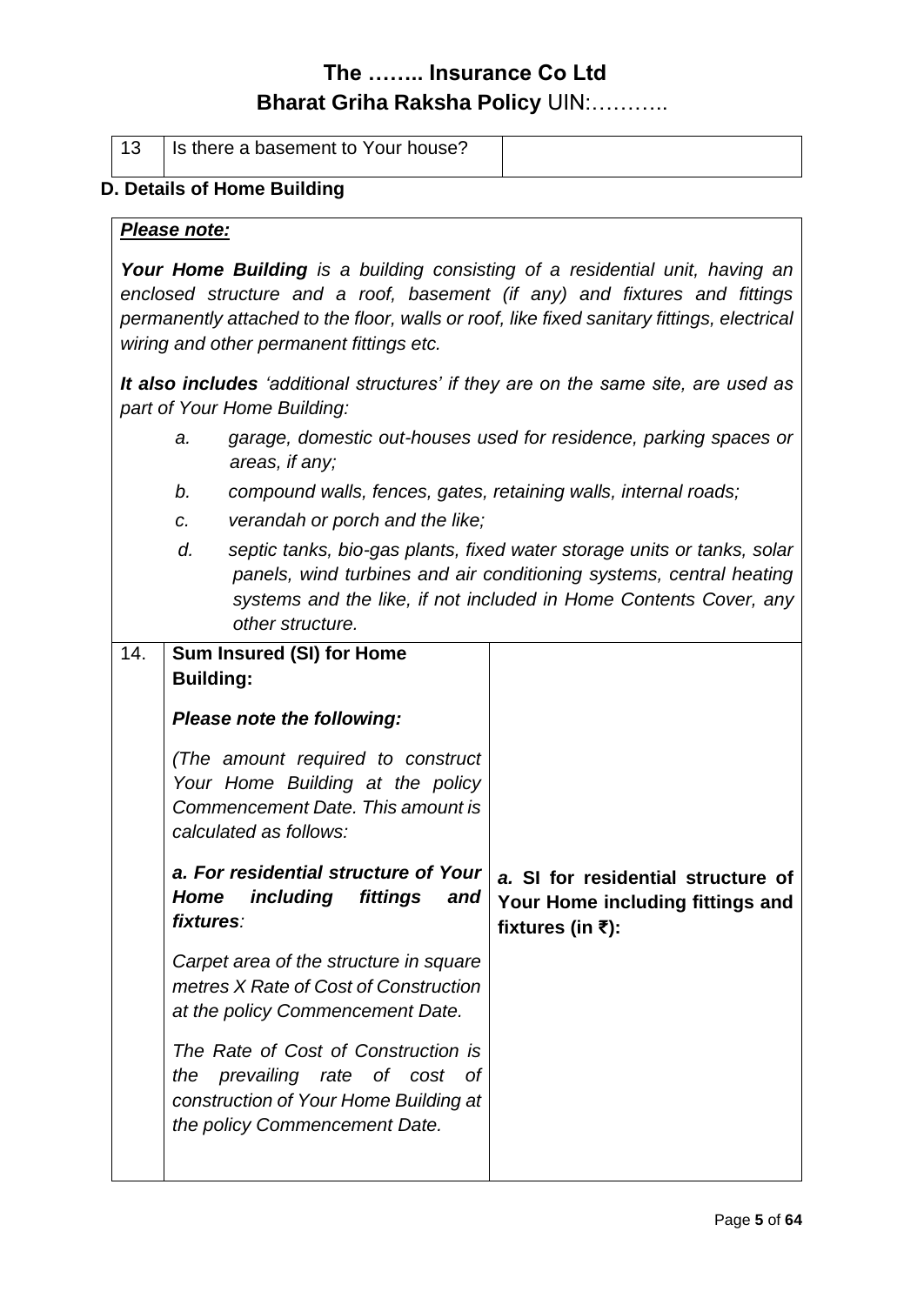|                                                                          | b. For additional structures: the<br>amount that is based on the prevailing                                                                                                                                                                                                                                            | b. SI for additional structures (in<br>₹):                                                                                    |  |
|--------------------------------------------------------------------------|------------------------------------------------------------------------------------------------------------------------------------------------------------------------------------------------------------------------------------------------------------------------------------------------------------------------|-------------------------------------------------------------------------------------------------------------------------------|--|
| rate of cost of construction at the<br><b>Policy Commencement Date.)</b> | Additional<br>Sum Insured (<br>in $\bar{z}$ )<br><b>Structure</b>                                                                                                                                                                                                                                                      |                                                                                                                               |  |
| 15.                                                                      | Carpet area of structure of Home in<br>square metres                                                                                                                                                                                                                                                                   |                                                                                                                               |  |
| 16.                                                                      | Rate of Cost of Construction per<br>the<br>metre<br>policy<br>square<br>at<br><b>Commencement Date</b>                                                                                                                                                                                                                 |                                                                                                                               |  |
|                                                                          | <b>Other Details</b>                                                                                                                                                                                                                                                                                                   |                                                                                                                               |  |
| 17.                                                                      | Age of Home Building                                                                                                                                                                                                                                                                                                   |                                                                                                                               |  |
|                                                                          |                                                                                                                                                                                                                                                                                                                        | Less than 5<br>years<br>5-10 years<br>$10-20$ years<br>Above 20 years                                                         |  |
| 18.                                                                      | <b>Construction Details</b>                                                                                                                                                                                                                                                                                            | Construction*                                                                                                                 |  |
|                                                                          | Please note the following:<br>(Building(s) having walls and/or roofs<br>of wooden planks/thatched leaves<br>and/or grass/hay of any<br>kind/bamboo/plastic cloth/asphalt/<br>canvas/tarpaulin and the like are<br>treated as Kutcha Construction.<br><b>Construction other than Kutcha</b><br>Construction is a 'Pucca | Walls<br>Kutcha /<br>Pucca<br>Floor<br>Kutcha /<br>Pucca<br>Roof<br>Kutcha /<br>Pucca<br>(*strike out what is not applicable) |  |
|                                                                          | Construction')                                                                                                                                                                                                                                                                                                         |                                                                                                                               |  |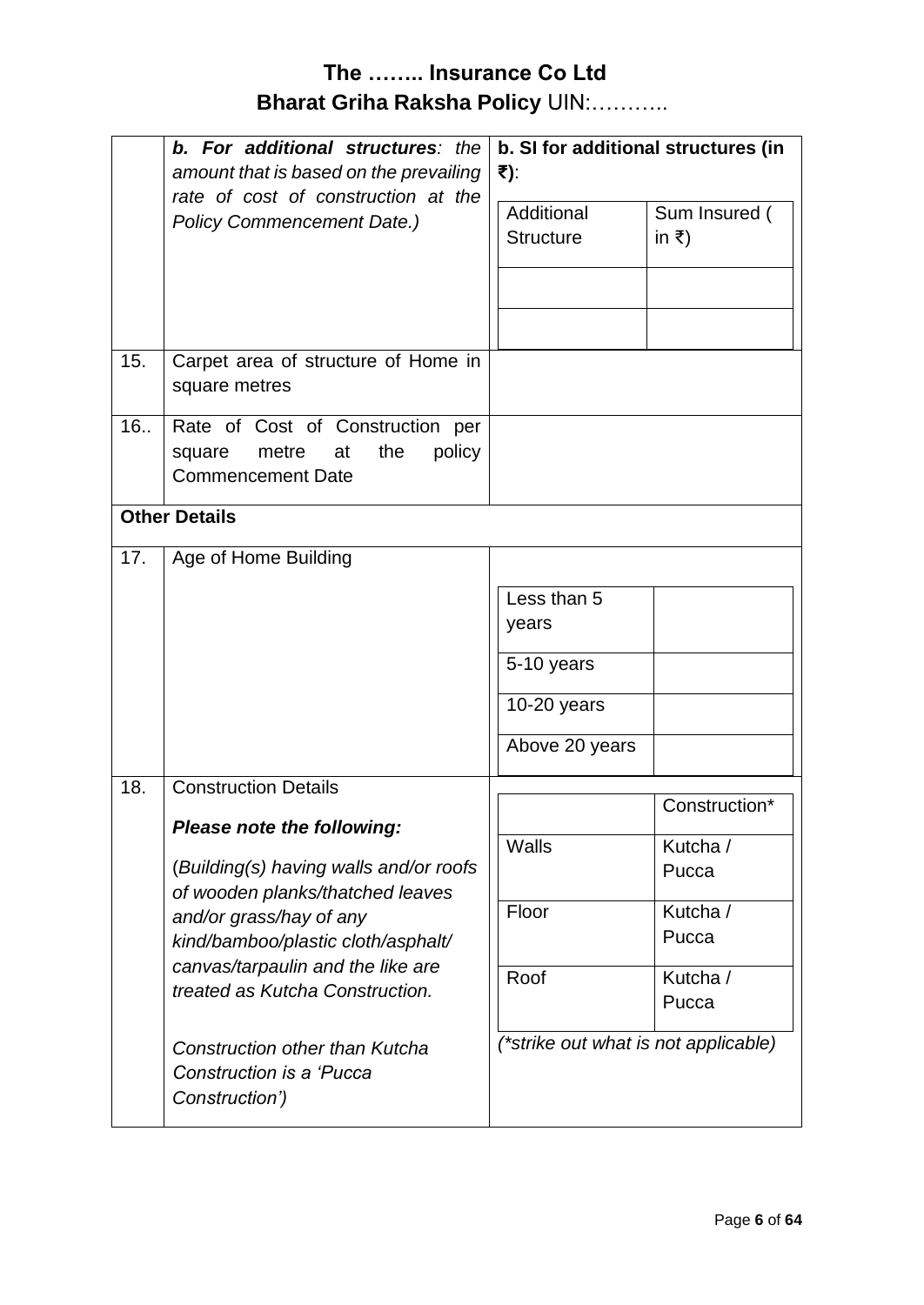#### **E. Details of Home Contents**

#### *Please note the following:*

*i) Home Contents refer to articles or things in Your Home that are not permanently attached or fixed to the structure of Your Home. Home Contents may consist of General Contents and/or Valuable Contents.*

*ii) General Contents are all the contents of household use in Your Home, e.g., furniture, electronic items and goods, antennas, solar panels, water storage equipment, kitchen equipment, electrical equipment (including those fitted on walls), clothing and apparel and items of similar nature.*

*iii) Valuable Contents of Your Home consist of items such as jewellery, silverware, paintings, works of art, antique items, curios and items of similar nature.*

*iv) If You have opted for Home Building and Home Contents cover, the General Contents of Your home equal to 20% of the Sum Insured for Home Building Cover subject to a maximum of ₹ 10 Lakhs (Rupees Ten Lakh) are automatically covered.*

| 19. | If You want to opt out of in-built cover<br>for General Contents as mentioned<br>in (iv) above and want to have higher<br>Sum Insured | Item wise Sum Insured for General<br>Contents (in ₹):                              |             |
|-----|---------------------------------------------------------------------------------------------------------------------------------------|------------------------------------------------------------------------------------|-------------|
|     | Or                                                                                                                                    | <b>Items</b>                                                                       | Sum Insured |
|     | If You have opted for Home Contents<br>Only cover, please provide item wise<br>Sum Insured for General Contents.                      | Furniture, Fixtures<br>and Fittings (Home<br>Furnishings)<br>Electrical/Electronic |             |
|     | (Sum Insured represents Cost of<br>Replacement)                                                                                       | <b>Others</b>                                                                      |             |
| 20. | In case of Basement, If there are<br>contents in it, please provide the<br>Sum Insured                                                |                                                                                    |             |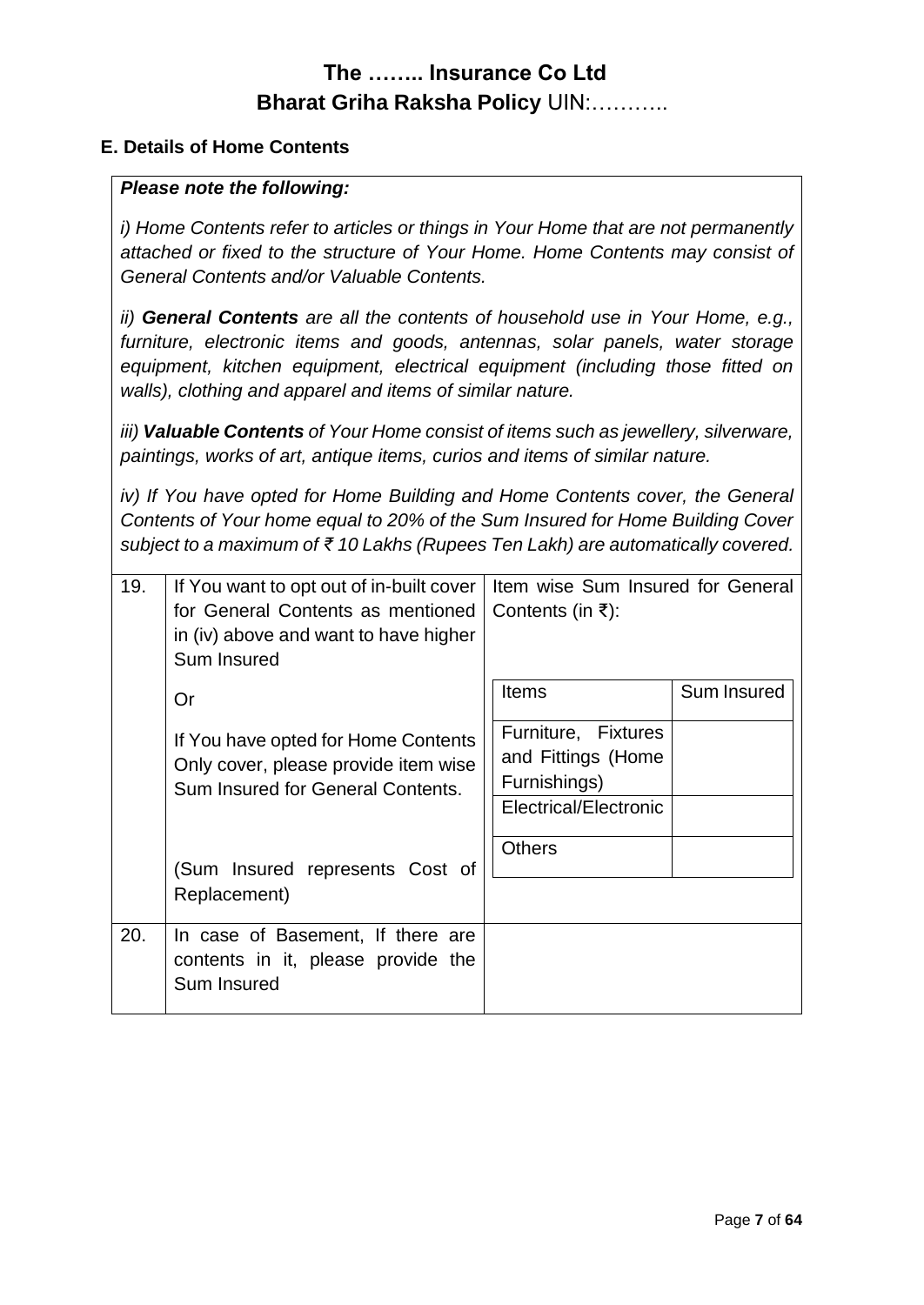**F. In-Built Covers (**Loss of Rent & Rent for Alternative Accommodation)

| 21. | Cover for (Please Tick)               | Loss of Rent:                                 |
|-----|---------------------------------------|-----------------------------------------------|
|     | Loss of Rent                          | Sum Insured:<br>Number of Months:<br>Ш.       |
|     | Rent for Alternative<br>Accommodation | <b>Rent for Alternative</b><br>Accommodation: |
|     |                                       | Sum Insured<br>Number of Months<br>Ш.         |

### **G. Optional Covers** (available on payment of additional premium)

| 22. | Do You require 'Personal Accident<br>Cover' for Yourself and Your spouse?                                                                                                                                                            | Yes/No                                                  |
|-----|--------------------------------------------------------------------------------------------------------------------------------------------------------------------------------------------------------------------------------------|---------------------------------------------------------|
|     |                                                                                                                                                                                                                                      | If Yes,                                                 |
|     |                                                                                                                                                                                                                                      | Name & age of Your spouse:                              |
|     |                                                                                                                                                                                                                                      | Your age:                                               |
| 23. | Do You require 'Cover for Valuable<br>Contents on Agreed Value Basis<br>(under Home Contents cover)':                                                                                                                                | Yes/No                                                  |
|     | (Valuable Contents of Your Home<br>consist of items such as jewellery,<br>silverware, paintings, works of art,<br>antique items, curios and items of<br>similar nature.)                                                             | If Yes, please attach list of items<br>and Sum Insured: |
|     | (You have to submit a Valuation<br>Certificate. However, the requirement<br>of valuation certificate is waived if the<br>Sum Insured opted for is upto $\bar{\xi}$ 5<br>Lakh and Individual item value does<br>not exceed ₹ 1 Lakh). | Valuation certificate<br>attached?<br>(Yes/No)          |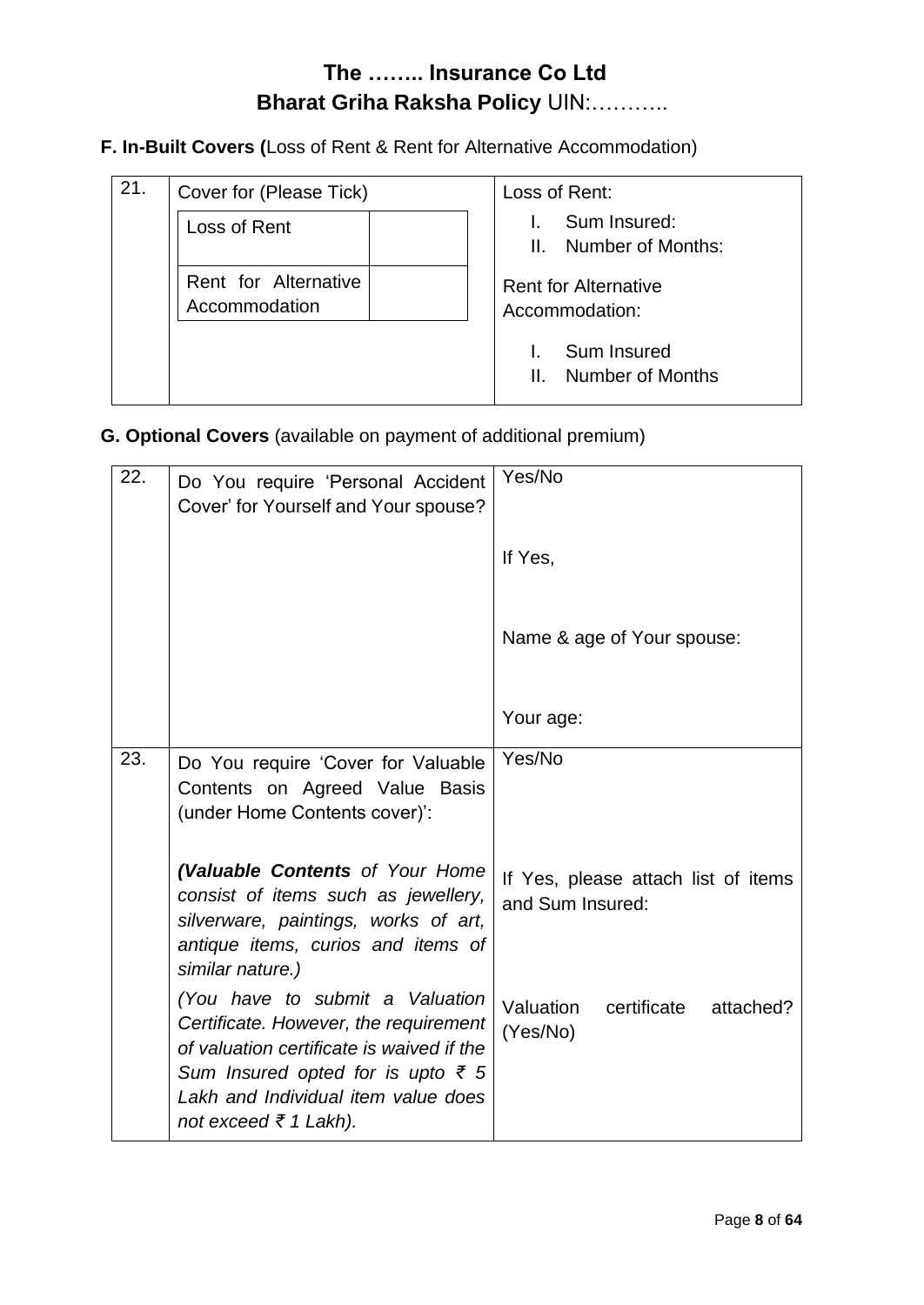**H. Additional/Add-on Covers** (over and above optional covers available on payment of additional premium)

| SI.No   Name of Add-on cover | Sum insured |
|------------------------------|-------------|
|                              |             |
|                              |             |

#### **I. Premium Details**

| Mode of Payment         |  |
|-------------------------|--|
| <b>Payment Details</b>  |  |
| Amount ( in $\bar{z}$ ) |  |

#### **J. Claims details**

Please specify details of any loss to the proposed Property in last 3 years:

| Date of   Cause | Claimed | Settled Amount/please specify if claim is |
|-----------------|---------|-------------------------------------------|
| Loss            |         | of Loss   Amount   outstanding            |
|                 |         |                                           |
|                 |         |                                           |
|                 |         |                                           |

#### **K. Declaration by Insured**

I/ We hereby declare that the statements made by me / us in this Proposal Form are true to the best of my / our knowledge and belief and I / We hereby agree that this declaration shall form the basis of the contract between me/us and the

If any additions or alterations are carried out in the risk proposed after the submission of this proposal form, then the same should be conveyed to the insurers immediately.

\_\_\_\_\_\_\_\_\_\_\_\_\_\_\_\_\_\_\_\_\_\_\_\_\_\_\_\_\_\_\_\_\_\_\_\_\_\_\_\_\_\_.

Date:

Place: Place: Signature of the Proposer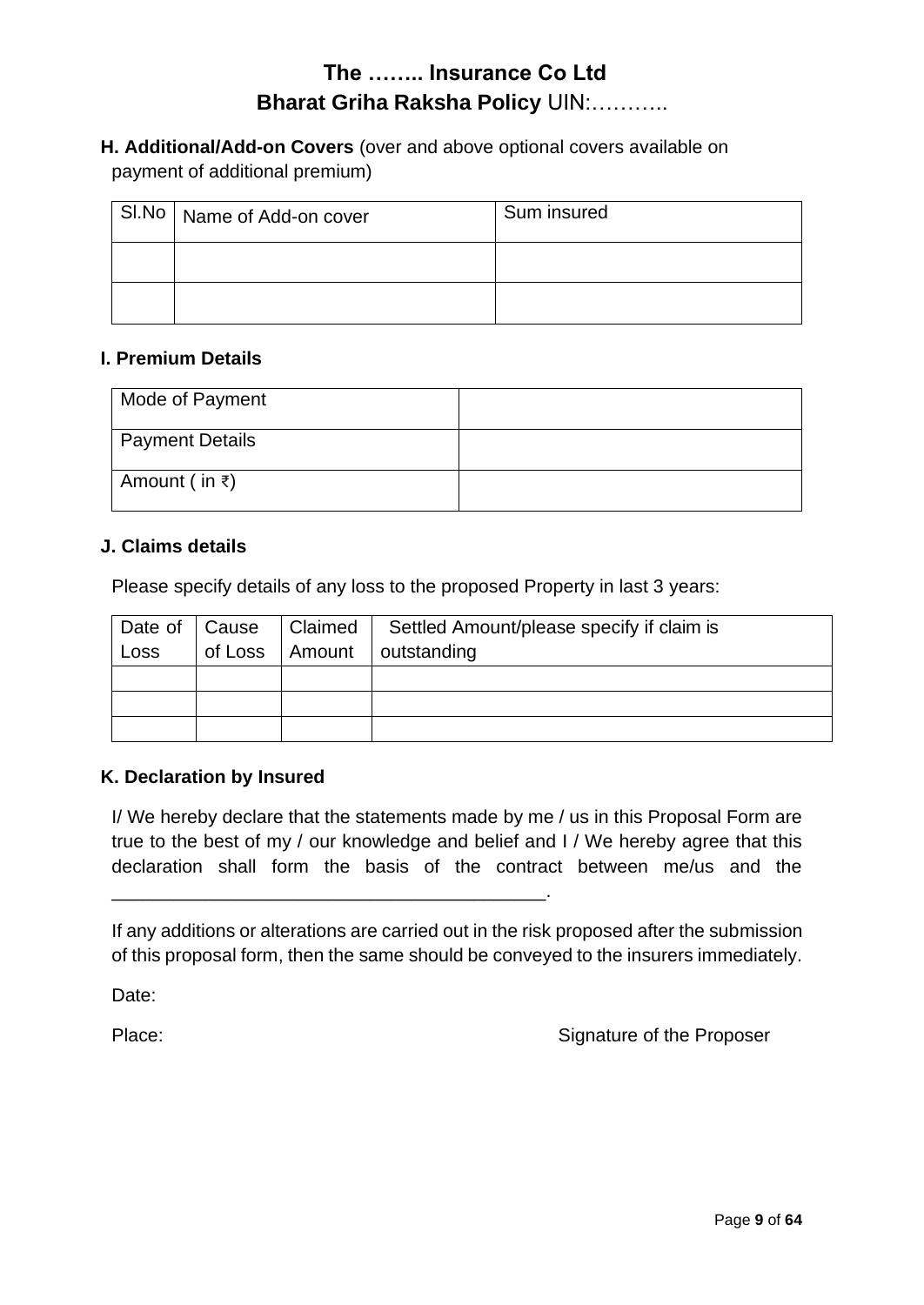#### **INSURANCE ACT 1938 SECTION 41- Prohibition of Rebates**

No person shall allow or offer to allow either directly or indirectly, as an inducement to any person to take out or renew or continue an insurance in respect of any kind of risk relating to lives or property in India, any rebate of the whole or part of the commission payable or any rebate of the premium shown on the policy, nor shall any person taking out or renewing a policy accept any rebate, except such rebate as may be allowed in accordance with the published prospectus or tables of the insurer.

ANY PERSON MAKING DEFAULT IN COMPLYING WITH THE PROVISIONS OF THIS SECTION SHALL BE PUNISHABLE WITH FINE WHICH MAY EXTEND TO TEN LAKHS RUPEES.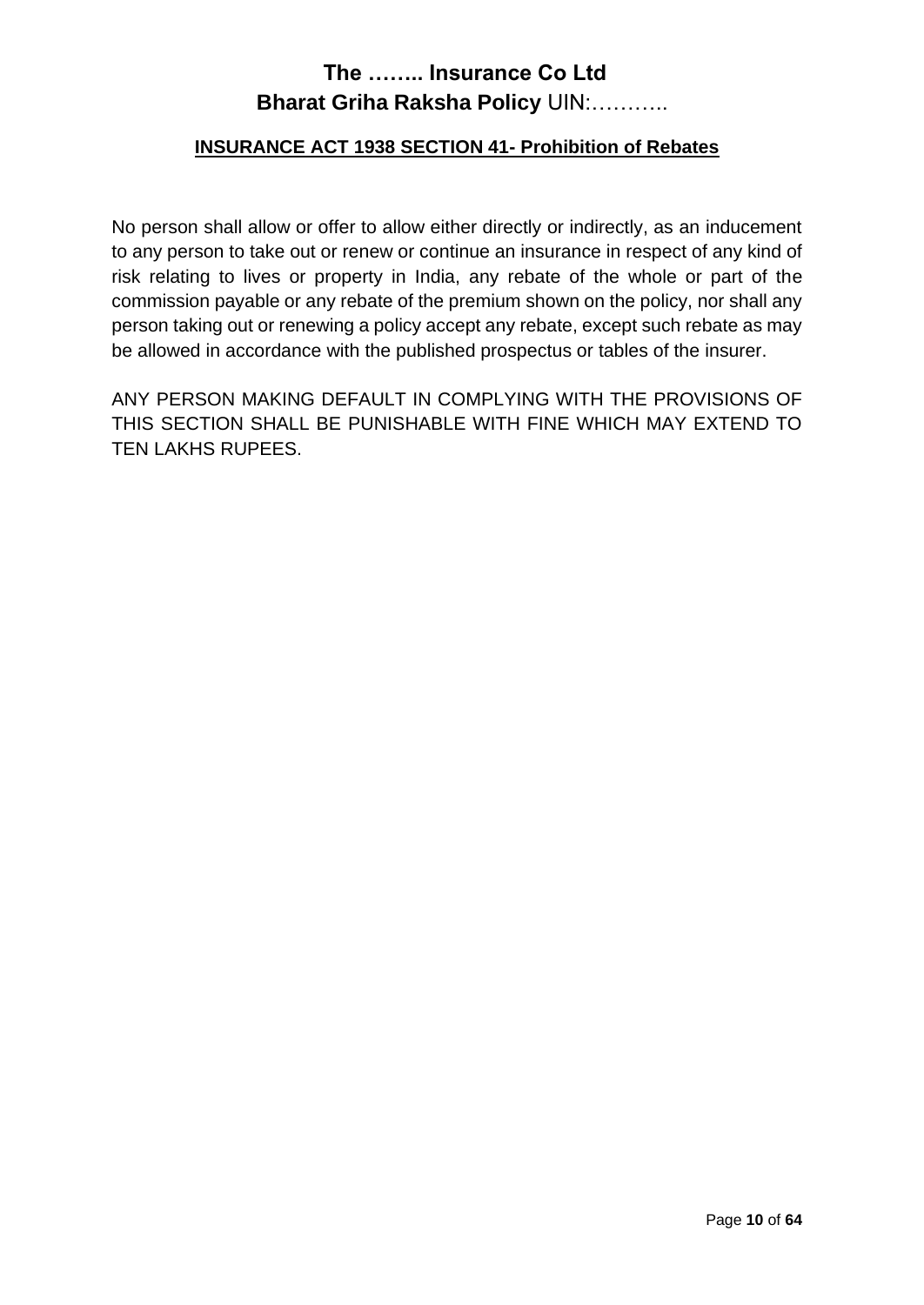**Standard Prospectus**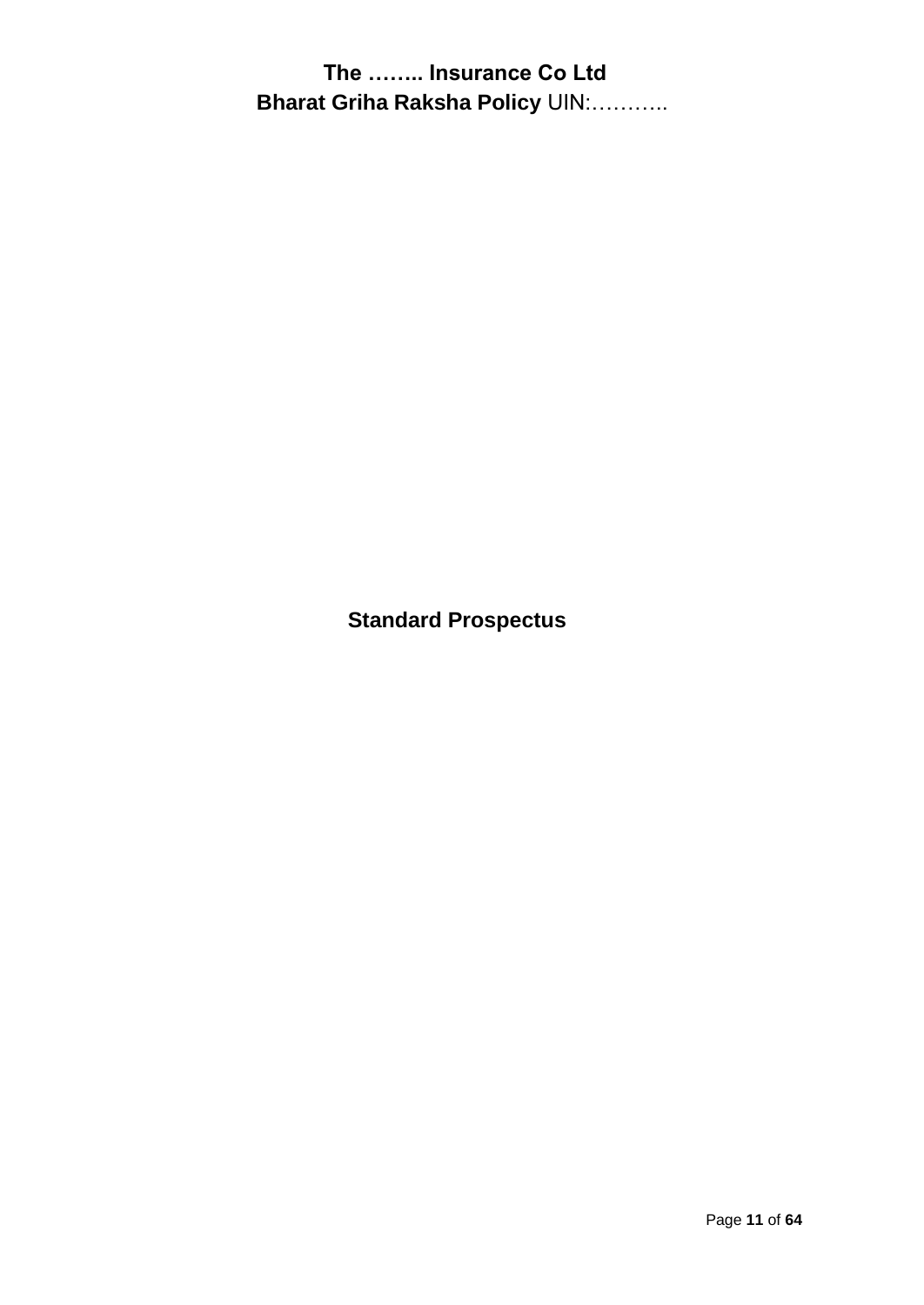### **Prospectus**

### **Contents Page No.**

**Introduction**

**Important Dos and Don'ts**

**Summary of Insurance Covers**

**Which unexpected events are covered?**

**Sum Insured**

**Who can purchase this Policy?**

**How long does this cover protect me?**

**The Home Building Cover**

**No Underinsurance**

**In-built Covers**

**The Home Contents Cover**

**Optional Covers**

**Additional Covers** 

**Exclusions, that is, what We do not pay**

**Premium**

**Changes and Cancellation**

**Making a Claim**

**This Prospectus**

**Grievances**

**About Our Company**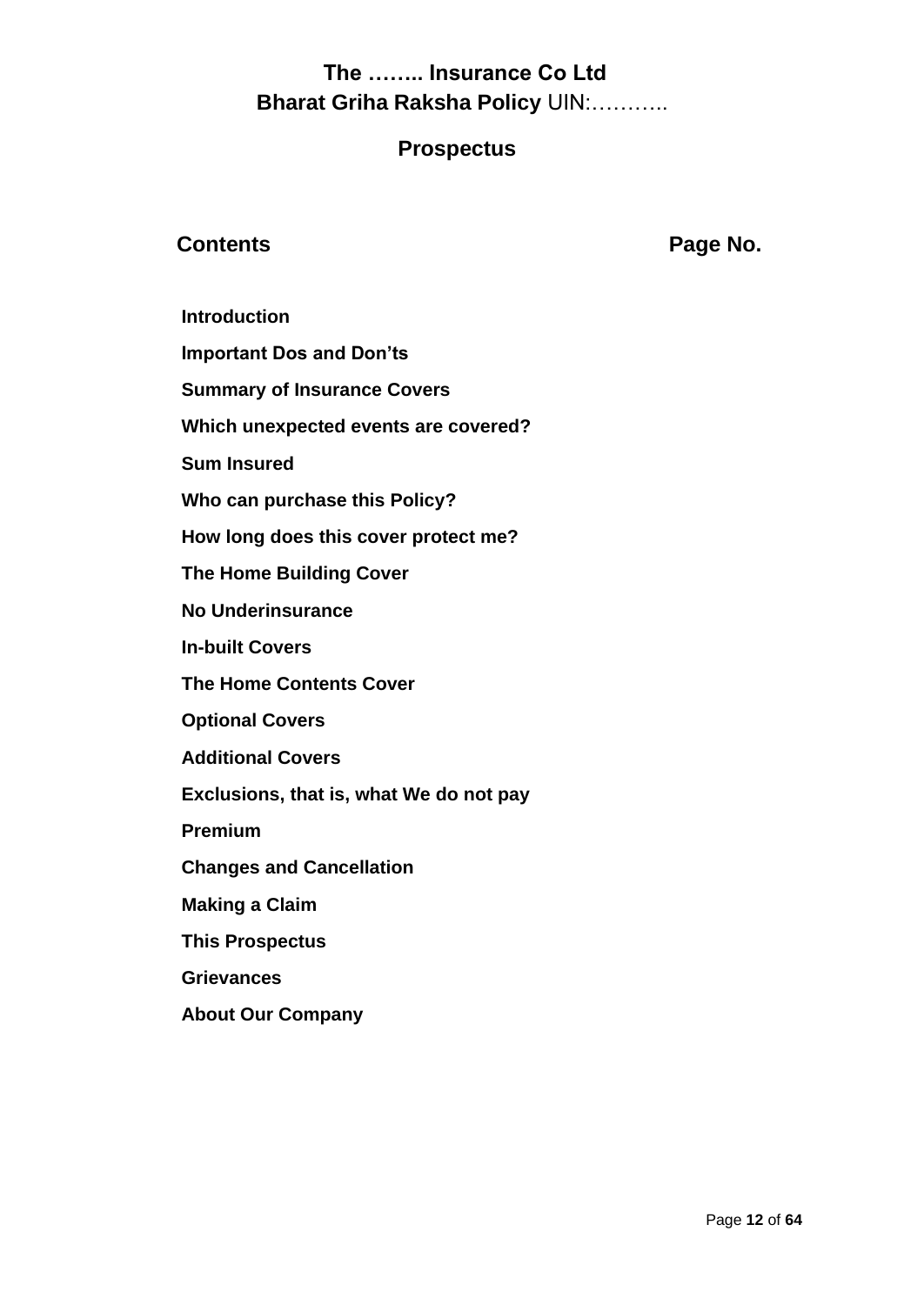### *Introduction*

This prospectus gives basic information about the **Bharat Griha Raksha** policy that You can purchase from Us, i.e. the … … .. … … Company. The **Bharat Griha Raksha** Policy provides insurance cover for Your Home Building, and/or Home Contents.

In this Prospectus, You will find information about the following insurance covers:

- 1. **Home Building Cover**, that covers any loss, damage or destruction of Your Home Building,
- 2. **Home Contents Cover**, that covers articles or things in Your home,
- 3. **Optional Covers:**
	- i. Cover for Valuable Contents on Agreed Value Basis
	- ii. Personal Accident Cover

#### *Important Dos and Don'ts*

| 1. | While filling up the Proposal<br>Form               | Read the instructions in the proposal form<br>carefully before filling up the details.<br>Understand the basis for arriving at the Sum<br>$\bullet$<br>Insured for both Home Building and Home<br>Contents before filling up the details. This is<br>given below in this Prospectus under the<br>heading 'Sum Insured'. It is also explained in<br>the Proposal Form.<br>Fill up the proposal form completely and<br>$\bullet$<br>answer all the questions truthfully. |
|----|-----------------------------------------------------|------------------------------------------------------------------------------------------------------------------------------------------------------------------------------------------------------------------------------------------------------------------------------------------------------------------------------------------------------------------------------------------------------------------------------------------------------------------------|
| 2. | Your Obligations during the<br><b>Policy Period</b> | Take care to prevent theft, loss or damage to<br>$\bullet$<br>Your Home Building and Home Contents.<br>Inform Us of any change in circumstances<br>$\bullet$<br>such as change of address, details of<br>additions or alterations to Home Building etc.<br>Do not allow unauthorized persons to<br>$\bullet$<br>occupy Your Home Building.                                                                                                                             |
| 3. | <b>Your Obligations when You</b><br>have a Claim    | Give notice of loss to Us, as required.<br>$\bullet$<br><b>Inform</b><br>the<br>respective authorities,<br>as<br>required.                                                                                                                                                                                                                                                                                                                                             |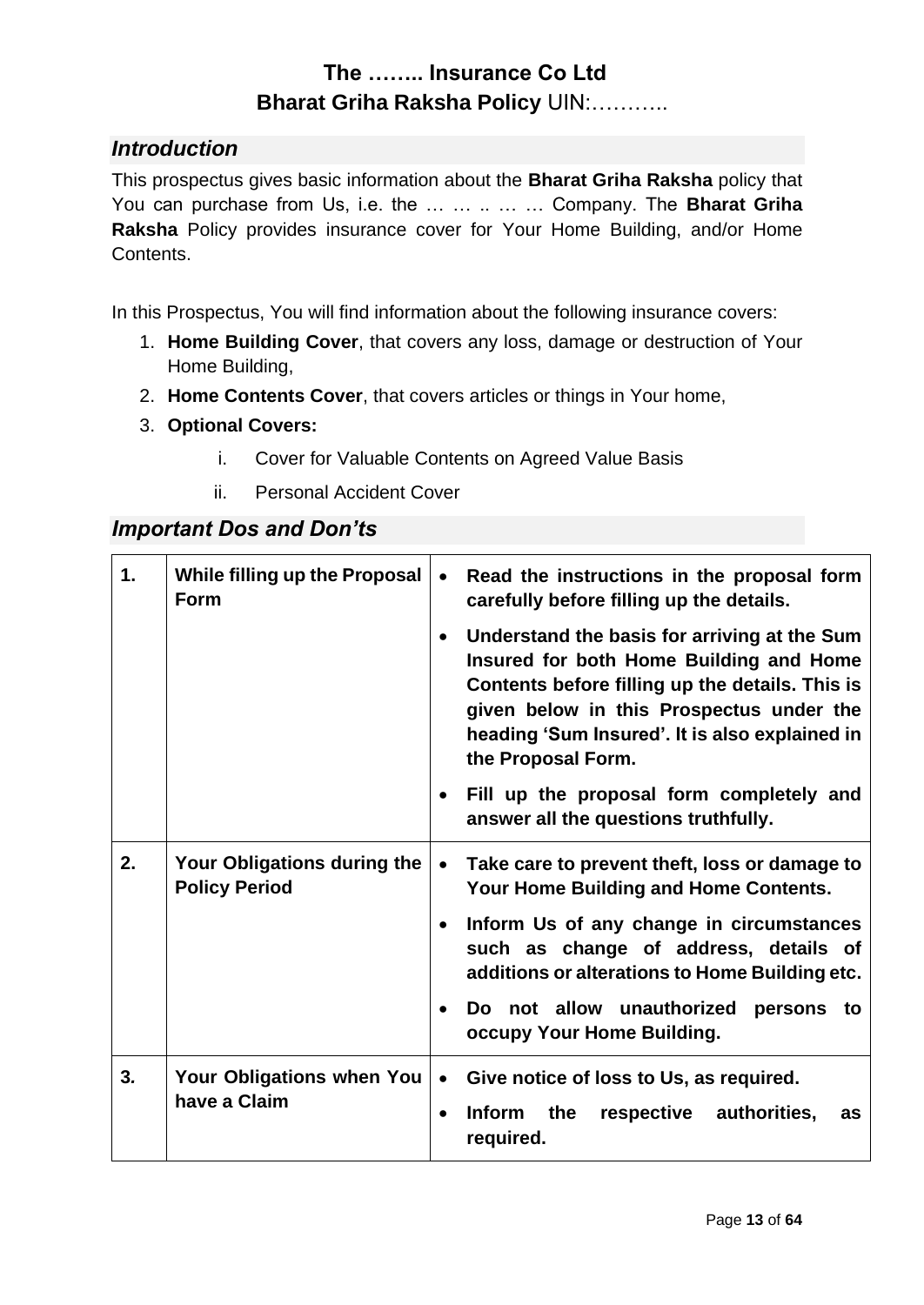|  | $\bullet$ | Make true and full disclosures in Your claim<br>form.               |
|--|-----------|---------------------------------------------------------------------|
|  |           | Give all documents supporting the claim.                            |
|  |           | Give full cooperation for inspection and<br>investigation of claim. |

# *Summary of insurance covers*

If Your Home Building or the articles or things in Your home are lost, damaged or destroyed because of the following unforeseen events that occur during the Policy Period, We provide cover as follows:

| <b>Name of Cover</b> |                 | <b>Your loss</b>                                       | We pay                                                                                                                                                                                      | <b>Nature</b><br>of<br><b>Cover</b> |
|----------------------|-----------------|--------------------------------------------------------|---------------------------------------------------------------------------------------------------------------------------------------------------------------------------------------------|-------------------------------------|
| Home<br>Cover        | <b>Building</b> | Building is damaged                                    | Cost<br>of<br>repairs,<br>Architect's, Surveyor's,<br>Consulting<br>Engineer's<br>fees,<br>Costs of<br>removing<br>debris,<br>Loss of Rent and Rent<br>for<br>Alternative<br>Accommodation. | Standard                            |
|                      |                 | Building is completely<br>destroyed<br>(Total<br>Loss) | <b>Cost of Construction</b>                                                                                                                                                                 | Standard                            |
| Home<br>Cover        | Contents        | Any General Content   Cost of repairs<br>is damaged    |                                                                                                                                                                                             | Standard                            |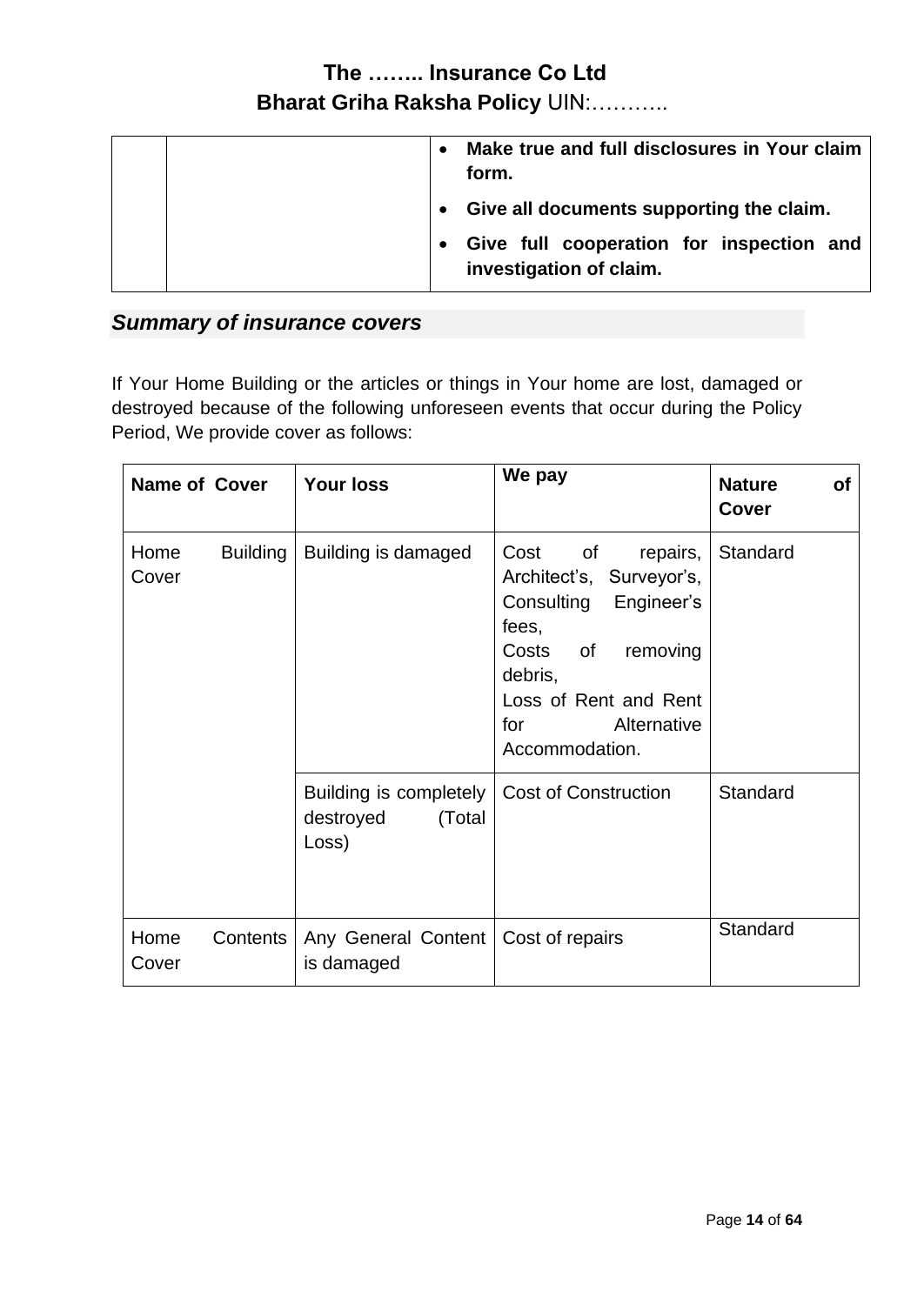| <b>Name of Cover</b>                                                    | <b>Your loss</b>                                                                                                                                                | We pay                                                        | <b>Nature</b><br><b>of</b><br><b>Cover</b>                                                                                                                                                                                                                                                                                                 |
|-------------------------------------------------------------------------|-----------------------------------------------------------------------------------------------------------------------------------------------------------------|---------------------------------------------------------------|--------------------------------------------------------------------------------------------------------------------------------------------------------------------------------------------------------------------------------------------------------------------------------------------------------------------------------------------|
|                                                                         | Article or thing is lost<br>or destroyed<br>(Total<br>Loss)                                                                                                     | Cost of replacing that<br>item with a same or<br>similar item | <b>Where Home</b><br>Building is also<br>covered,<br>General<br>Contents are<br>automatically<br>covered for<br>20% of the<br>Sum Insured of<br>the Home<br><b>Building subject</b><br>to a maximum<br>of $\bar{\tau}$ 10 Lakh.<br>You can opt out<br>of the cover or<br>the<br>increase<br>Sum Insured by<br>declaring<br>the<br>details. |
| Personal Accident<br>Cover                                              | Unfortunate death of<br>Your<br>spouse<br>or<br>Yourself due to<br>an<br>peril<br>insured<br>that<br>damage<br>caused<br>to<br>Home Building and/or<br>Contents | ₹ 5,00,000/- per person                                       | Optional                                                                                                                                                                                                                                                                                                                                   |
| <b>Cover for Valuable</b><br>Contents<br>on                             | Valuable<br>content<br>is<br>physically damaged                                                                                                                 | Cost of repair                                                | Optional                                                                                                                                                                                                                                                                                                                                   |
| Value<br>Agreed<br><b>Basis</b><br>(under<br>Home<br>Contents<br>Cover) | Valuable content is a<br>total loss                                                                                                                             | <b>Agreed Value</b>                                           |                                                                                                                                                                                                                                                                                                                                            |

# *Which unexpected events are covered?*

We give insurance cover for physical loss or damage, or destruction caused to Insured Property by the following unforeseen events occurring during the Policy Period.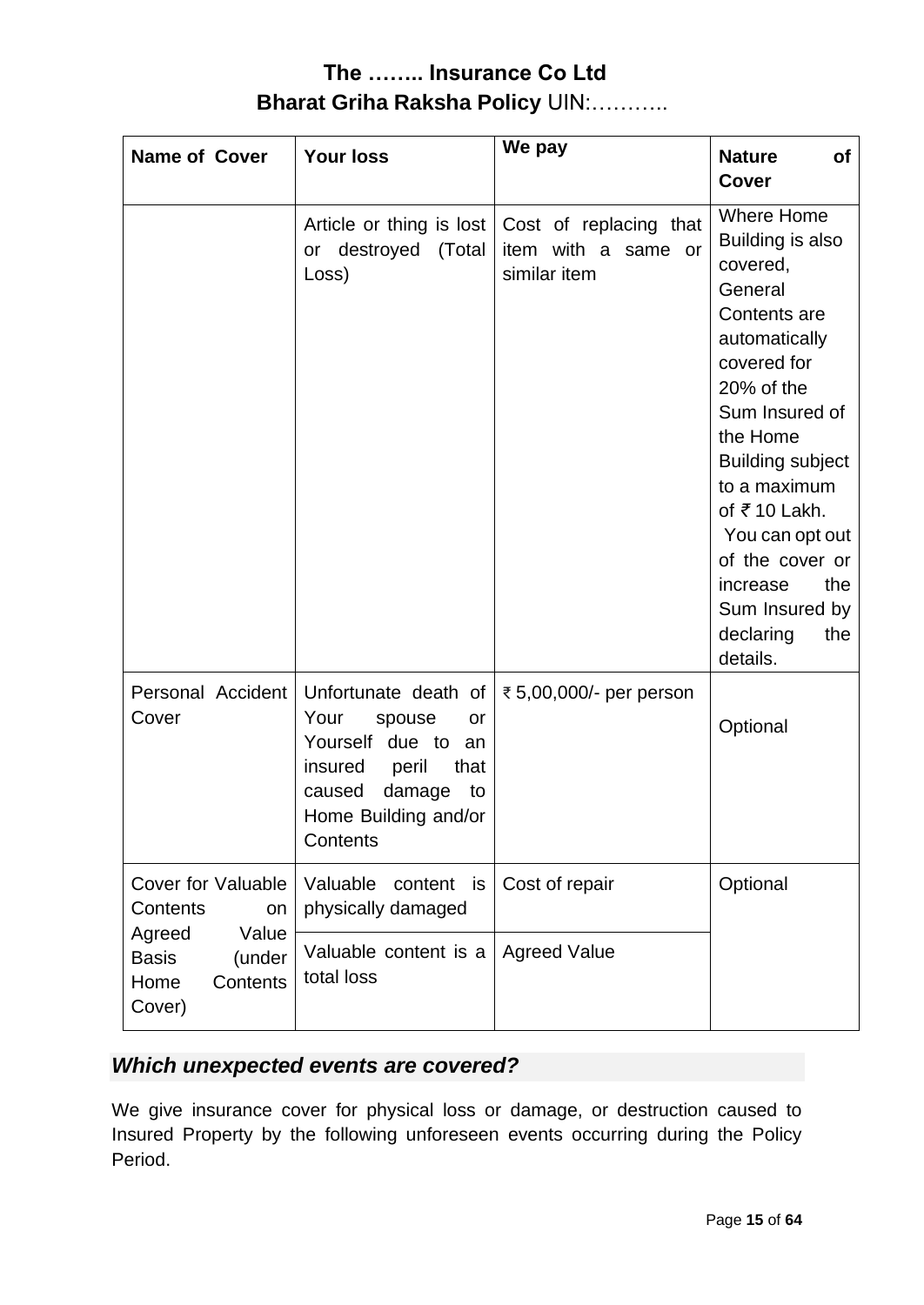The events covered are given in Column A and those not covered in respect of these events are given in Column B.

|    | <b>Column A</b>                                                                                                 | <b>Column B</b>                                                                                                                                                                                                                                                                                                                                                     |
|----|-----------------------------------------------------------------------------------------------------------------|---------------------------------------------------------------------------------------------------------------------------------------------------------------------------------------------------------------------------------------------------------------------------------------------------------------------------------------------------------------------|
|    | Property by                                                                                                     | We cover physical loss or damage, We do not cover any loss or damage, or<br>or destruction caused to the Insured destruction caused to the Insured Property                                                                                                                                                                                                         |
| 1. | Fire                                                                                                            | caused by burning of Insured Property by<br>order of any Public Authority.                                                                                                                                                                                                                                                                                          |
| 2. | <b>Explosion or Implosion</b>                                                                                   | $\qquad \qquad \blacksquare$                                                                                                                                                                                                                                                                                                                                        |
| 3. | Lightning                                                                                                       |                                                                                                                                                                                                                                                                                                                                                                     |
| 4. | Earthquake, volcanic eruption, or<br>other convulsions of nature                                                |                                                                                                                                                                                                                                                                                                                                                                     |
| 5. | Storm, Cyclone, Typhoon, Tempest,<br>Hurricane, Tornado, Tsunami, Flood<br>and Inundation                       |                                                                                                                                                                                                                                                                                                                                                                     |
| 6. | Subsidence of the land on which caused by<br><b>Building</b><br>Your<br>Home<br>stands,<br>Landslide, Rockslide | a. normal cracking, settlement or bedding<br>down of new structures,<br>b. the settlement or movement of made up<br>ground,<br>c. coastal or river erosion,<br>d. defective design or workmanship or use<br>of defective materials, or<br>e. demolition,<br>construction,<br>structural<br>alterations or repair of any property, or<br>groundworks or excavations. |
| 7. | Bush fire, Forest Fire, Jungle Fire                                                                             |                                                                                                                                                                                                                                                                                                                                                                     |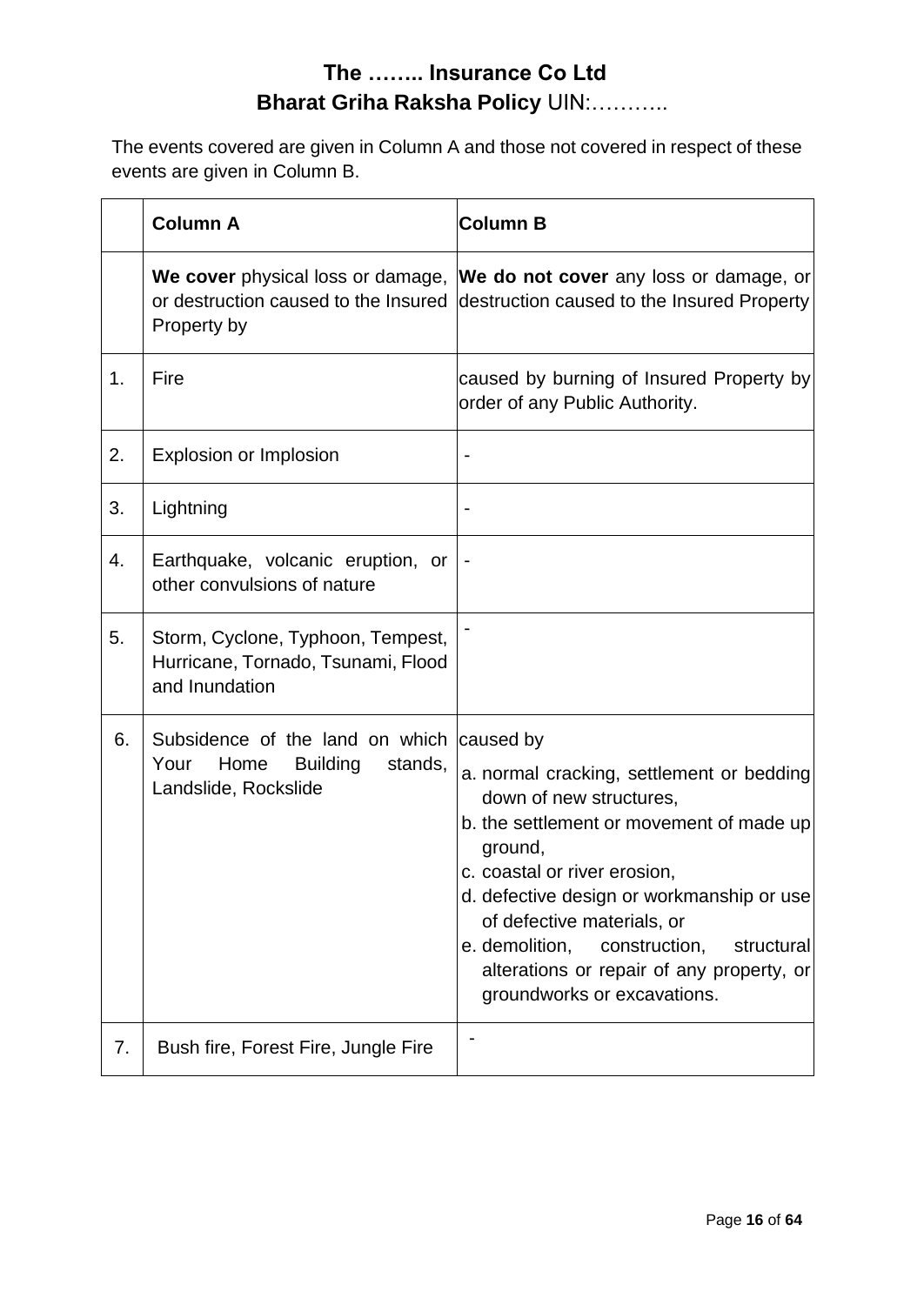|     | <b>Column A</b>                                                       | <b>Column B</b>                                                                                                                                                                                                                                                                      |
|-----|-----------------------------------------------------------------------|--------------------------------------------------------------------------------------------------------------------------------------------------------------------------------------------------------------------------------------------------------------------------------------|
|     | Property by                                                           | We cover physical loss or damage, We do not cover any loss or damage, or<br>or destruction caused to the Insured destruction caused to the Insured Property                                                                                                                          |
| 8.  | physical object (e.g. vehicle, falling<br>trees, aircraft, wall etc.) | Impact damage of any kind, i.e., caused by pressure waves caused by<br>damage caused by impact of, or aircraft or other aerial or space devices<br>collision caused by any external travelling at sonic or supersonic speeds.                                                        |
| 9.  | Missile testing operations                                            |                                                                                                                                                                                                                                                                                      |
| 10. | Riot, Strikes, Malicious Damages                                      | caused by<br>a. temporary or permanent dispossession,<br>confiscation,<br>commandeering,<br>requisition or destruction by order of the<br>government or any lawful authority, or<br>b. temporary or permanent dispossession<br>of Your Home by unlawful occupation<br>by any person. |
| 11  | Acts of terrorism<br>(Coverage as per Terrorism Clause<br>attached)   | Exclusions and Excess as per Terrorism<br>Clause attached.                                                                                                                                                                                                                           |
| 12. | Bursting or overflowing of water<br>tanks, apparatus and pipes,       | $\overline{\phantom{a}}$                                                                                                                                                                                                                                                             |
| 13. | installations.                                                        | Leakage from automatic sprinkler a. repairs or alterations in Your Home or<br>the building in which Your Home is<br>located,<br>repairs, removal or extension of any<br>b.<br>sprinkler installation, or<br>defects in the construction known to<br>С.<br>You.                       |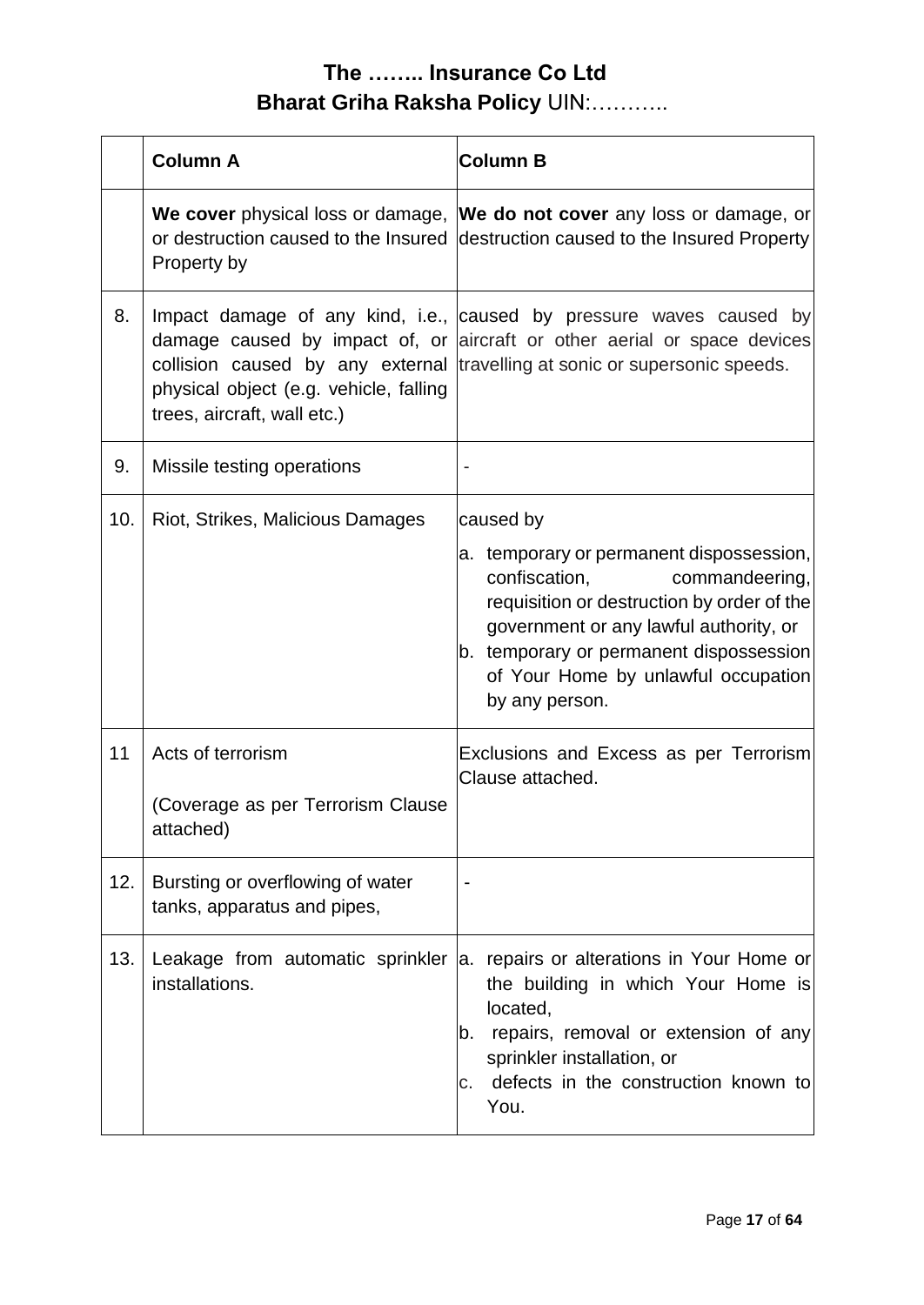|     | <b>Column A</b>                                                                                                         | <b>Column B</b>                                                                                                                                                                   |
|-----|-------------------------------------------------------------------------------------------------------------------------|-----------------------------------------------------------------------------------------------------------------------------------------------------------------------------------|
|     | Property by                                                                                                             | We cover physical loss or damage, We do not cover any loss or damage, or<br>or destruction caused to the Insured destruction caused to the Insured Property                       |
| 14. | Theft within 7 days from the if it is<br>occurrence of and proximately<br>caused by any of the above Insured<br>Events. | a. any article or thing outside Your Home,<br>or<br>b. any article or thing attached from the<br>outside of the outer walls or the roof of<br>Your Home, unless securely mounted. |

### *Examples*

- *1. Your home catches fire. All its doors are opened for fighting the fire. A person takes advantage of the situation and carries away Your TV Set. Since this theft follows a fire and happened on the day of the fire i.e., within 7 days of occurrence of the fire, We will pay for Your loss upto the limits of the applicable Sum Insured.*
- *2. During riots, a rioter breaks a window of Your home and takes away articles of value ₹ 15,000. It costs ₹ 20,000 to repair the window. Here the loss is due to theft, which arose during riots (and therefore occurred within 7 days of occurrence of the event), which is an insured event. It arose at a time when You were not in a position to protect Your home and articles. We will pay ₹ 15,000 for the loss of contents, and ₹ 20,000 for repairs of the window.*

### *Sum Insured*

### **i) For Home Building:**

The maximum amount We pay under this Policy is the Sum Insured which is based on the prevailing Cost of Construction of Your Home Building at the Policy Commencement Date as declared by You and accepted by Us. It is shown in the Policy Schedule. If Policy Schedule shows any limit for any cover or item,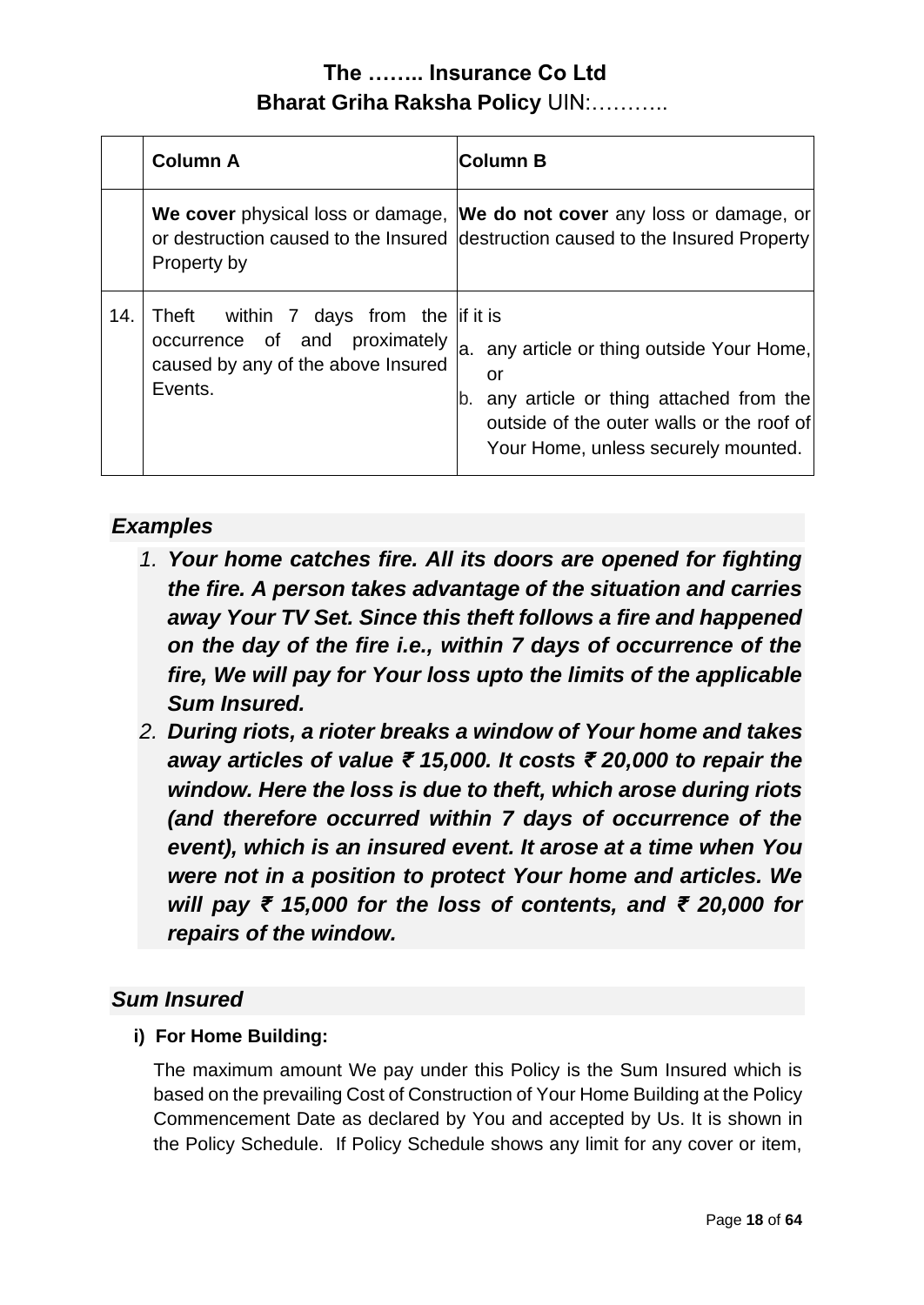such limit is the maximum We will pay for that item or cover. Premium is calculated with reference to the amount of Sum Insured.

If You have purchased an annual policy, the Sum Insured will be automatically increased each day by an amount representing 1/365th of 10% of Sum Insured at the Policy Commencement Date.

If You have purchased a policy of more than one-year duration, the Sum Insured will automatically increase each year by 10% for Home Building Cover without additional premium for a maximum of 100% of the Sum Insured at Policy Commencement Date. There will be no additional premium for this increase.

### *Example*

*On 1 January 2017, You have purchased Bharat Griha Raksha for Your Home Building for three years. Sum Insured for the building of Your home is ₹ 5,00,000. The Sum Insured for the Building will be as follows:*

| <b>Period</b>                   | Sum Insured for Building( $\bar{z}$ ) |
|---------------------------------|---------------------------------------|
| 1-1-2018 to 31-12-2018 5,50,000 |                                       |
| 1-1-2019 to 31-12-2019 6,00,000 |                                       |

#### **ii) For Home Contents:**

The maximum amount We pay under this policy is the Sum Insured and it is shown in the policy schedule. If the Policy Schedule shows any limit for any item, or category or groups of items, such limit is the maximum We will pay for that item.

The policy has inbuilt cover for General Contents of Your Home equal to 20% of the Sum Insured for Home Building subject to a maximum of ₹ 10 Lakhs (Rupees Ten lakh) if You have opted for both Home Building and Home Contents cover. You can choose a higher Sum Insured by declaring it in the Proposal Form and paying additional premium.

If You have purchased only Home Contents cover, You have to declare Sum Insured for General Contents.

The Sum Insured You have chosen for General Contents must be enough to cover the cost of replacement of that item/s.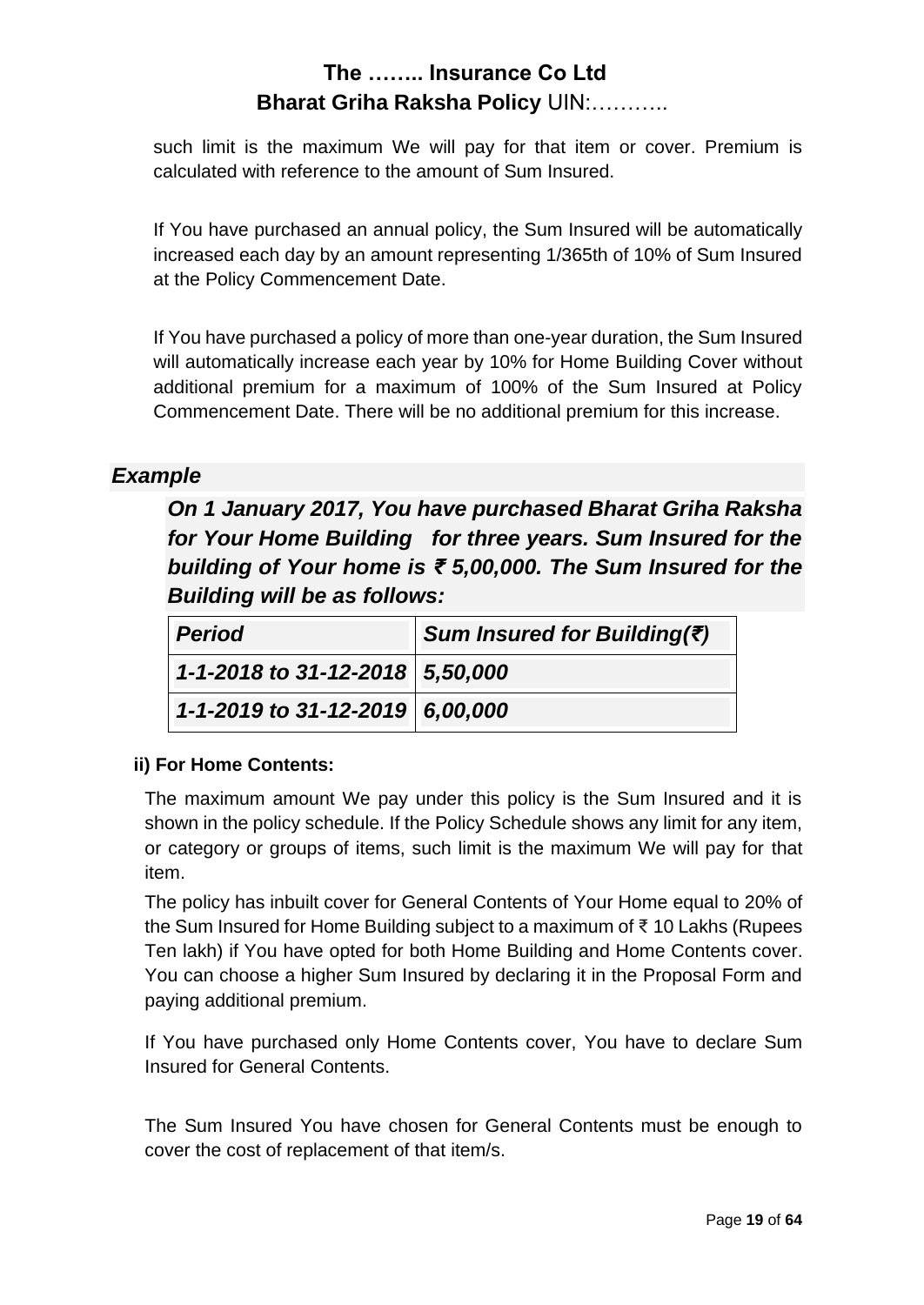When We pay You the full Sum Insured for any cover or any item covered, the Policy ends to that extent. Except this, the insurance cover will be maintained up to the full Sum Insured throughout the Policy Period. You need to pay only the proportionate additional premium. This will ensure that Your Home Building and its contents remain insured throughout.

### *Example*

- *1. If Your TV Set insured for ₹ 15000 is destroyed in fire or stolen within 7 days of the fire, and We pay Your claim of ₹ 15000, the new TV that You buy will not be covered under this Policy unless You add it again and pay additional premium. If Your TV set is repaired, and We pay You repair charges of ₹ 5,000, the cover for the same TV will continue for ₹ 10000. It will continue for ₹ 15,000 if You pay proportionate premium again.*
- *2. If Your home building insured for ₹ 20,00,000 is severely damaged and We pay You ₹ 20,00,000 under the Home Building Cover to cover its repair and reconstruction, You will not be covered under this Policy for the new building that You construct, unless You pay premium for the cover.*

### *Who can purchase this Policy?*

You can purchase the Home Building Cover if You own or are a tenant of the Home Building and You are liable for insurance. You can also purchase Home Contents cover for articles or things in Your home.

### *How long does this cover protect me?*

The cover protects You during the period of the policy. You can buy the policy for one year or more than one year but the policy duration cannot exceed 10 years.

### *The Home Building Cover*

**The Building:** You can purchase this cover for Your home, i.e., Your building, flat, apartment, duplex apartment, bungalow or any dwelling place. Fittings and fixtures are included. Additional structures like garages, domestic outhouses for residence, compound walls, fences, gates, retaining walls and internal roads, parking space, water tanks for residence, parking space, are also covered.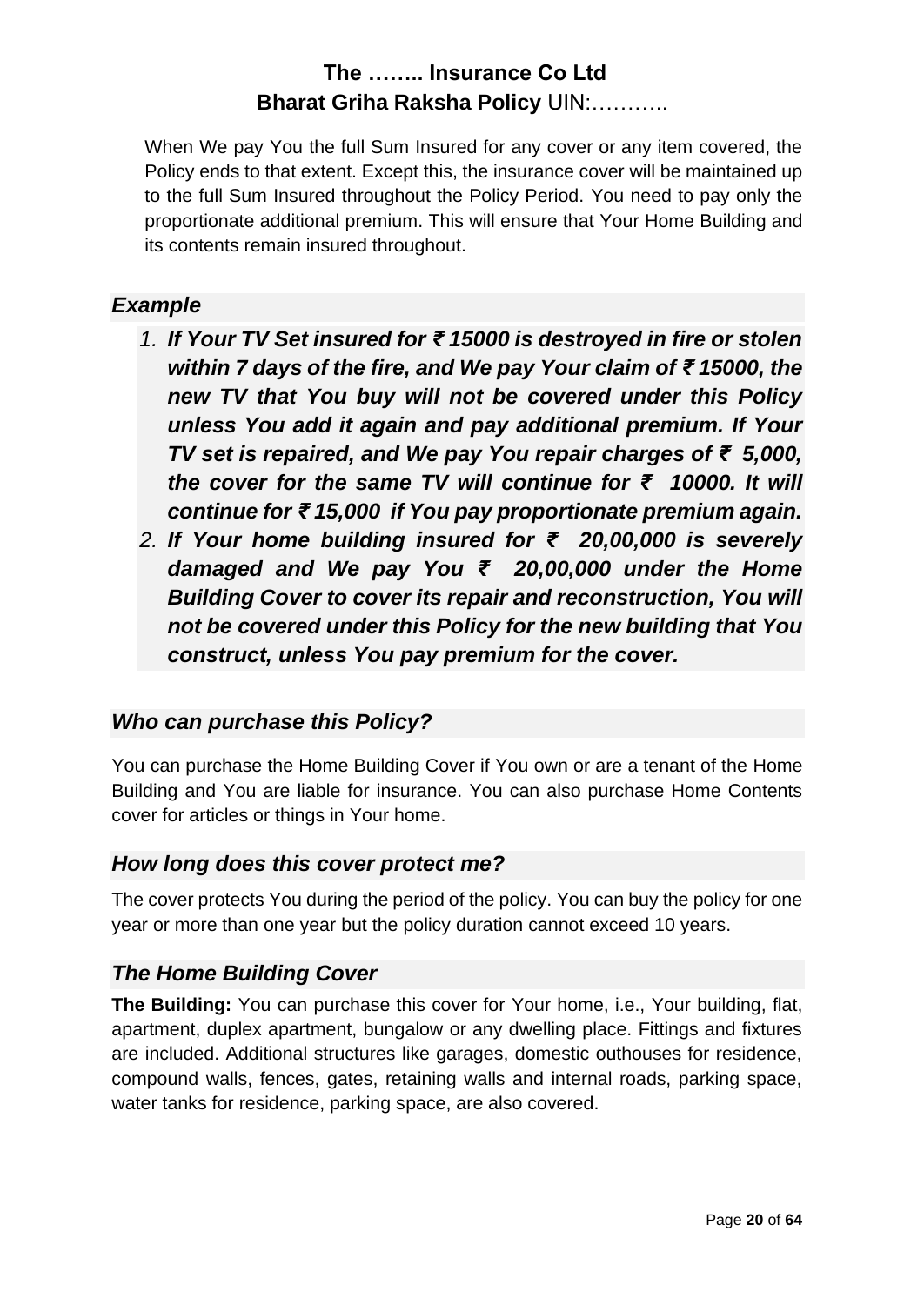**Who can purchase?** You can purchase this cover if

- 1. You own the structure,
- 2. You are occupying Your home as purchaser under an agreement of sale,
- 3. You are an authorised occupier of Your home,
- 4. Your structure is occupied by a tenant, a licensee or Your employee, or
- 5. You are a tenant under an agreement in writing and are liable for insurance.

**Residential use**: You can purchase this insurance cover if Your Home Building is used for residence. If You carry on commercial activity by employing other persons, You must purchase another insurance cover meant for commercial premises.

### *Examples*

- *1. You have let out Your house under a registered lease to Your tenant. You can purchase Home Building Cover as its owner. Your tenant can purchase the Home Contents Cover.*
- *2. You own a two-storey house. You and Your family reside in the building and run a grocery shop in two rooms of the ground floor and personally attend to the grocery business. You can purchase this policy.*
- *3. You own and reside in a three-storey house. You are a partner in a firm that runs an electronic shop on the ground floor. Five employees attend the shop. You can purchase this policy only for the two floors of the building where You reside. You can purchase other policies to cover the shop on the ground floor.*

#### **Sum Insured**

The Sum Insured for the Home Building Cover shall be equal to the Cost of Construction of Your Home Building including fittings and fixtures at the Policy Commencement date. The cost of construction is calculated as follows-

[Carpet area of Your home structure in sq.m. X rate of cost of construction at the commencement date declared by You and accepted by Us] + cost of construction for additional structures at the Policy Commencement date declared by You and accepted by Us.

The rate of cost of construction is the prevailing rate of cost of construction of Your Home Building at the Policy Commencement date as declared by You and accepted by Us.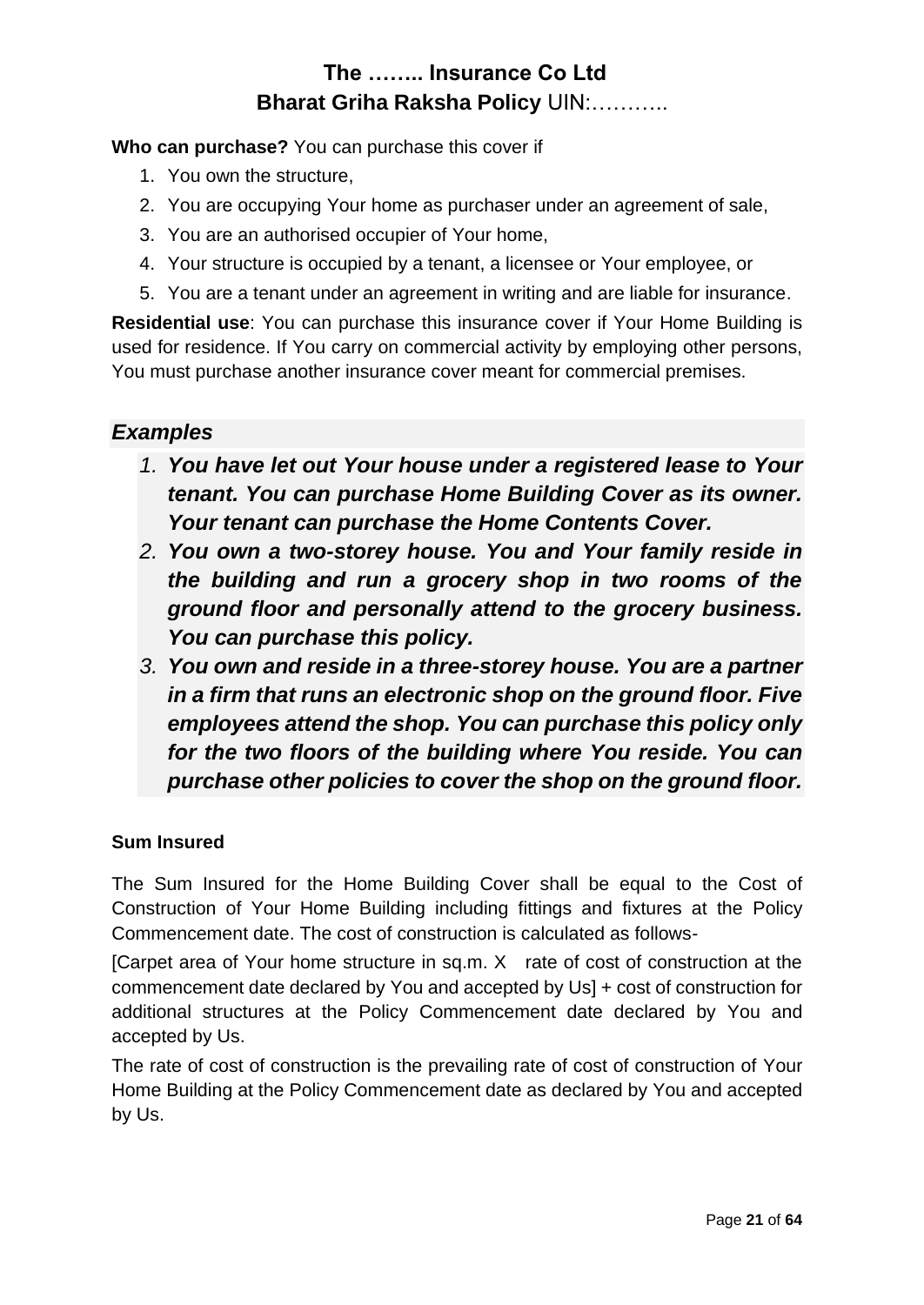### *Example*

*The area of Your Home Building is 100 sq m. You declare, and We accept, that rate of cost of construction of Your Home Building is ₹ 20,000 per sq.m. Your Home Building is insured for ₹ 20,00,000. Your Home Building is damaged by earthquake and is a total loss. Our surveyor assesses the reconstruction cost on the date of earthquake at ₹ 16,00,000 calculated at ₹ 16,000 per sq m for that town. Since We accepted the rate that You declared, We will pay ₹ 20,00,000.*

If the actual carpet area is less than the carpet area You have declared, We will calculate the claim amount on the basis of the actual carpet area.

### *Example*

*The area of Your Home Building is 100 sq m. The rate of cost of construction for Your Home Building is ₹ 15,000 per sq m. By mistake, You have declared an area of 120 sq.m., and Your Home Building is insured for ₹ 18,00,000 instead of ₹ 15,00,000. Your Home Building gets totally damaged by earthquake. Since the actual area was not correctly declared, We will pay ₹ 15,00,000.*

### *No Underinsurance*

Underinsurance does not apply to the **Bharat Griha Raksha** policy. This is a very special feature of this policy. Thus, if Your Sum Insured calculated on the basis of the information that You have provided Us is less than the actual value at risk, the difference will not affect the amount We pay.

#### *Example*

*The area of Your Home Building is 100 sq.m. The rate of cost of construction for that town is ₹ 15,000 per sq.m. By mistake, You have declared an area of 90 sq.m., and Your Home Building is insured for ₹ 13,50,000, instead of ₹ 15,00,000. There is a loss that requires repairs that cost You ₹ 5,00,000. We will pay You ₹ 5,00,000.*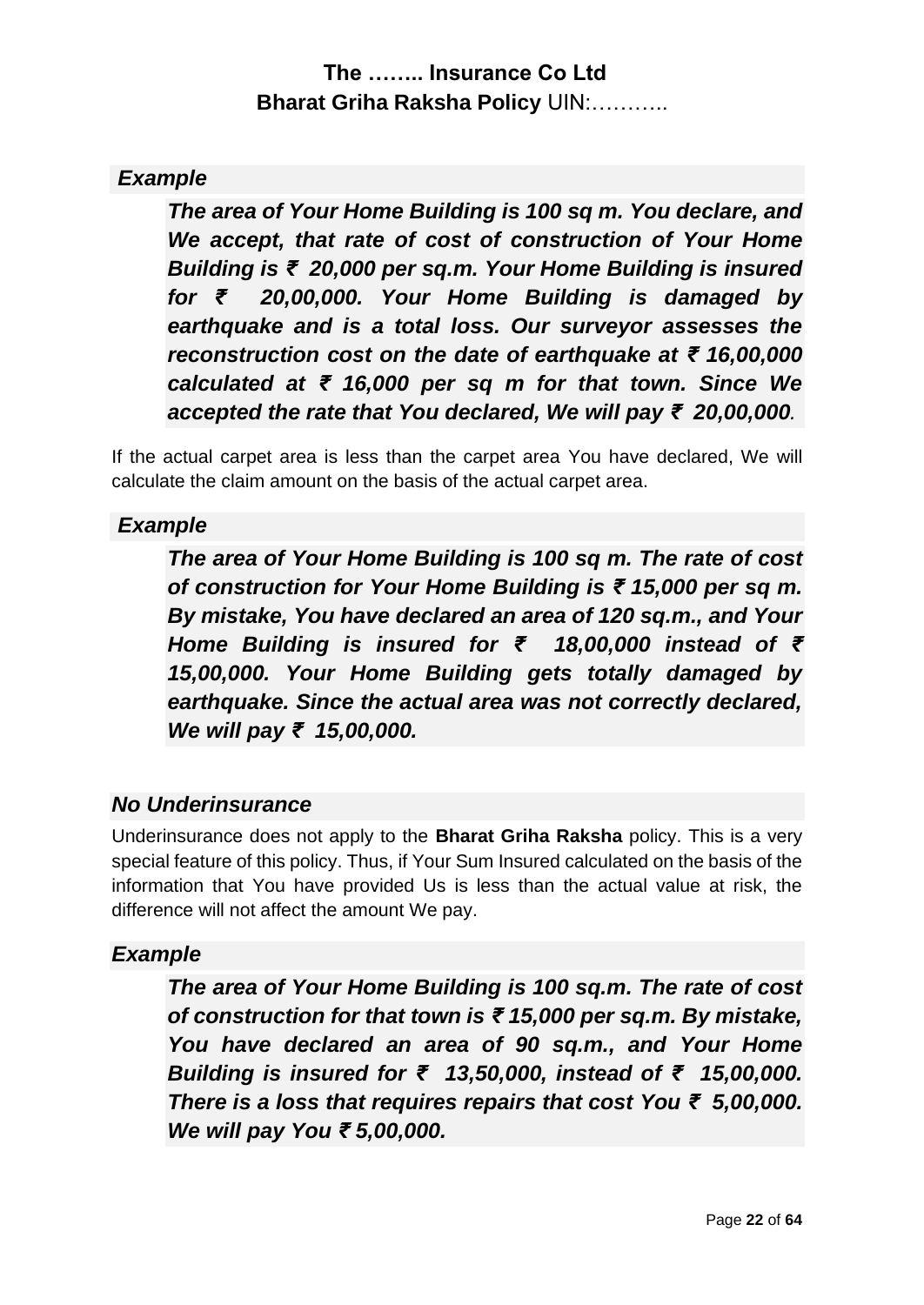### *In-built Covers*

The **Bharat Griha Raksha** policy also pays for the following expenses:

- a. Upto 5% of the claim amount for reasonable fees of architect, surveyor, consulting engineer;
- b. Upto 2% of the claim amount for reasonable costs of removing debris from the site.

Further, the policy also pays for Loss of Rent and Rent for Alternative Accommodation while the Home Building is not fit for living because of physical loss arising out of an Insured Event.

### *The Home Contents Cover*

**The Contents:** You can purchase this cover for the articles or things of personal, non-commercial use which are located inside Your home. This policy covers **General Contents** that are usual in any home i.e., furniture and fittings, television sets, telephones, electronic items, antennas, water storage equipment, air conditioners, kitchen equipment and other household items.

You can pay additional premium and purchase cover for **Valuable Contents***,* like jewellery, silverware, paintings, works of art, valuable carpets, antique items, curios, paintings.

**Some contents are not covered, like** bullion or unset precious stones, manuscripts, vehicles, explosive substances

**Location and use of contents:** You can choose this cover for Contents that are located in Your home and are used for personal use.

#### **Sum Insured**

The Policy has an in-built cover for General Contents of Your home equal to 20% of the Sum Insured for Home Building Cover subject to a maximum of ₹ 10 Lakh (Rupees Ten Lakh) if You have opted for both Home Building and Home Contents cover. You can choose a higher Sum Insured by declaring it in the Proposal Form, along with details and by paying additional premium.

If You have purchased only Home Contents cover, You have to declare Sum Insured for General Contents.

### *Example*

*The carpet area of Your Home Building is 100 sq.m. The rate of cost of construction for Your home building is Rs 20,000 per sq.m. You have opted for both Home Building and Home*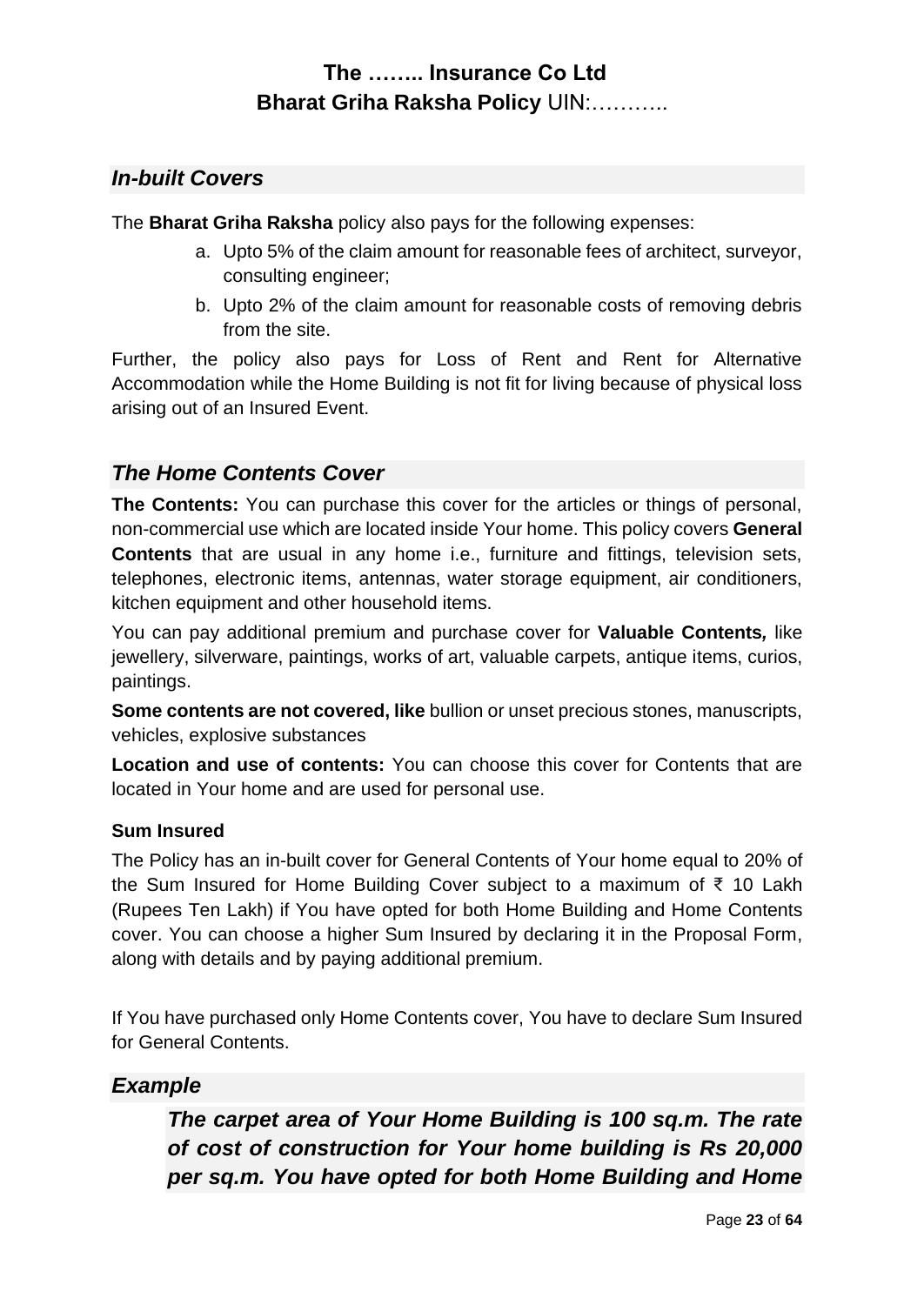*Contents cover but have not specifically mentioned anything about Sum Insured for contents in Your proposal. Contents in Your home are worth ₹ 8,00,000. The contents of Your home are damaged in a fire and loss is ₹ 2,00,000. We will pay You ₹ 2,00,000 because contents of ₹ 4,00,000 (20% of building Sum Insured) is an in-built cover.*

The Sum Insured You have chosen must be enough to cover the cost of replacement of the Contents when You purchase the policy.

**Who can purchase?** You can purchase this cover if

- 1. You are the owner of the articles or things,
- 2. You have purchased the articles or things under instalment or hire purchase system, or on lease, or
- 3. You are responsible for the articles or things as part of written contract of employment.

Thus, a tenant, lessee, licensee or employee can purchase the Home Contents Cover.

### *Examples*

- *1. You occupy a flat provided to You by Your employer. You can purchase Home Contents Cover for Your articles or things in the flat.*
- *2. A company owns a building consisting of flats occupied by its employees. The employees can purchase Home Contents Cover. The company can purchase only Home Building Cover.*

### *Optional Covers*

You can purchase Optional covers under Your **Bharat Griha Raksha** Policy. You must apply for these covers, and pay additional premium.

**i) Cover for Valuable Contents on Agreed Value Basis (under Home Contents Cover):** Valuable contents of Your Home such as jewellery, silverware, paintings, works of art etc. can be covered under this optional cover. A value of these contents may be agreed between You and Us on the basis of valuation certificate submitted by You and accepted by Us. However, We will waive requirement of valuation certificate if the Sum Insured opted is up to ₹ 5 Lakh (Rupees Five Lakh) and individual item value does not exceed ₹ 1 Lakh (Rupees One Lakh).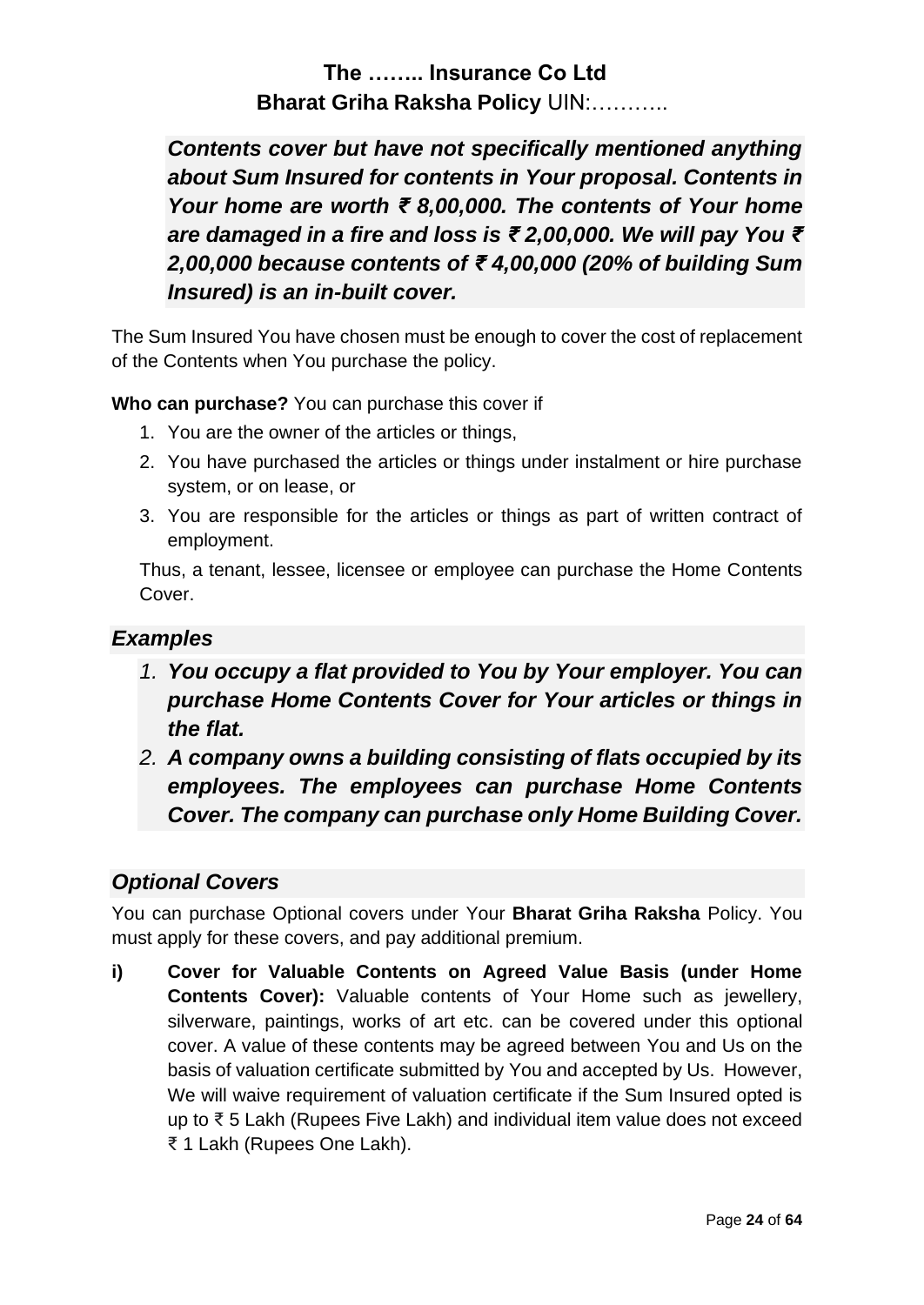If valuable contents are physically damaged by any insured event, We will pay the cost of repairing the item. If the valuable contents are a total loss We will pay Sum Insured for the item.

**ii) Personal Accident Cover**: If the insured peril causing damage to Your Home Building and/or Contents also results in the death of either You or Your spouse, We will pay compensation of ₹ 5 Lakh per person.

### *Additional covers under Bharat Griha Raksha*

You can buy the following add-ons (additional covers) that will be added to Your **Bharat Griha Raksha** Policy:

..........................

#### *Note: Insurers to mention details, as applicable.*

### *Exclusions, that is, what We do not pay*

We do not cover losses and expenses for any loss or damage or destruction of the Insured Property that is directly or indirectly a result of or is caused by or arising from events, stated below:

- 1. Your deliberate, wilful or intentional act or ommission, or of anyone on Your behalf, or with Your connivance.
- 2. War, invasion, act of foreign enemy hostilities or war-like operations (whether war is declared or not), civil war, mutiny, civil commotion amounting to a popular rising, military rising, rebellion, revolution, insurrection or military or usurped power.
- 3. Ionising radiation or contamination by radioactivity from any nuclear fuel or from any nuclear waste from combustion of nuclear fuel, or the radioactive, toxic, explosive or other hazardous properties of any explosive nuclear assembly or nuclear component that is part of it.
- 4. Pollution or contamination, unless
	- i. the pollution or contamination itself has resulted from an Insured Event, or
	- ii. an Insured Event itself results from pollution or contamination.
- 5. Loss, damage or destruction to any electrical/electronic machine, apparatus, fixture, or fitting by over-running, excessive pressure, short circuiting, arcing, selfheating or leakage of electricity from whatever cause (lightning included). This exclusion applies only to the particular machine so lost, damaged or destroyed.
- 6. Loss or damage to bullion or unset precious stones, manuscripts, plans, drawings, securities, obligations on documents of any kind, coins or paper money, cheques, vehicles, and explosive substances, unless otherwise expressly stated in the policy.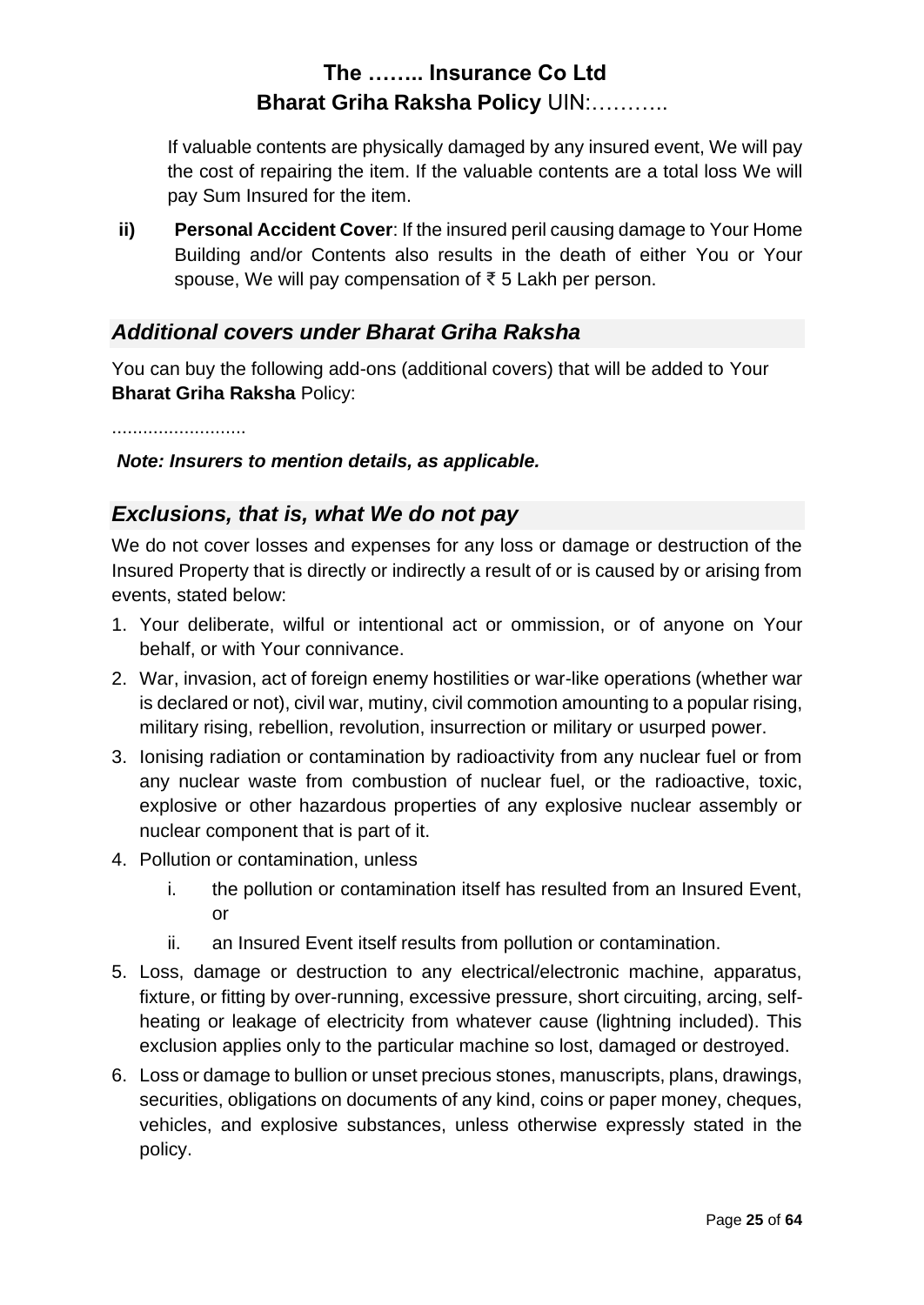- 7. Loss of any Insured Property which is missing or has been mislaid, or its disappearance cannot be linked to any single identifiable event.
- 8. Loss or damage to any Insured Property removed from Your Home to any other place.
- 9. Loss of earnings, loss by delay, loss of market or other consequential or indirect loss or damage of any kind or description whatsoever.
- 10.Any reduction in market value of any Insured Property after its repair or reinstatement.
- 11.Any addition, extension, or alteration to any structure of Your Home Building that increases its Carpet Area by more than 10% of the Carpet Area existing at the Commencement Date or later renewal of this Policy, unless You have paid additional premium and such addition, extension or alteration is added by Endorsement.
- 12.Costs, fees or expenses for preparing any claim.

### *Premium*

Premium is the amount You pay to Us for the insurance covers. Any insurance cover begins only after We have received the premium.

#### *Note: Insurers to mention how the premium would be calculated.*

#### *Changes and Cancellation*

#### **Changes during Policy Period.**

You can choose to make changes to the covers of this Policy as may be permitted by Us. You must make a proposal or request for any change. It will be effective only after We have accepted Your proposal, and You have paid the additional premium where applicable

#### **You can cancel the Policy.**

1. **Cancellation at any time:** You can cancel the policy at any time during the policy period. If You cancel the policy, We will refund premium as follows

| Time for which Policy in force   Refund of premium |  |
|----------------------------------------------------|--|
|                                                    |  |
|                                                    |  |
|                                                    |  |

*Note: Details to be incorporated by insurer.*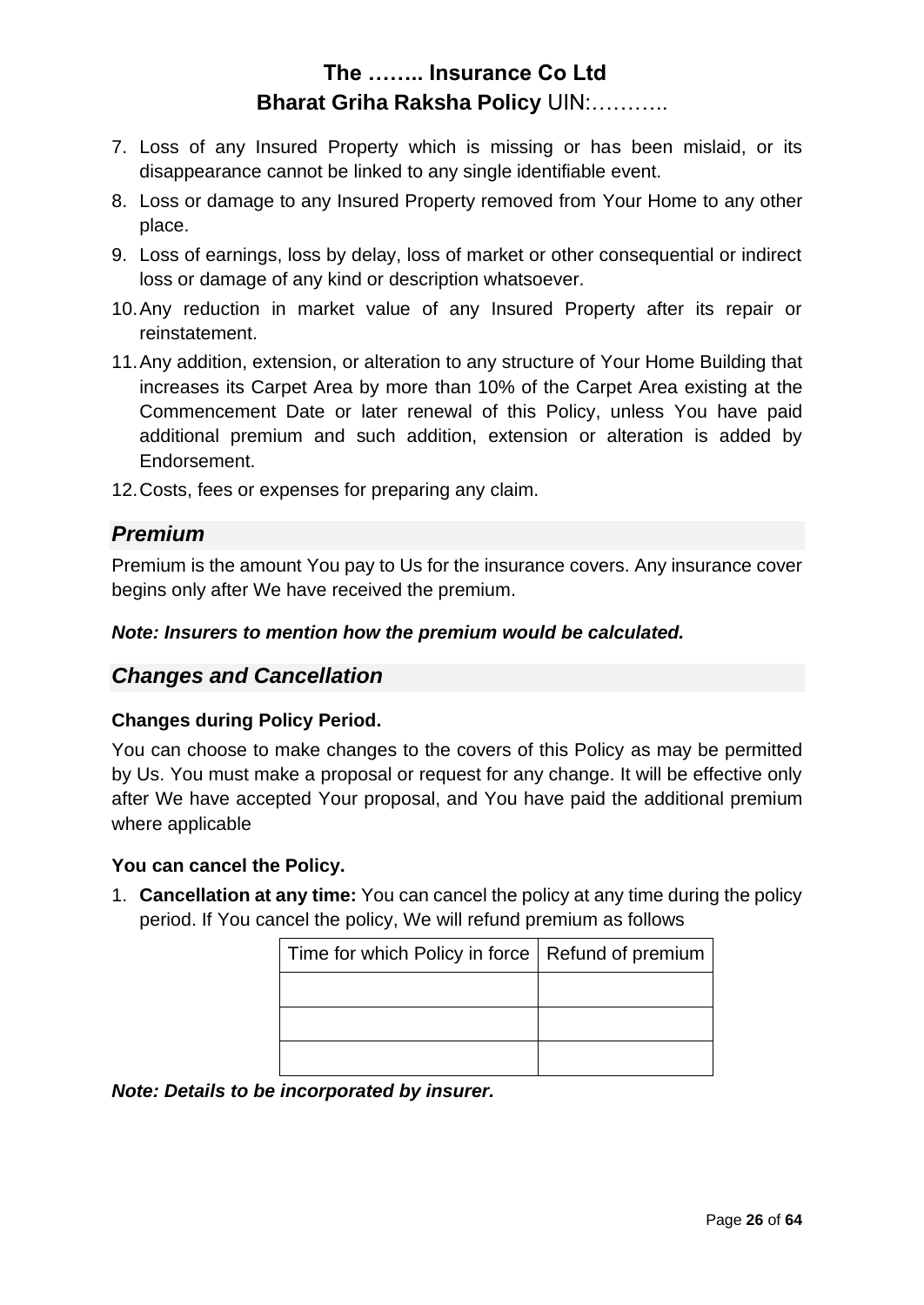#### **2. We can cancel the policy.**

- a. We will not cancel the Policy during the policy period except on the grounds of mis-representation, non-disclosure of material facts, fraud or noncooperation of the insured.
- b. In case of total loss of Your Home Building in a long term policy where You have decided not to reinstate Your Home Building in favour of a cash settlement of Your claim, We will cancel the policy for the remaining duration of the policy period. In such a case We shall refund the proportionate premium for the un-expired policy years after grossing up the premium paid by You towards long term discount, if any.

### *Making a claim*

You must make a claim for the amount of cover. We will verify the claim and accept it if it is according to the terms and conditions of this Policy.

When You suffer loss or damage to Your Home Building or articles or things in it, You must

- − give notice to Us immediately, You must state in this notice
	- i. the Policy Number,
	- ii. Your name,
	- iii. details of report to the police that You made,
	- iv. details of report to any Authority that You made,
	- v. details of the Insured Event,
	- vi. a brief statement of the loss,
	- vii. particulars of any other insurance of Your Home Building or any of Your Home Contents,
	- viii. details of loss or damage under any Optional Cover or Add-ons,
	- ix. submit photographs of loss or physical damage, wherever possible.
- − report to police, fire authorities and appropriate legal Authorities,
- − take all reasonable steps to prevent further damage to Home Building and Home Contents
- − preserve and collect evidence, take and preserve photographs,
- − assist Us and Our representatives in collecting evidence and details, give Us all information, books of accounts, and other documents,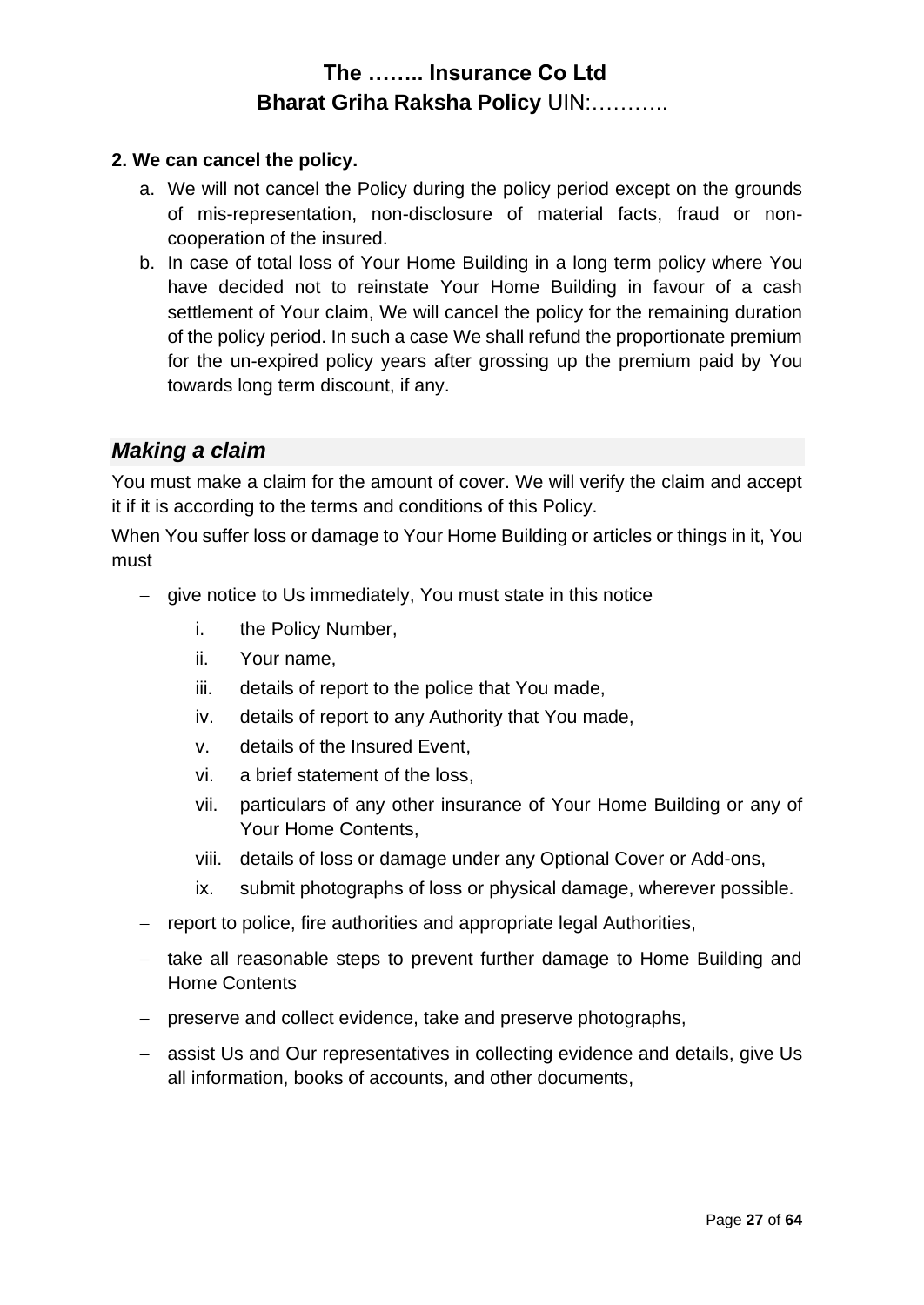- − submit claim form at the earliest opportunity but within 30 days from date You first notice the loss or damage
- − prove that the Insured Event has happened, and prove the extent of Your loss.

This is important because We must investigate whether the loss or damage is covered by the terms and conditions of the policy.

### *This Prospectus*

This prospectus gives information only. This is not an insurance contract. Each insurance cover is subject to terms and conditions, which You can read in the **Bharat Griha Raksha** Policy document. You must read the policy document to know the insurance cover fully. You can get a copy of the **Bharat Griha Raksha** Policy from Our branch or from Our website \_\_\_\_. For any legal interpretation, policy document will hold.

#### **Note: Insurer to mention details of website.**

#### *Grievance*

If You have any grievance about any matter relating to the policy, or Our decision on any matter, or Our decision about Your claim, You can pursue Your grievance with

- 1. Our Grievance Redressal Officer
- 2. The Consumer Affairs Department of IRDAI—You can register Your grievance on IRDAI's Integrated Grievance Management System (IGMS),
- 3. The Insurance Ombudsman, depending on the nature of grievance and the financial implication, if any, or
- 4. The Consumer Protection Forum or the Court.

#### *About Our Company*

. . . . . . . .

*Note: Insurer to give details*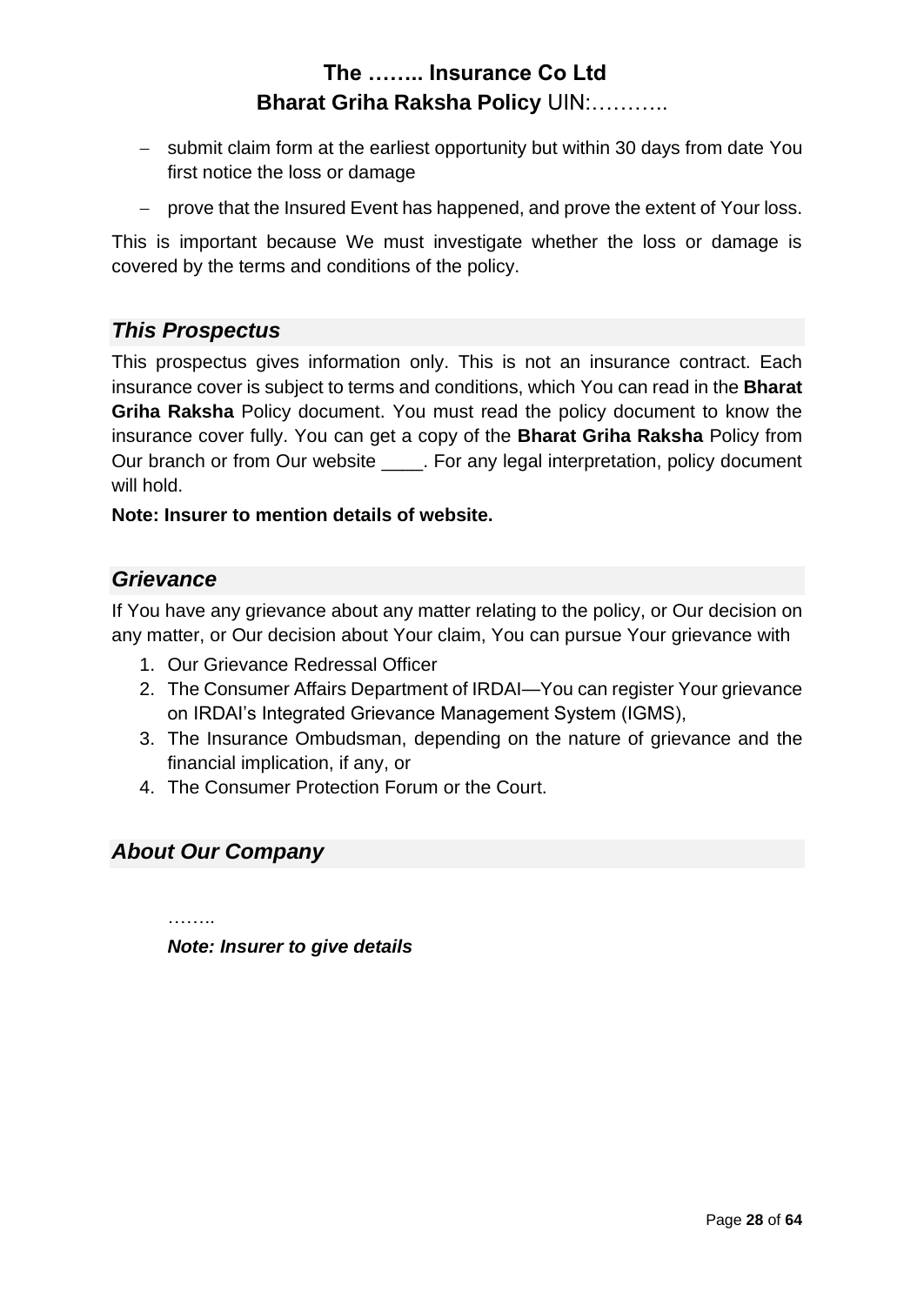#### **INSURANCE ACT 1938 SECTION 41- Prohibition of Rebates**

No person shall allow or offer to allow either directly or indirectly, as an inducement to any person to take out or renew or continue an insurance in respect of any kind of risk relating to lives or property in India, any rebate of the whole or part of the commission payable or any rebate of the premium shown on the policy, nor shall any person taking out or renewing a policy accept any rebate, except such rebate as may be allowed in accordance with the published prospectus or tables of the insurer.

ANY PERSON MAKING DEFAULT IN COMPLYING WITH THE PROVISIONS OF THIS SECTION SHALL BE PUNISHABLE WITH FINE WHICH MAY EXTEND TO TEN LAKHS RUPEES.

**Disclaimer: In the event of any question relating to interpretation of the insurance coverage, the policy document will prevail.**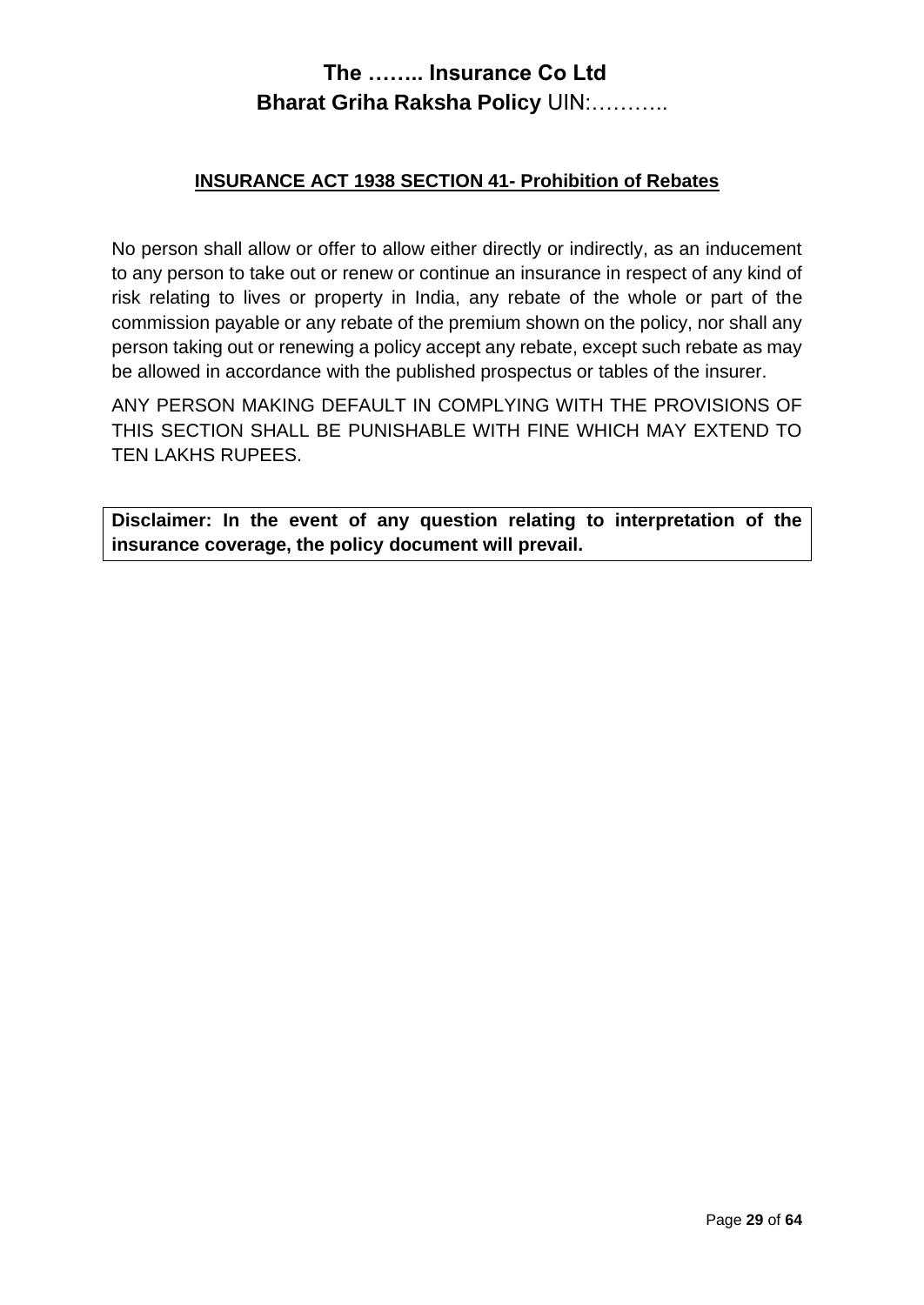**Standard Policy Wordings**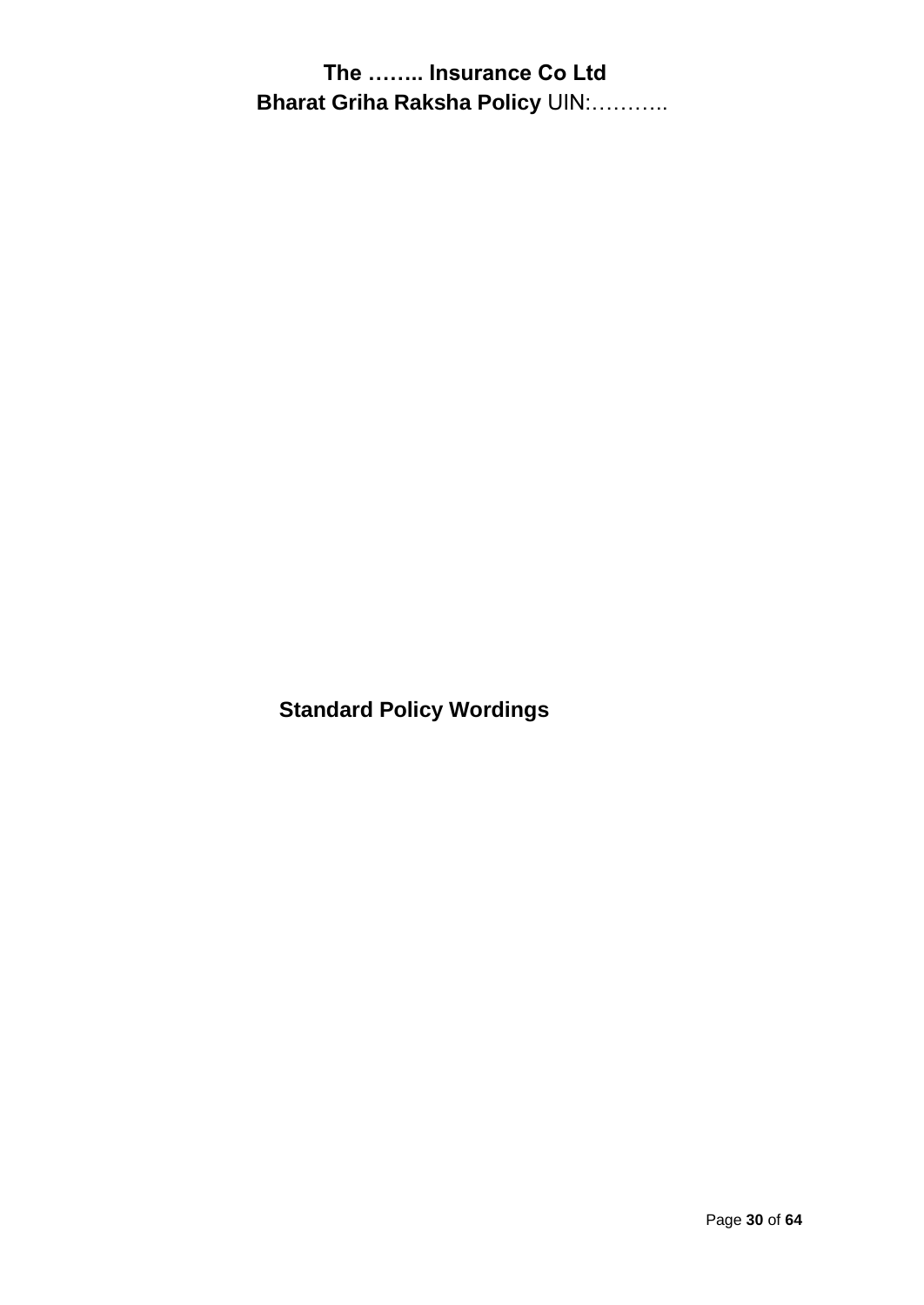### **Standard Policy Wordings**

**Contents Page No.** 

- Clause A. This Policy and the Insurance Contract
- Clause B. Insured Events
- Clause C. Home Building Cover
- Clause D. Home Contents Cover
- Clause E. Additional Covers
- Clause F. Exclusions
- Clause G. Conditions
- Clause H. Changes to Covers
- Clause I. Waiver of Underinsurance
- Clause J. Other Details
- Clause K. Grievances
- Clause L. Information about Us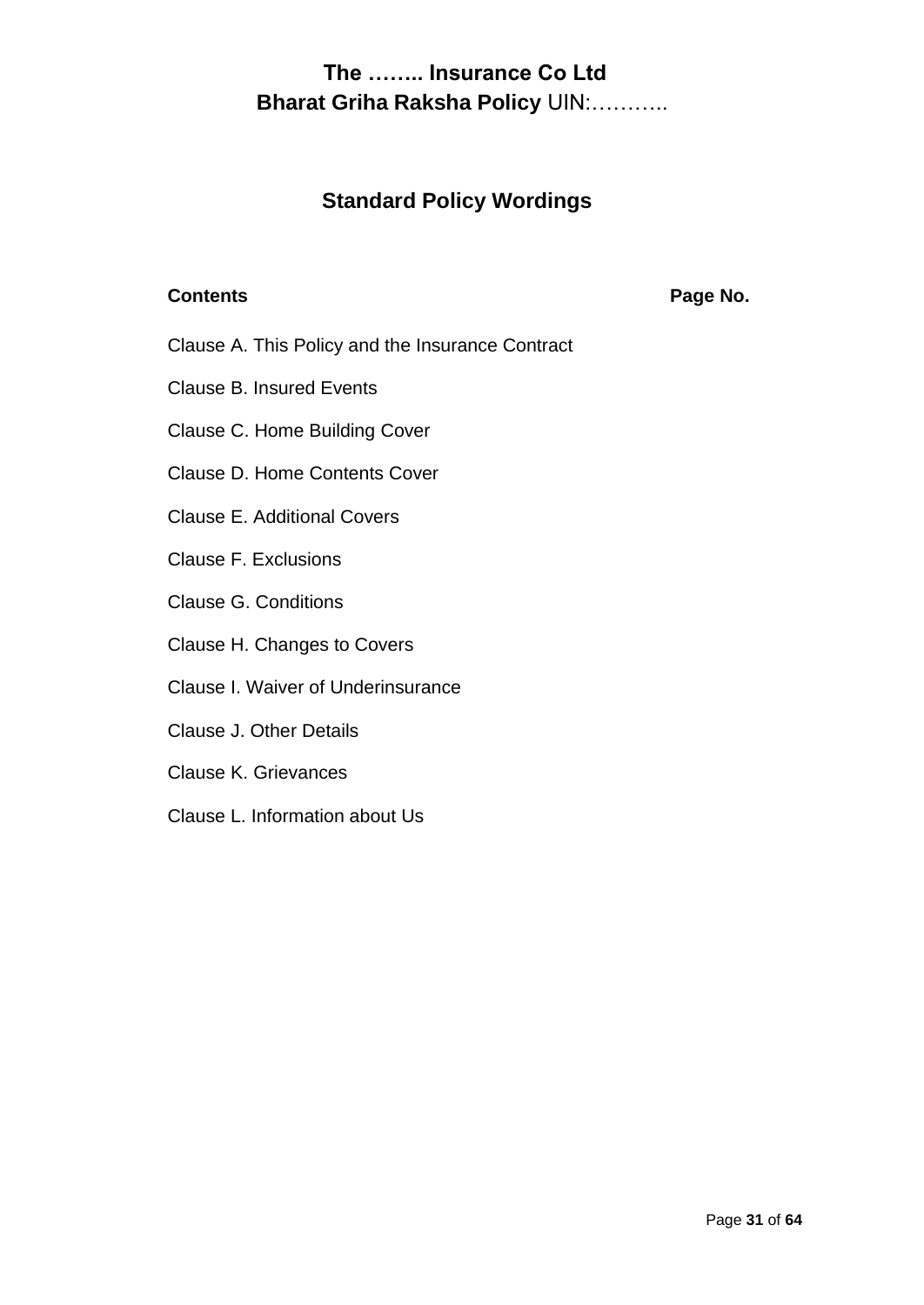You chose this **Bharat Griha Raksha** Policy and applied to Us for insurance covers of Your choice. You paid Us the premium and gave Us information about Yourself, Your Home Building and Home Contents. Based on Your confirmation that this information is true and correct, and in return of accepting the Premium You have paid Us We promise to provide You insurance as stated in this Policy Document and the Policy Schedule attached to it.

#### **Clause A. This Policy and the Insurance Contract**

- **1. Your Policy:** This **Bharat Griha Raksha** Policy is a contract between You and Us as stated in the following:
	- a. This Policy document,
	- b. The Policy Schedule attached to this Policy document,
	- c. Any Endorsement attached to and forming part of this Policy document,
	- d. Any Add-on to this Policy that You may have purchased from Us,
	- e. The proposals and all declarations made by You or on Your behalf.

#### **2. To whom this Policy is issued and what it covers:**

- a. This Policy is issued to You and covers You and/or Your Home Building and/or Home Contents as mentioned in the Policy Schedule.
- b. If more than one person is insured under this Policy, each of You is a joint policyholder. Any notice or letter We give to any of You will be considered as given to all of You. Any request, statement, representation, claim or action of any one of You will bind all of You as if made by all of You.
- c. If You have mortgaged, pledged or hypothecated Your Home Building and/or Home Contents with a Bank, the Policy Schedule will show an 'Agreed Bank Clause' and the name of such Bank. The terms and conditions of this arrangement will be added to this Policy as an additional clause.
- **3. The Policy Schedule:** The Policy Schedule is an important document about Your insurance cover. It contains:
	- a. Your personal details,
	- b. the Policy Period,
	- c. the description of Your Insured Property,
	- d. the total Sum Insured, the Sum Insured for each cover or item covered, and any limits and sub-limits,
	- e. the insurance covers You have purchased,
	- f. the premium You have paid for these insurance covers,
	- g. add-on covers opted by You,
	- h. other important and relevant aspects and information.
- **4. Special meaning of certain words:** Words stated in the table below have a special meaning throughout this Policy, the Policy Schedule and Endorsements.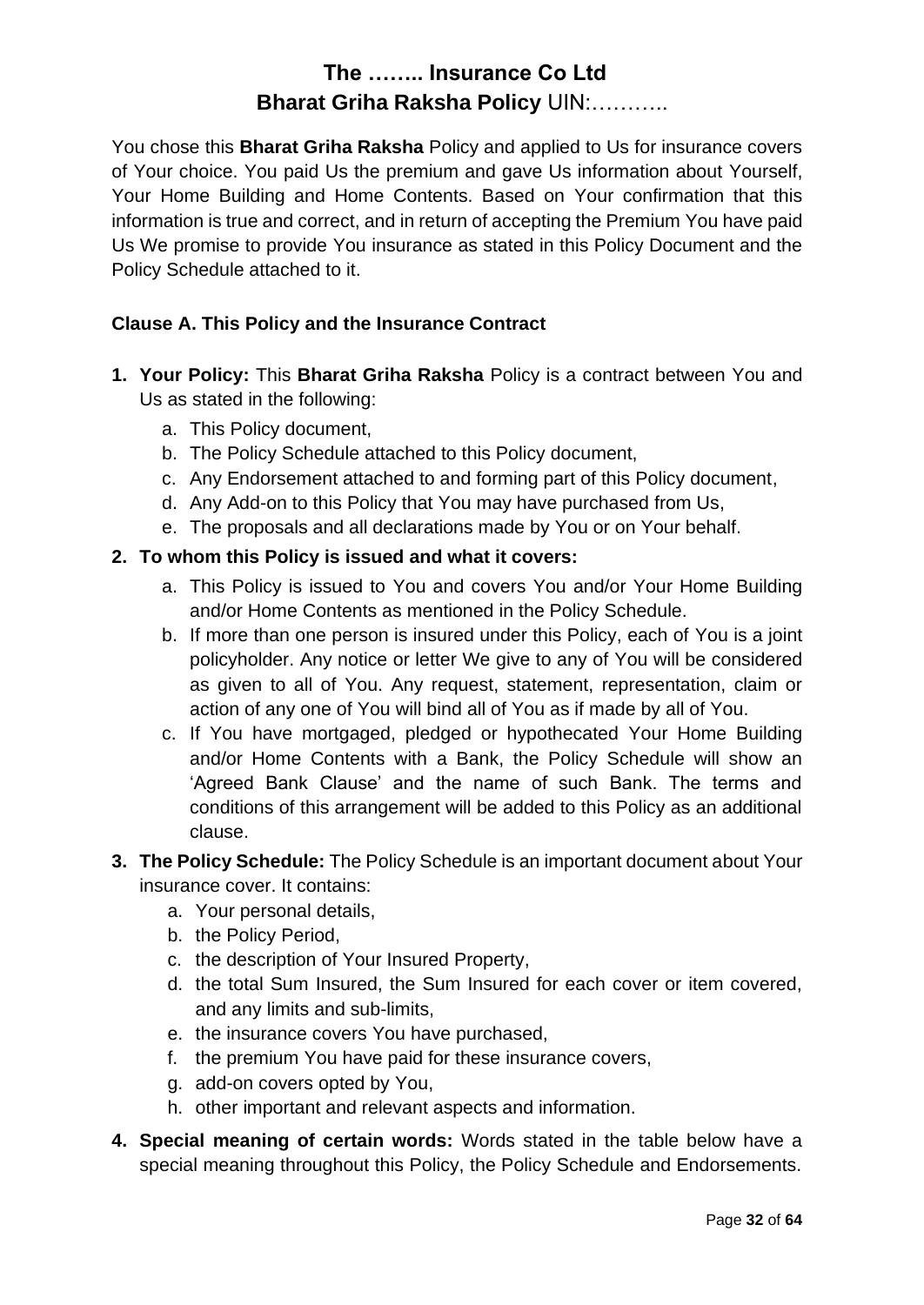These words with special meaning are stated in the Policy with the first letter in capitals.

| Word /s                            | <b>Specific meaning</b>                                                                                                                                                                                                                                                                                                                                                                                                                                                                                                                                                                                                                                                                                                                     |
|------------------------------------|---------------------------------------------------------------------------------------------------------------------------------------------------------------------------------------------------------------------------------------------------------------------------------------------------------------------------------------------------------------------------------------------------------------------------------------------------------------------------------------------------------------------------------------------------------------------------------------------------------------------------------------------------------------------------------------------------------------------------------------------|
| <b>Bank</b><br><b>Carpet Area</b>  | A bank or any financial institution<br>for the main building unit of Your Home, it is the net<br>1.<br>usable floor area, excluding the area covered by<br>the external walls, areas under services shafts,<br>exclusive balcony or verandah area and exclusive<br>open terrace area, but including the area covered<br>by the internal partition walls of the residential unit;<br>2. for any enclosed structure on the same site, it is the<br>net usable floor area of such structure; and<br>3. for any balcony, verandah area, terrace area,<br>parking area, or any enclosed structure that is part<br>of Your Home, it is 25% of its net usable floor area.                                                                          |
| <b>Commencement</b><br><b>Date</b> | It is the date and time from which the insurance cover<br>under this Policy begins. It is shown in the Policy<br>Schedule.                                                                                                                                                                                                                                                                                                                                                                                                                                                                                                                                                                                                                  |
| Cost of<br><b>Construction</b>     | The amount required to construct Your Home Building<br>at the Commencement Date.<br>This amount is calculated as follows:<br>a. For residential structure of Your Home including<br><b>Fittings and Fixtures:</b><br>Carpet Area of the structure in square metres X Rate<br>of Cost of Construction at the Commencement Date.<br>The Rate of Cost of Construction is the prevailing rate<br>of cost of construction of Your Home Building at the<br>Commencement Date as declared by You and<br>accepted by Us and shown in the Policy schedule.<br><b>b. For additional structures</b> : the amount that is<br>based on the prevailing rate of Cost of Construction at<br>the Commencement Date as declared by You and<br>accepted by Us. |
| <b>Endorsement</b>                 | A written amendment to the Policy that We make<br>(additions, deletions, modifications, exclusions or<br>conditions of an insurance Policy) which may change<br>the terms or scope of the original policy.                                                                                                                                                                                                                                                                                                                                                                                                                                                                                                                                  |
| <b>Home Contents</b>               | Those articles or things in Your Home that are not<br>permanently attached or fixed to the structure of Your<br>Home. Home Contents may consist of General<br>Contents and/or Valuable Contents.                                                                                                                                                                                                                                                                                                                                                                                                                                                                                                                                            |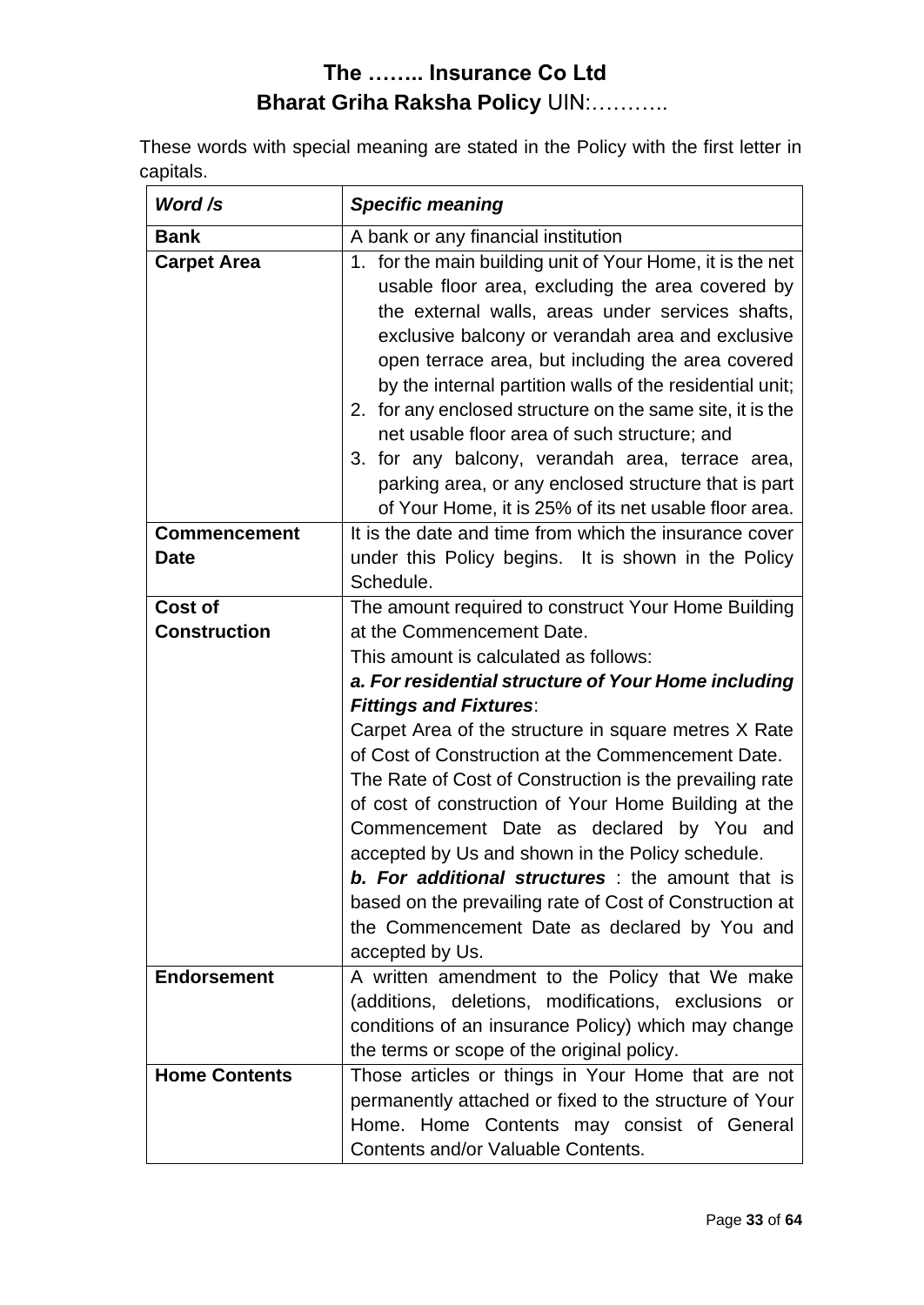| Word /s                              | <b>Specific meaning</b>                                                                                                                                                                                                                                                                                                                       |  |  |  |  |
|--------------------------------------|-----------------------------------------------------------------------------------------------------------------------------------------------------------------------------------------------------------------------------------------------------------------------------------------------------------------------------------------------|--|--|--|--|
| <b>General Contents</b>              | <b>General Contents</b> are all the contents of household<br>use in Your Home, e.g., furniture, electronic items and<br>goods, antennae, solar panels, water<br>storage<br>equipment, kitchen equipment, electrical equipment<br>(including those fitted on walls), clothing and apparel<br>and items of similar nature.                      |  |  |  |  |
| <b>Valuable Contents</b>             | Valuable Contents of Your Home consist of items<br>such as jewellery, silverware, paintings, works of art,<br>antique items, curios and items of similar nature.                                                                                                                                                                              |  |  |  |  |
| <b>Insured</b>                       | The Person/s who has/have purchased Insurance<br>Cover under this Policy.                                                                                                                                                                                                                                                                     |  |  |  |  |
| <b>Insured Property</b>              | Your Home Building and Home Contents, or any item<br>of property covered by this Policy.                                                                                                                                                                                                                                                      |  |  |  |  |
| <b>Kutcha</b><br><b>Construction</b> | Building(s) having walls and/or roofs of wooden<br>planks/thatched leaves and/or grass/hay of any<br>kind/bamboo/plastic<br>cloth/asphalt/canvas/tarpaulin<br>and the like.                                                                                                                                                                   |  |  |  |  |
| <b>Policy Period</b>                 | Policy period means the period commencing from the<br>effective date and time as shown in the Policy<br>Schedule and terminating at Midnight on the expiry<br>date as shown in the Policy Schedule or on the<br>termination of or the cancellation of insurance as<br>provided for in Clause G (III) of this Policy, whichever<br>is earlier. |  |  |  |  |
| <b>Policy Schedule</b>               | The document accompanying and forming part of the<br>Policy that gives Your details and of Your insurance<br>cover, as described in Clause A (3) of this Policy.                                                                                                                                                                              |  |  |  |  |
| <b>Premium</b>                       | The premium is the amount You pay Us for this<br>insurance. The Policy Schedule shows the amount of<br>premium for the Policy Period and all other taxes and<br>levies.                                                                                                                                                                       |  |  |  |  |
| <b>Pucca Construction</b>            | Construction other than Kutcha Construction.                                                                                                                                                                                                                                                                                                  |  |  |  |  |
| <b>Spouse</b>                        | Your wife or husband.                                                                                                                                                                                                                                                                                                                         |  |  |  |  |
| <b>Sum Insured</b>                   | The amount shown as Sum Insured in the Policy<br>Schedule and as described in <b>Clause C (4)</b> and<br><b>Clause D (2)</b> of this Policy. It represents Our maximum<br>liability for each cover or part of cover and for each<br>loss.                                                                                                     |  |  |  |  |
| <b>Total Loss</b>                    | A situation where the Insured Property or item is<br>completely destroyed, lost or damaged<br>beyond                                                                                                                                                                                                                                          |  |  |  |  |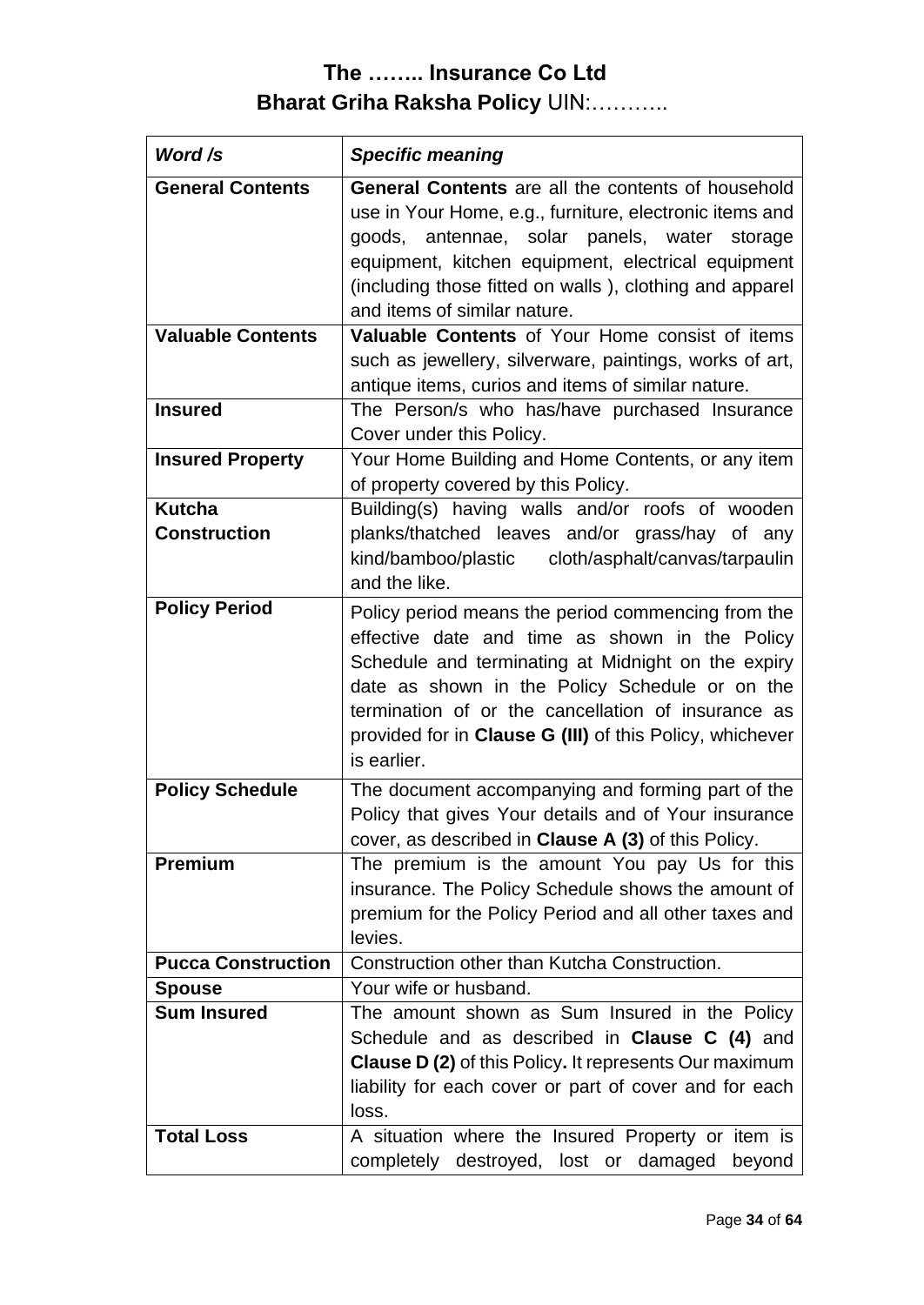| Word /s                             | <b>Specific meaning</b>                                                                                                                                                                                                                   |
|-------------------------------------|-------------------------------------------------------------------------------------------------------------------------------------------------------------------------------------------------------------------------------------------|
|                                     | retrieval or repair or the cost of repairing it is more than<br>the Sum Insured for that item or in total.                                                                                                                                |
| We, Us, Our,<br><b>Insurer</b>      | The      Insurance Company that has<br>provided Insurance Cover under this Policy; of the<br>Company.                                                                                                                                     |
| You, Your, Insured                  | The Insured Person/s who has/have purchased<br>Insurance Cover under this Policy; of such Insured<br>Person/s.                                                                                                                            |
| <b>Your Home</b><br><b>Building</b> | <b>Your Home Building</b> is a building consisting of a<br>residential unit, having an enclosed structure and a<br>roof, basement (if any) and used as a dwelling place<br>described in detail as per <b>Clause C (2)</b> of this Policy. |

#### **Clause B. Insured Events**

We give insurance cover for physical loss or damage, or destruction caused to Insured Property by the following unforeseen events occurring during the Policy Period.

The events covered are given in Column A and those not covered in respect of these events are given in Column B.

|    | <b>Column A</b>                                                                           | <b>Column B</b>                                                                         |  |  |
|----|-------------------------------------------------------------------------------------------|-----------------------------------------------------------------------------------------|--|--|
|    | We cover physical loss or damage,<br>or destruction caused to the Insured<br>Property by  | We do not cover any loss or<br>damage, or destruction caused to<br>the Insured Property |  |  |
| 1. | Fire                                                                                      | caused by burning of Insured<br>Property by order of any Public<br>Authority.           |  |  |
| 2. | Explosion or Implosion                                                                    |                                                                                         |  |  |
| 3. | Lightning                                                                                 |                                                                                         |  |  |
| 4. | Earthquake, volcanic eruption, or<br>other convulsions of nature                          |                                                                                         |  |  |
| 5. | Storm, Cyclone, Typhoon, Tempest,<br>Hurricane, Tornado, Tsunami, Flood<br>and Inundation |                                                                                         |  |  |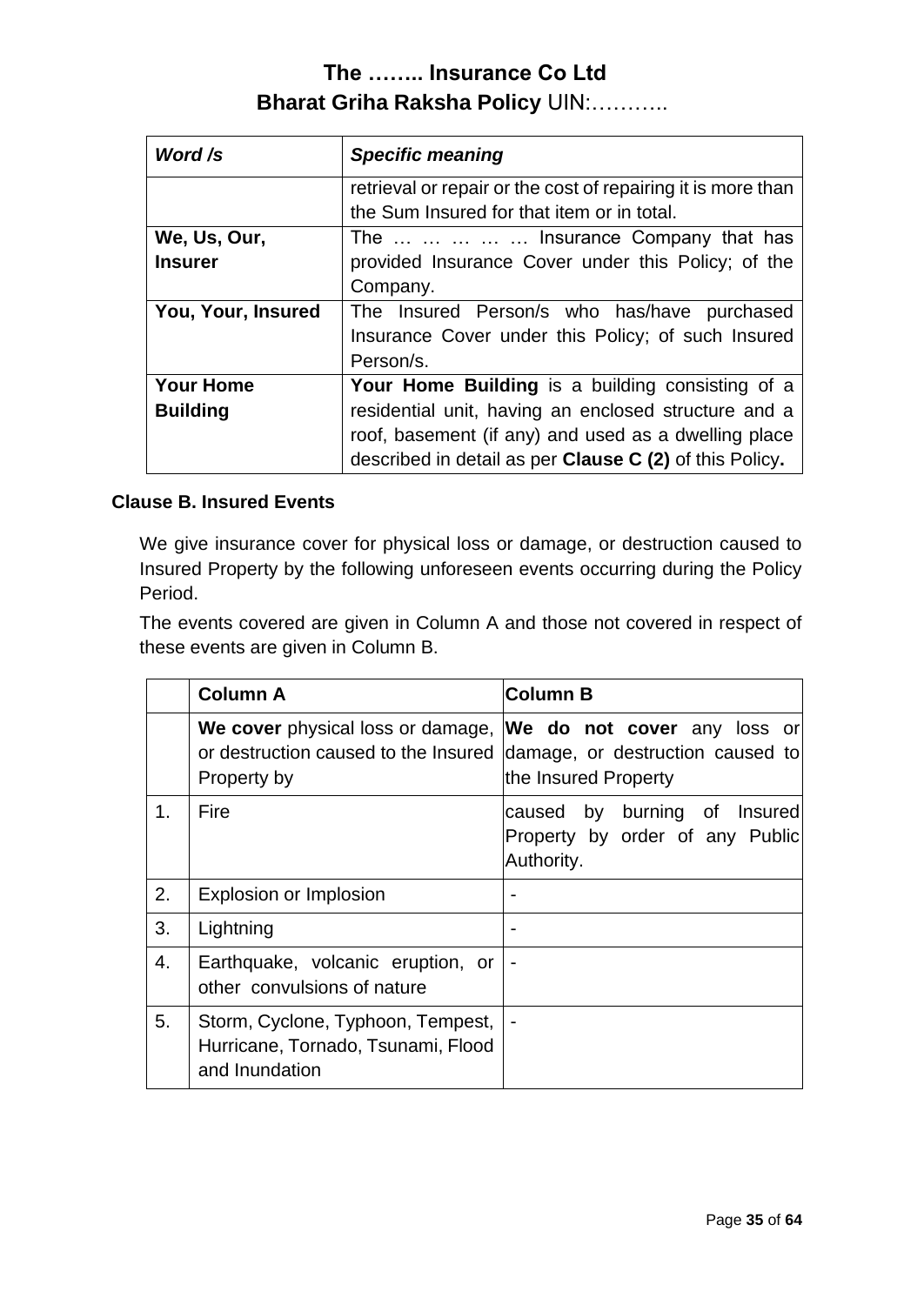|          | <b>Column A</b>                                                                                                                                                                                                                               | <b>Column B</b>                                                                                                                                                                                                                                                                                                                                                                           |
|----------|-----------------------------------------------------------------------------------------------------------------------------------------------------------------------------------------------------------------------------------------------|-------------------------------------------------------------------------------------------------------------------------------------------------------------------------------------------------------------------------------------------------------------------------------------------------------------------------------------------------------------------------------------------|
|          | We cover physical loss or damage, We do not cover any loss or<br>or destruction caused to the Insured<br>Property by                                                                                                                          | damage, or destruction caused to<br>the Insured Property                                                                                                                                                                                                                                                                                                                                  |
| 6.       | Subsidence of the land on which<br>Home<br><b>Building</b><br>Your<br>stands,<br>Landslide, Rockslide                                                                                                                                         | caused by<br>a. normal cracking, settlement or<br>bedding down of new structures,<br>b. the settlement or movement of<br>made up ground,<br>c. coastal or river erosion,<br>d. defective<br>design<br>or<br>workmanship or use of defective<br>materials, or<br>e. demolition,<br>construction,<br>structural alterations or repair of<br>any property, or groundworks or<br>excavations. |
| 7.       | Bush fire, Forest fire, Jungle fire                                                                                                                                                                                                           |                                                                                                                                                                                                                                                                                                                                                                                           |
| 8.<br>9. | Impact damage of any kind, i.e., caused by pressure waves caused<br>damage caused by impact of, or<br>collision caused by any external<br>physical object (e.g. vehicle, falling<br>trees, aircraft, wall etc.)<br>Missile testing operations | by aircraft or other aerial or space<br>devices travelling at sonic<br>or<br>supersonic speeds.<br>$\overline{\phantom{a}}$                                                                                                                                                                                                                                                               |
| 10.      | Riot, Strikes, Malicious Damages                                                                                                                                                                                                              | caused by<br>a. temporary<br>permanent<br>or<br>dispossession, confiscation,<br>commandeering, requisition or<br>destruction by order of the<br>government or any lawful<br>authority,<br>or<br>b. temporary<br>permanent<br>or<br>dispossession of Your Home by<br>unlawful occupation by any<br>person.                                                                                 |
| 11       | Acts of terrorism<br>(Coverage as per Terrorism Clause Terrorism Clause attached.<br>attached)                                                                                                                                                | Exclusions and Excess as<br>per                                                                                                                                                                                                                                                                                                                                                           |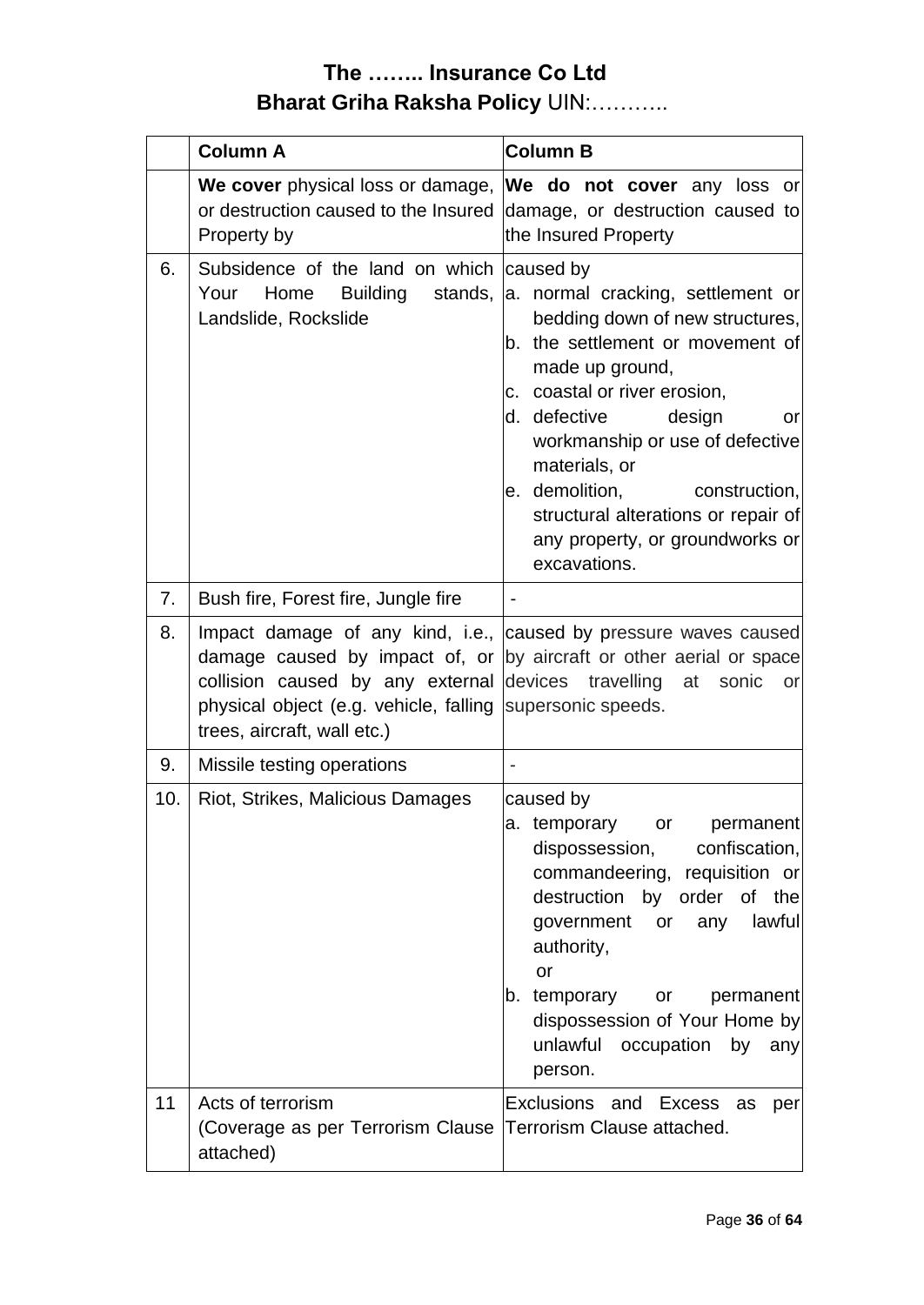|     | <b>Column A</b>                                                                                                                                                                 | <b>Column B</b>                                                                                                                                                                                                         |  |  |  |
|-----|---------------------------------------------------------------------------------------------------------------------------------------------------------------------------------|-------------------------------------------------------------------------------------------------------------------------------------------------------------------------------------------------------------------------|--|--|--|
|     | We cover physical loss or damage, We do not cover any loss or<br>or destruction caused to the Insured damage, or destruction caused to<br>Property by                           | the Insured Property                                                                                                                                                                                                    |  |  |  |
| 12. | Bursting or overflowing of water<br>tanks, apparatus and pipes.                                                                                                                 |                                                                                                                                                                                                                         |  |  |  |
| 13. | Leakage from automatic sprinkler<br>installations.                                                                                                                              | a. repairs or alterations in Your<br>Home or the building in which<br>Your Home is located,<br>b. repairs, removal or extension of<br>any sprinkler installation, or<br>c. defects in the construction<br>known to You. |  |  |  |
| 14. | Theft within 7 (seven ) days from the $\parallel$ if it is<br>occurrence of and proximately a. of any article or thing outside<br>caused by any of the above Insured<br>Events. | Your Home, or<br>b. of any article or thing attached<br>from the outside of the outer<br>walls or the roof of Your Home,<br>unless securely mounted.                                                                    |  |  |  |

#### **Clause C: Home Building Cover**

#### **1. What We cover**

We cover physical loss or damage, or destruction of **Your Home Building** because of any Insured Event listed in **Clause B** of this Policy. We also cover architect's, surveyor's, consulting engineer's fees, cost of removing debris as specified under **Clause C (5) (f)** of this Policy. Further, We pay for Loss of rent and Rent for Alternative Accommodation, which will be paid to the extent declared by You and agreed by Us as specified under **Clause C (6)** of this Policy while Your Home Building is not fit for living following loss or damage due to an insured event.

#### **2. Your Home Building**

a. **Your Home Building** is a building consisting of a residential unit, having an enclosed structure and a roof, basement (if any) and used as a dwelling place.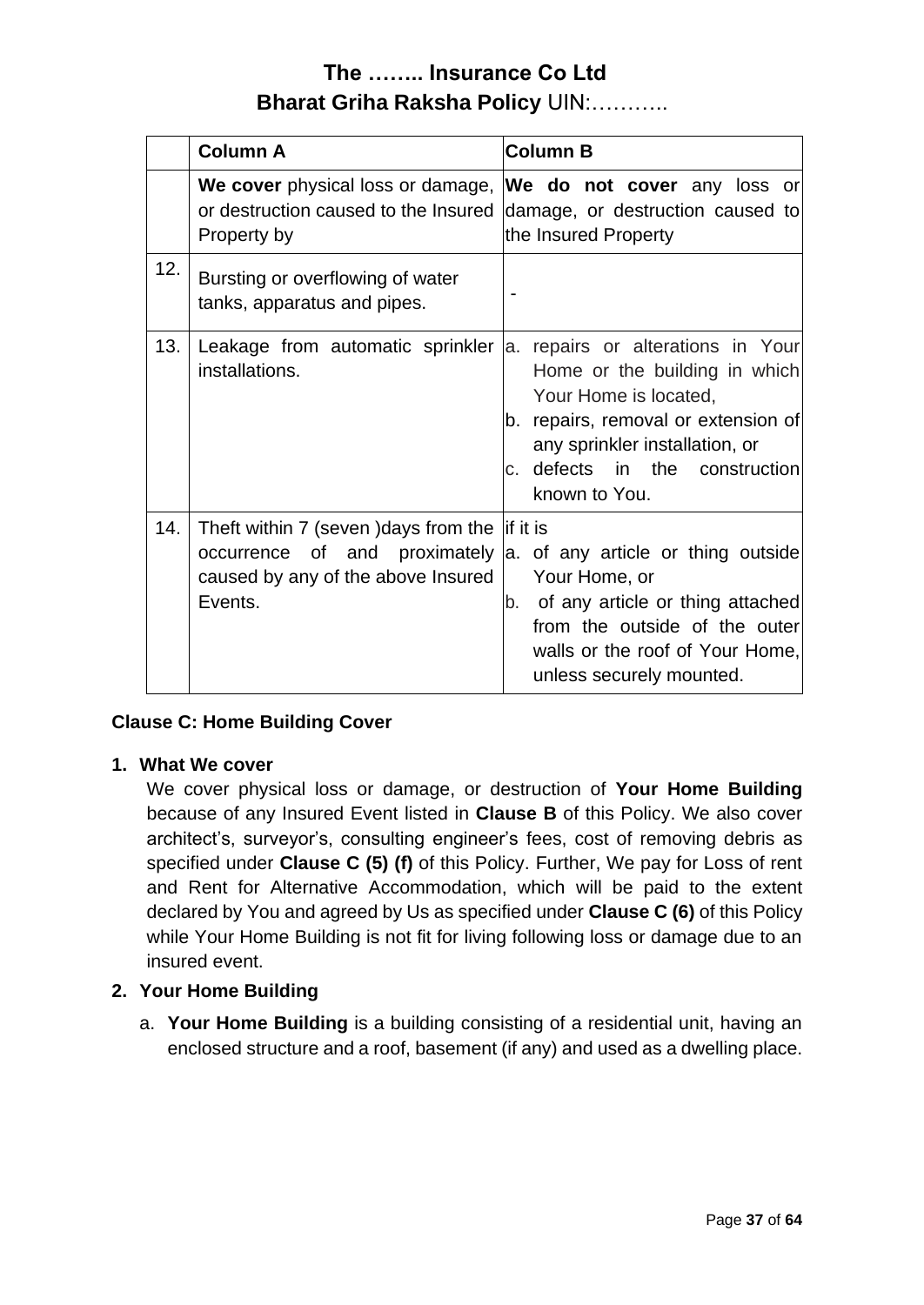#### b. **Your Home Building includes**

- i. fixtures and fittings permanently attached to the floor, walls or roof, like fixed sanitary fittings, electrical wiring and other permanent fittings.
- ii. the following 'additional structures' if they are on the same site, and are used as part of Your Home Building:
	- a) garage, domestic out-houses used for residence, parking spaces or areas, if any
	- b) compound walls, fences, gates, retaining walls and internal roads,
	- c) verandah or porch and the like,
	- d) septic tanks, bio-gas plants, fixed water storage units or tanks,
	- e) solar panels, wind turbines and air conditioning systems, central heating systems and the like, if not included in Home Contents Cover,
- iii. any other structure shown in the Policy Schedule.
- c. Your Home Building does not include Contents of Your Home.

#### **3. Use for residence**

- a. We will pay only if Your Home Building is used for the purpose of residence of Yourself and Your family, or of Your tenant, licensee or employee.
- b. We will not pay if
	- i. Your Home Building is used as a holiday home, or for lodging and boarding, or
	- ii. Your Home Building or any part of Your Home Building is used for purposes other than residential except where it is used both for Your residence and for the purposes of earning Your livelihood if You are selfemployed or You have shifted Your office to Your Home Building for a temporary period due to lockdown or closure of Your office ordered by a public authority.

#### **4. Sum Insured**

- a. The Sum Insured for the Home Building Cover is the prevailing Cost of Construction of Your Home Building at the Commencement Date as declared by You and accepted by Us and will be the maximum amount payable in the event the Home Building is a Total Loss.
- b. If the Policy Period is more than one year, We will automatically increase Your Sum Insured during the Policy Period by 10% per annum on each anniversary of Your Policy without additional premium for a maximum of 100% of the Sum Insured at the Policy Commencement Date.
- c. The Sum Insured will be automatically increased each day by an amount representing 1/365th of 10% of Sum Insured at the Policy Commencement Date for annual policies.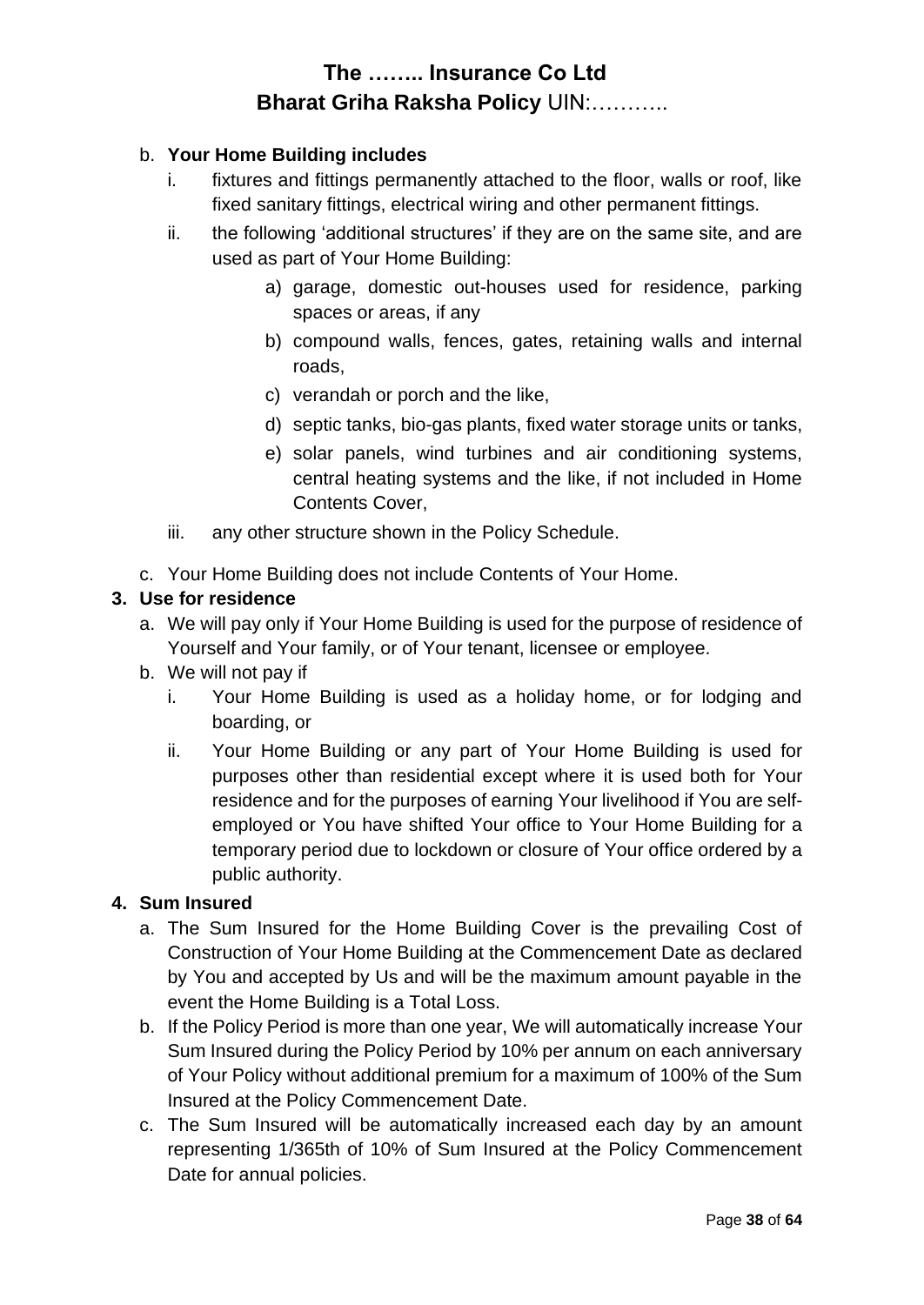d. Restoration of Sum Insured : Except as stated in **Clause G (III) (3) (b)** of this Policy, the insurance cover will at all times be maintained during the Policy Period to the full extent of the respective Sum Insured. This means that after We have paid for any loss, the policy shall be restored to the full original amount of Sum Insured. You must pay to Us proportionate premium for the unexpired Policy Period from the date of loss. We can also deduct this premium from the net claim that We must pay You.

#### **5. What We pay**

- a. If You make a claim under the policy for damage to Your Home Building due to any of the insured perils, We reimburse the cost to repair it to a condition substantially the same as its condition at the time of damage. You must spend for repairs, and claim that amount from Us.
- b. We will calculate the amount of claim on the basis of the actual Carpet Area subject to the Carpet Area not exceeding that declared by You in the Proposal Form and stated in the Policy Schedule.
- c. The maximum We will pay for all items together is the Sum Insured shown in the Policy Schedule for Home Building Cover. If the Policy Schedule shows any limit for any item, such limit is the maximum We will pay for that item.
- d. If Your Home Building is a Total Loss, We will pay You the Sum Insured of the Home Building.
- e. If only an additional structure is destroyed, We will pay You an amount equal to the Cost of Construction of the additional structure.
- f. In addition to what **Clause C (5) (c)** of this Policy provides for, We will pay You the following expenses:
	- i. up to 5% of the claim amount for reasonable fees of architect, surveyor, consulting engineer;
	- ii. up to 2 % of the claim amount for reasonable costs of removing debris from the site.
- **6. Loss of Rent and Rent for Alternative Accommodation:** In addition to what **Clause C (5) (c)** of this Policy provides for**,** We will pay the amount of rent You lose or alternative rent You pay while Your Home Building is not fit for living because of physical loss arising out of an Insured Event as follows:
	- a. If You are living in Your Home as a tenant, and You are required to pay higher rent for the alternative accommodation, We will pay the difference between the rent for alternative accommodation and the rent of Your Home Building.
	- b. We will pay the loss under this cover for an accommodation that is not superior to Your Home Building in any way and in the same city as Your Home Building.
	- c. The amount of lost rent shall be calculated as follows: Sum Insured for Cover for Loss of Rent (as declared by You in the Proposal Form and specified by Us in the Policy Schedule) X Period necessary for repairs  $\div$  Loss of Rent Period opted for.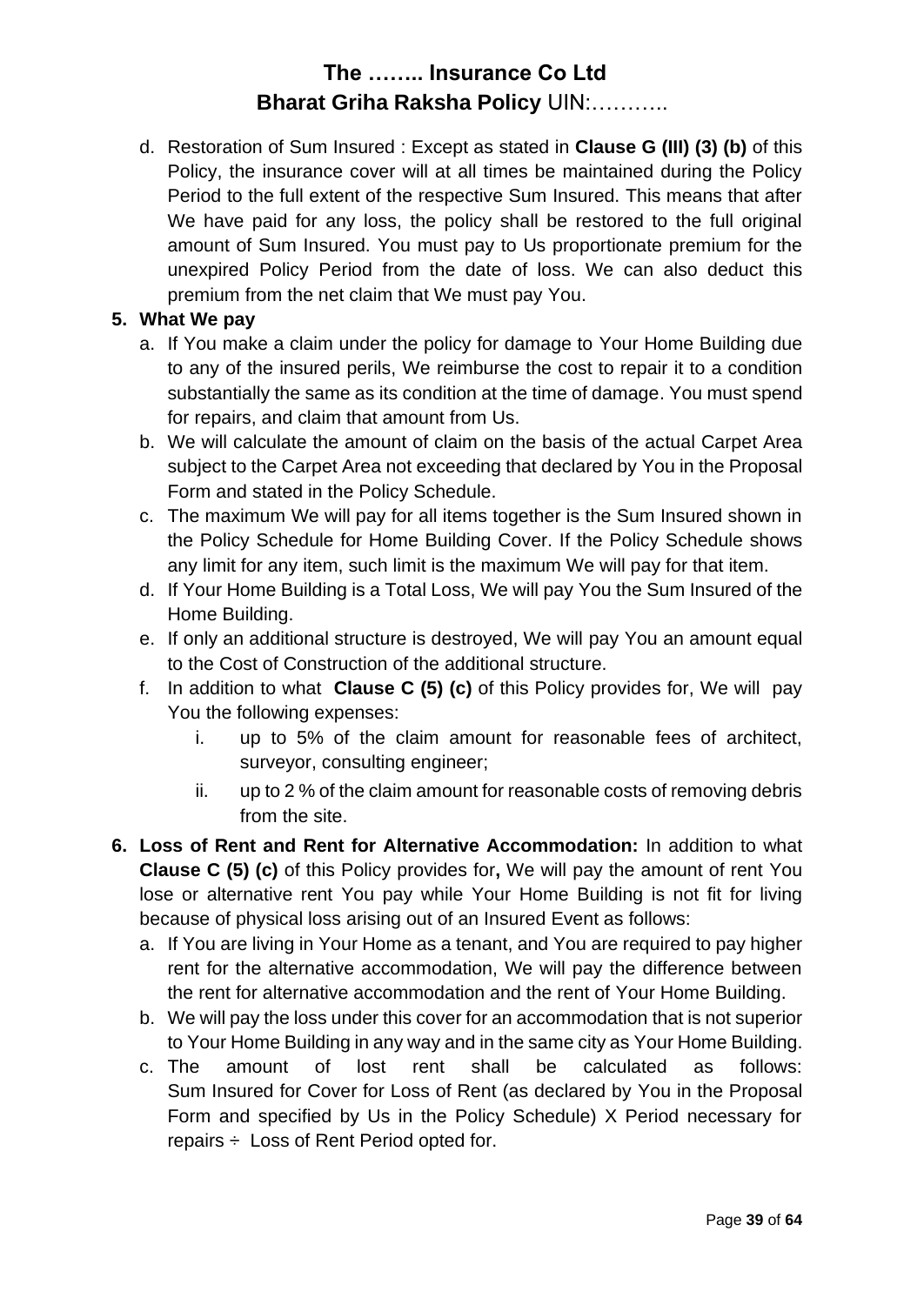- d. This cover will be available for the reasonable time required to repair Your Home Building to make it fit for living. The maximum period of this cover is three years from the date Your Home Building becomes unfit for living. You must submit a certificate from an architect or the local authority to show that Your Home Building is not fit for living.
- e. Claim for loss of rent will be accepted only if We have accepted Your claim for loss for physical damage to Your Home under the Home Building Cover.

#### **Clause D: Home Contents Cover**

#### **1. What We cover:**

We cover the physical loss or damage to or destruction of the **General Contents** of Your Home caused by an Insured Event as listed in **Clause B** of this Policy. **Valuable Contents** of Your Home are not covered under this Policy unless You have purchased the optional cover for the **Valuable Contents**.

#### **2. Sum Insured**:

- a. The Sum Insured for the Home Contents Cover is shown in the Policy Schedule and will be the maximum amount payable in the event the Home Contents are destroyed/lost completely.
- b. The policy has a built-in cover for the General Contents of Your home equal to 20% of the Sum Insured for Home Building Cover subject to a maximum of ₹ 10 Lakh (Rupees Ten Lakh) provided You have opted for both Home Building and Home Contents cover. If You choose to have a higher Sum Insured for Home Contents, You have to declare the Sum Insured in the Proposal Form and pay additional premium.
- c. If You have purchased only Home Contents Cover, You have to declare the Sum Insured for the General Contents in the Proposal Form.
- d. The Sum Insured You have chosen for General Contents must be enough to cover the cost of replacement of the General Contents.
- e. If You want to cover the Valuable Contents in Your Home, You must opt for the Optional Cover for Valuable Contents as given in **Clause E (1) (a)** of this Policy.
- f. Restoration of Sum Insured: Except as stated in **Clause G (III) (3) (b)** of this Clause below, the insurance cover will at all times be maintained during the Policy Period to the full extent of the respective Sum Insured. This means that after We have paid for any loss, the policy shall be restored to the full original amount of Sum Insured. You must pay to Us proportionate premium for the unexpired Policy Period from the date of loss. We can also deduct this premium from the net claim that We must pay You.

#### **3. What We pay**

a. If the General Contents of Your Home are physically damaged by any Insured Event, We will at Our option,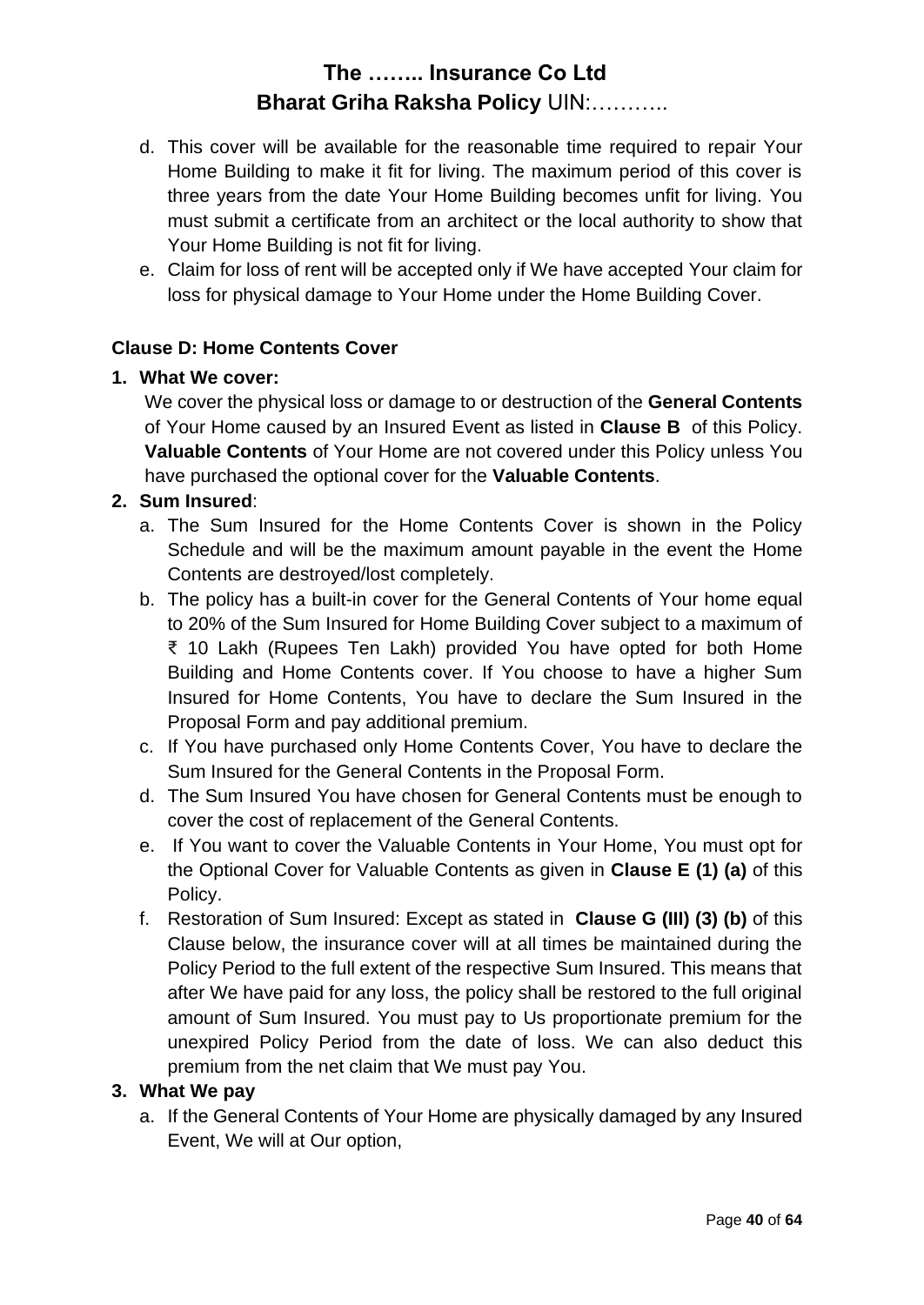- i. reimburse to You the cost of repairs to a condition substantially the same as its condition at the time of damage, or
- ii. pay You the cost of replacing that item with a same or similar item, or
- iii. repair the damaged item to a condition substantially the same as its condition at the time of damage.
- b. The maximum We will pay for Home Contents is the Sum Insured shown in the Policy Schedule for Home Contents Cover. If the Policy Schedule shows any limit for any item, or category or groups of items, such limit is the maximum We will pay for that item.

### **Clause E: Additional Covers**

#### **1. Optional Covers:**

a. **Cover for Valuable Contents on Agreed Value Basis (under Home Contents cover):**

For Valuable Contents, a value may be agreed upon by You and Us based on a valuation certificate submitted by You and accepted by Us. However, We shall waive the requirement of valuation certificate if the Sum Insured opted for is up to ₹ 5 Lakh (Rupees Five Lakh) and Individual item value does not exceed ₹ 1 Lakh (Rupees One Lakh).

- i. If the Valuable Contents of Your Home are physically damaged by any Insured Event, We will pay the cost of repairing the item/s.
- ii. If the Valuable Contents of Your Home are a Total Loss We will pay the Sum Insured shown in the Policy Schedule for the Valuable item/s. If the Policy Schedule shows any limit for any item, or category or groups of items, such limit is the maximum We will pay for that item. Loss to only one item of a pair or set does not constitute loss or damage to the entire pair or set**.**

#### b. **Personal Accident Cover:**

In the event an insured peril that caused damages to Your Home Building and/or Home Contents also results in the unfortunate death of either You or Your spouse, We will pay compensation of ₹ 5,00,000 (Rupees Five Lakh) per person.

In the event of the unfortunate death of the insured, the Personal Accident cover shall continue for the spouse until expiry of the policy.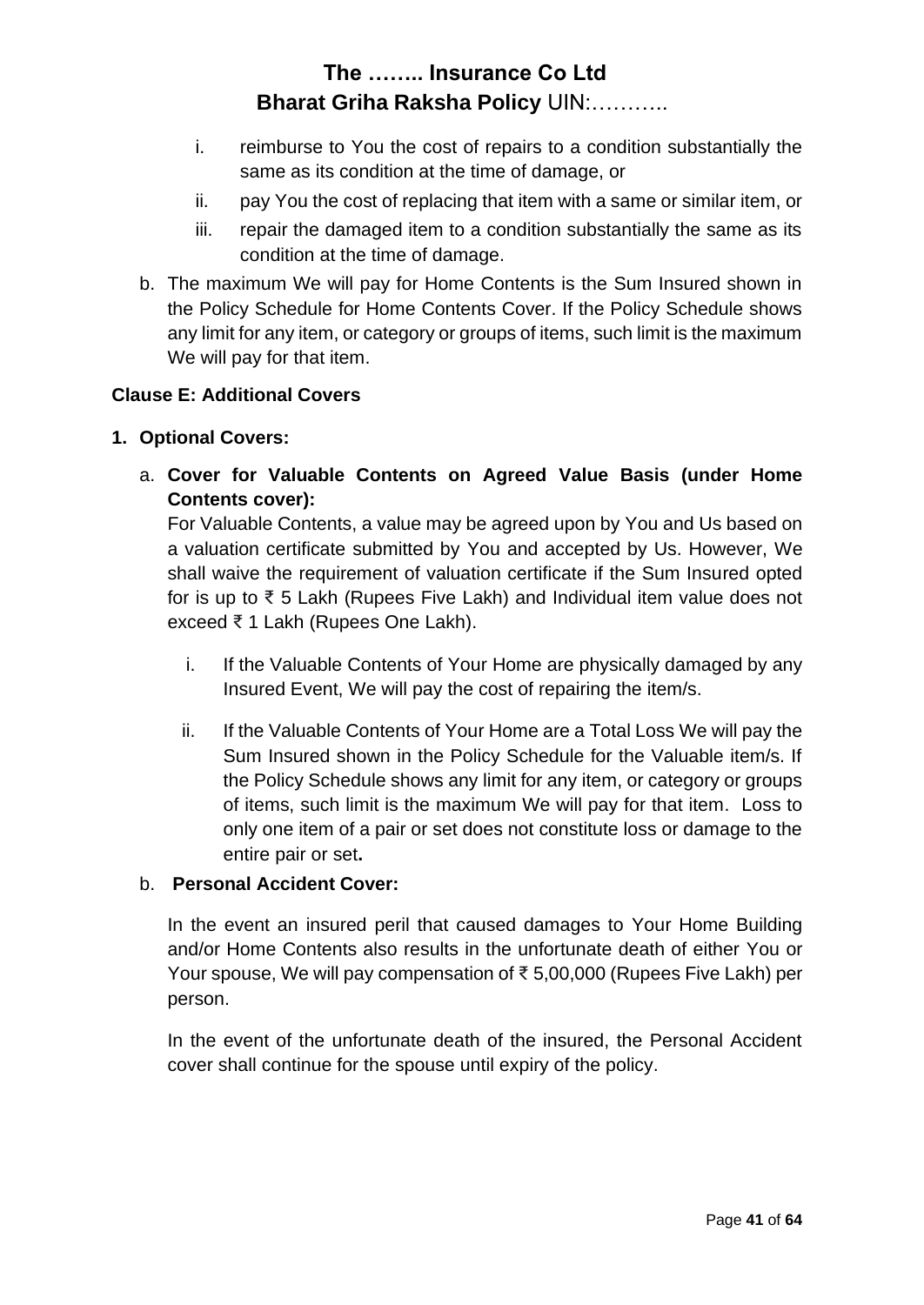#### **2. Add-ons:**

You can opt for an Add-on by choosing from the Add-ons, if any, offered by Us under this product and the ones that You have purchased will be mentioned in the Policy Schedule and the relevant clause/s and/or endorsements will be attached to this Policy.

#### **Clause F. Exclusions (What We do not cover) for all covers under this policy**

We do not cover losses and expenses for any loss or damage or destruction of the Insured Property that is directly or indirectly as a result of or is caused by or arising from events, stated below:

- 1. Your deliberate, wilful or intentional act or ommission, or of anyone on Your behalf, or with Your connivance.
- 2. War, invasion, act of foreign enemy hostilities or war-like operations (whether war is declared or not), civil war, mutiny, civil commotion amounting to a popular rising, military rising, rebellion, revolution, insurrection or military or usurped power.
- 3. Ionising radiation or contamination by radioactivity from any nuclear fuel or from any nuclear waste from combustion of nuclear fuel, or the radioactive, toxic, explosive or other hazardous properties of any explosive nuclear assembly or nuclear component that is part of it.
- 4. Pollution or contamination, unless
	- i. the pollution or contamination itself has resulted from an Insured Event, or
	- ii. an Insured Event itself results from pollution or contamination.
- 5. Loss, damage or destruction to any electrical/electronic machine, apparatus, fixture, or fitting by over-running, excessive pressure, short circuiting, arcing, selfheating or leakage of electricity from whatever cause (lightning included). This exclusion applies only to the particular machine so lost, damaged or destroyed.
- 6. Loss or damage to bullion or unset precious stones, manuscripts, plans, drawings, securities, obligations or documents of any kind, coins or paper money, cheques, vehicles, and explosive substances unless otherwise expressly stated in the policy.
- 7. Loss of any Insured Property which is missing or has been mislaid, or its disappearance cannot be linked to any single identifiable event.
- 8. Loss or damage to any Insured Property removed from Your Home to any other place.
- 9. Loss of earnings, loss by delay, loss of market or other consequential or indirect loss or damage of any kind or description whatsoever.
- 10.Any reduction in market value of any Insured Property after its repair or reinstatement.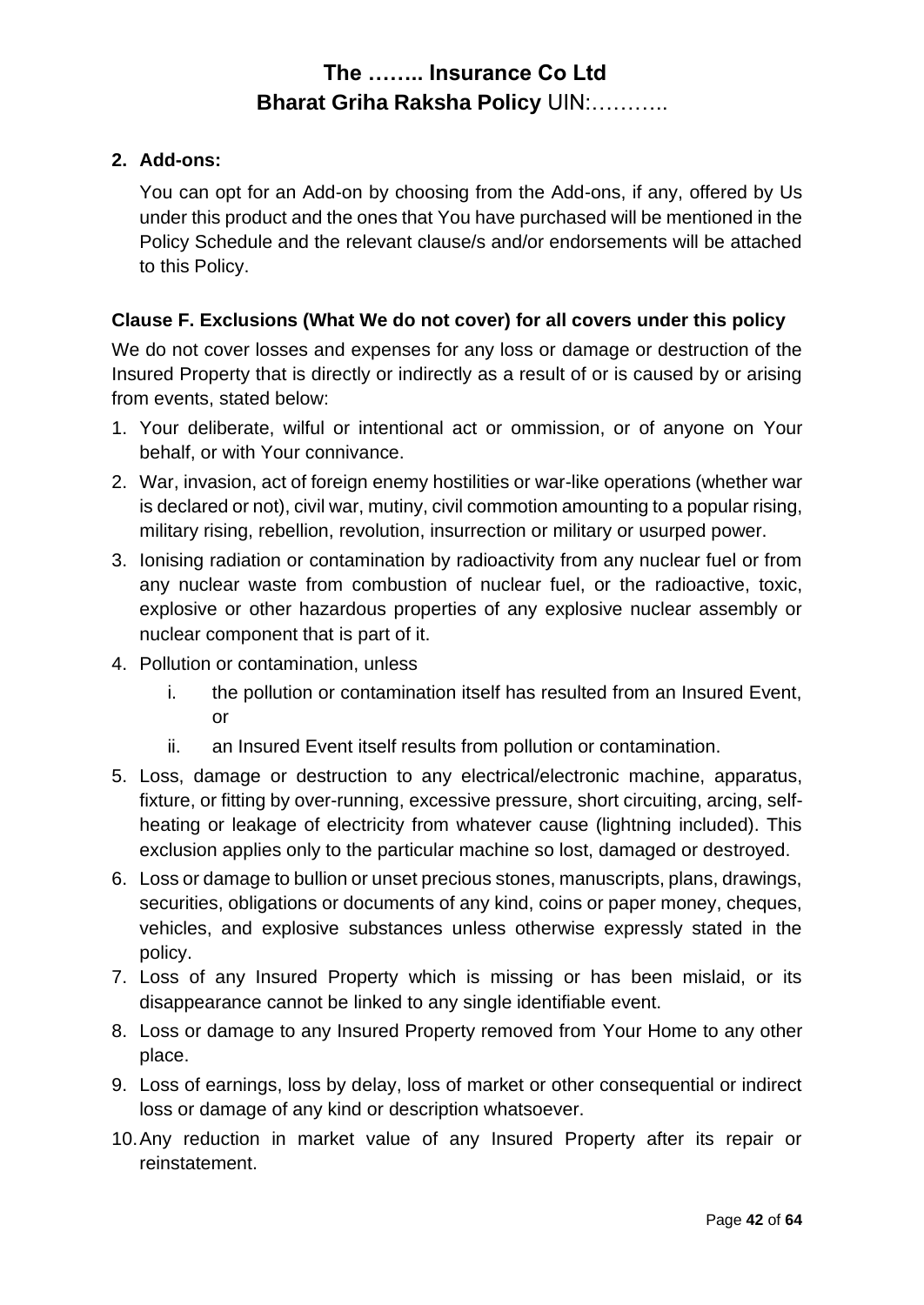- 11.Any addition, extension, or alteration to any structure of Your Home Building that increases its Carpet Area by more than 10% of the Carpet Area existing at the Commencement Date or on the date of renewal of this Policy, unless You have paid additional premium and such addition, extension or alteration is added by Endorsement.
- 12.Costs, fees or expenses for preparing any claim.

#### **Clause G. Conditions**

#### **(I) Your Obligations**

- **1. Make true and full disclosure in the proposal and related documents**
	- a. You have a duty of disclosure to tell Us everything You know, or could reasonably be expected to know, that is relevant to Us for deciding whether to give You insurance cover and on what terms. You owe this duty to disclose such relevant material information even if We have not specifically asked for it. This duty extends to any information or declaration given by anyone else on Your behalf.
	- b. We have agreed to give You insurance cover entirely on the basis of the information You, or anyone on Your behalf, have given Us in the proposal, statements and other declarations and documents (in writing or electronic) about Yourself, Your family, Your Home Building and Home Contents. The correct and complete information You give is the basis of Our contract with You. Our promise to pay is conditional upon the truth of these statements and on the assumption that You, or anyone on Your behalf, has not withheld any material information about Yourself, Your family, Your Home Building and Home Contents.

#### **2. Obligation to take care :** You must:

- a. keep Your Home Building and Home Contents in good condition and well maintained, You must ensure that the structure of Your Home Building does not have any faults or defects that are visible and material that will aggravate loss or damage to the Home Building in the event an insured peril occurs.
- b. take care to prevent theft, loss or damage to Your Home Building and Home Contents, and
- c. ensure that unauthorized persons do not occupy Your Home Building.
- **3. Inform change in circumstances :** You must inform Us immediately if
	- a. You change Your address,
	- b. You make any addition, alteration, extension to the structure of Your Home Building,
	- c. You let out Your Home Building, or Your Home Building will no longer be solely occupied by You,
	- d. You change the use of Your Home Building.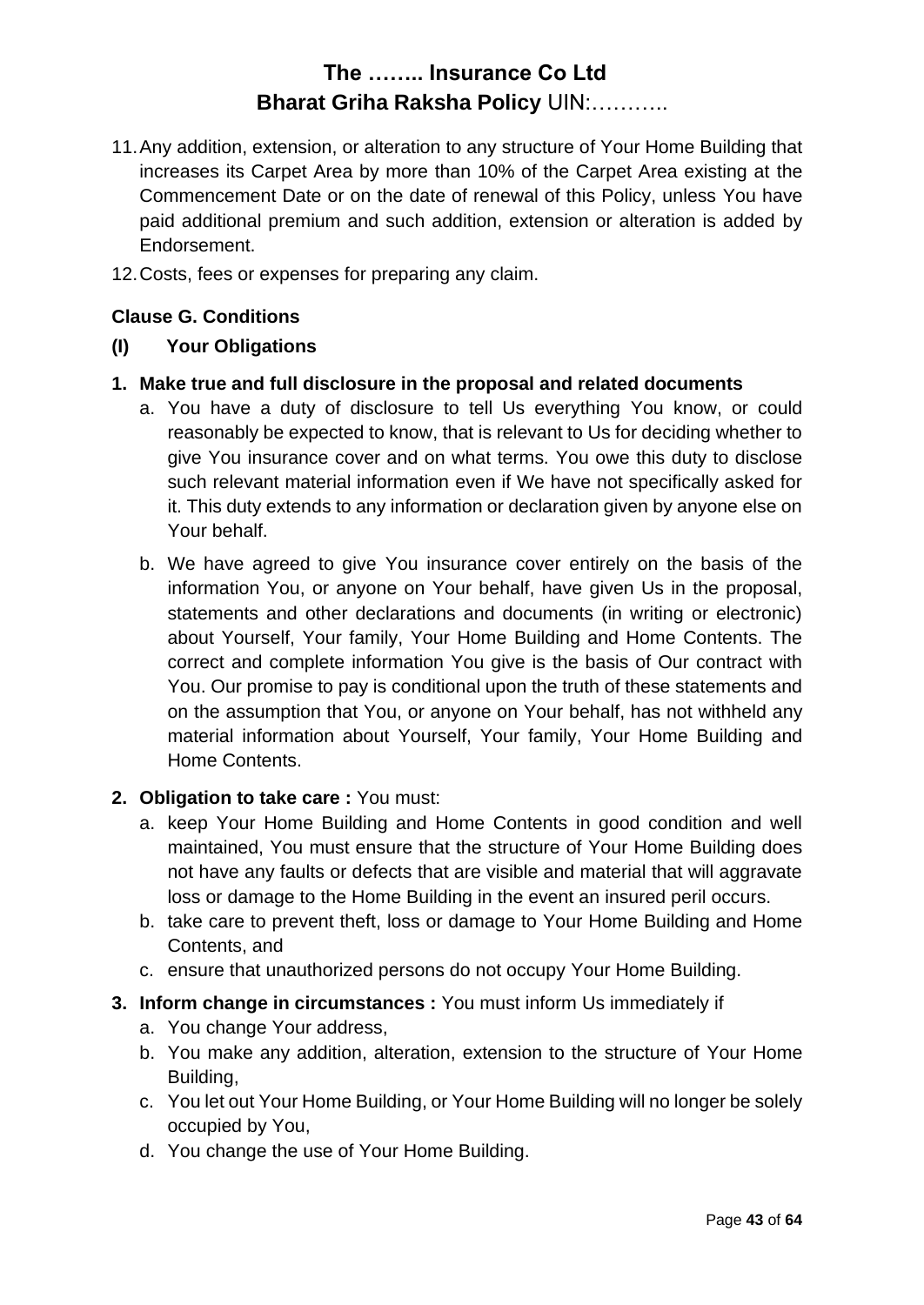- **4. Allow inspection and investigation of claim:** You must allow, and give full cooperation to the survey/investigation of Your claim by Us. You must allow Us, and any surveyor, officer or other representative that We authorise, to inspect Your Home Building and Home Contents including the interior wherever necessary, take photographs and where required, permit the scientific testing and investigation of any insured article affected by the insured peril. You must answer all questions asked regarding Your claim truthfully and completely, and submit all relevant documents that We will require.
- **5. Make true statements and full disclosure in the claim and related documents** You must also give true and full information in Your claim and submit true documents. If You give any false information or document in the claim, or if You withhold any information or document (written or electronic), We have a right to refuse payment of Your claim. We may also cancel Your policy.
- **(II) Renewal of Policy**
- **1. End of Policy:** This Policy will expire at the end of the Policy Period.
- **2. Renewal is not automatic**, We may seek relevant information from You for the purpose of renewal.We can reject Your renewal only on grounds of misrepresentation, non-disclosure of material facts, fraud or non-co-operation on Your part.
- **3. Application for renewal:** If You wish to renew the Policy, You must apply for renewal before the end of the Policy Period and pay the required premium amount.

#### **(III) Cancellation and Termination of Policy**

#### **1. Cancellation by You at any Time**

- a. You can cancel this Policy at any time by giving Us notice in writing. The Policy will terminate when We receive Your notice.
- b. If You cancel the policy, We will refund premium as follows:

| Time for which Policy in force   Refund of premium |  |
|----------------------------------------------------|--|
|                                                    |  |
|                                                    |  |

#### **2. Cancellation by Us:**

- a. We will not cancel the Policy during the policy period except on the grounds of mis-representation, non-disclosure of material facts, fraud or non-cooperation on Your part.
- b. In case of Total Loss of Your Home Building in a long term policy where You have decided not to reinstate Your Home Building in favour of a cash settlement of Your claim, We will cancel the policy for the remaining duration of the policy period. In such a case We shall refund the proportionate premium for the un-expired policy years after grossing up the premium paid by You towards long term discount, if any.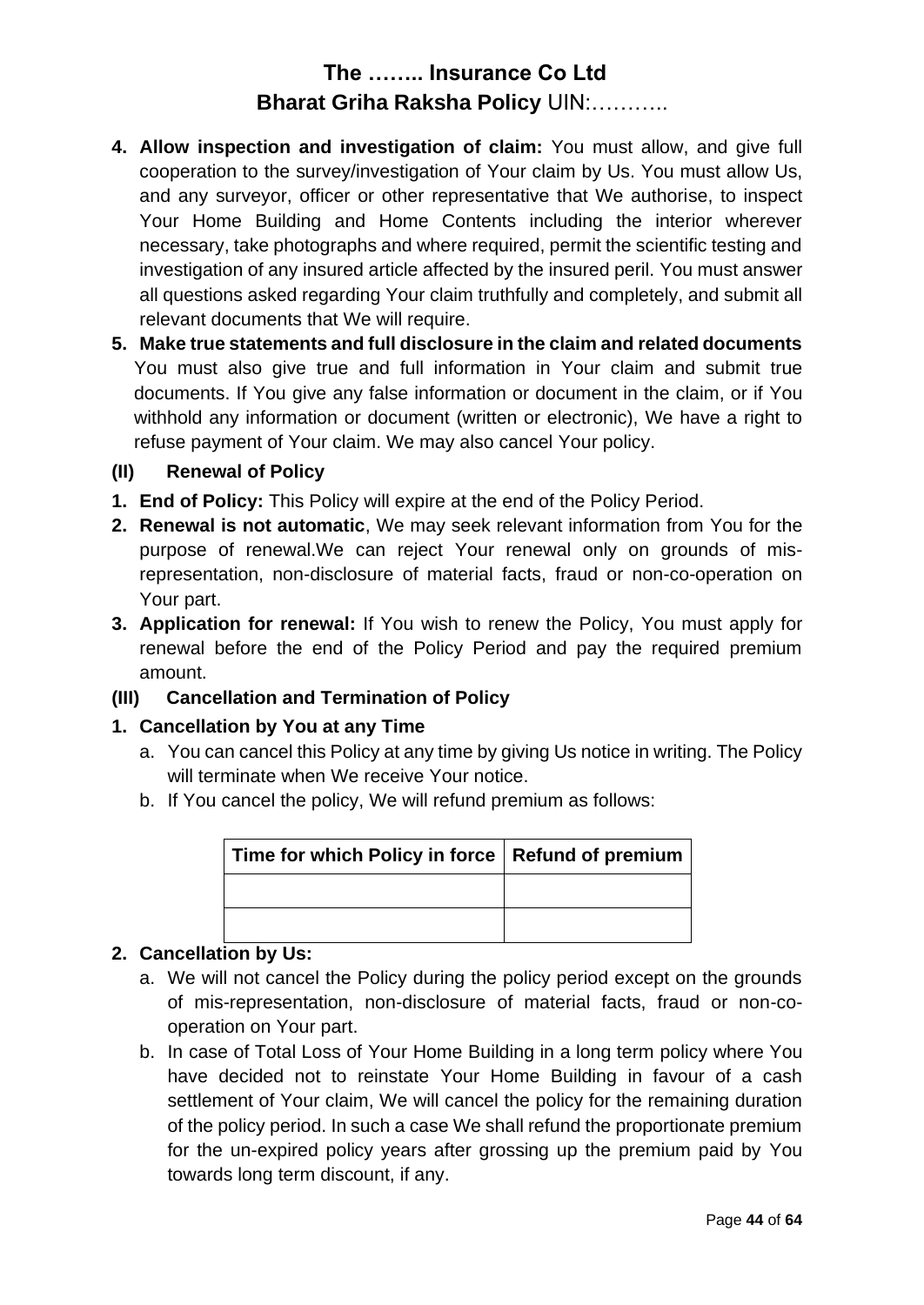#### **3. Automatic termination of the Policy**

This Policy will automatically end in the following cases:

- a. **Destruction of Your Home Building**: This Policy will automatically end 7 (seven) days after Your Home Building collapses or is destroyed by reason other than any Insured Event. If a separable part of Your Home Building, or any additional structure falls down or is destroyed by reason other than any Insured Event, the covers will end for such part or additional structure. You can apply within 7 (seven) days of such fall or destruction for continuing insurance cover. We may agree, but will not be bound, to continue the cover on the same rates, terms and conditions.
- b. **Exhaustion of Sum Insured:** If Your Home Building, or any additional structure, or any item of Home Contents, is lost, destroyed or stolen, or is a Total Loss, and We pay You the full Sum Insured for such item, the insurance cover for that item will automatically end unless the subject matter of insurance is reconstructed and the Sum Insured is reinstated by paying additional premium. If We pay the total Sum Insured for any claim, this Policy will end.
- c. **Change of use of Your Home Building or Home Contents:** The Policy will end
	- i. if You change the use of Your Home Building from personal residence to any other purpose, or
	- ii. if You use any item of Home Contents for use that is not personal.
- d. **Sale of Your Home Building or Home Contents:** This Policy will end when You sell, surrender or release Your interest in Your Home Building and/or Home Contents, or Your interest in the Home Building and/or Home Contents comes to an end. The Policy will end to the extent any additional structure of Your Home Building or item of Home Contents if You sell, surrender or release Your interest in such additional structure or item of Home Content, or Your interest in these ends.

#### e. **Effect of death**

In the event of the unfortunate death of the Insured during the Policy Period, the Home Building Cover and the Home Contents Cover that You have purchased will continue for the benefit of Your legal representative/s during the Policy Period subject to all the terms and conditions of this Policy.

#### **(IV) Claims Procedure**

If You suffer a loss because of an Insured Event, You must make a claim for Your financial loss at Your cost. The procedure for making a claim is given below. These include things that **You must do**, and that **You must not do**. It is important to comply with these to ensure that it does not prejudice Your claim in any manner.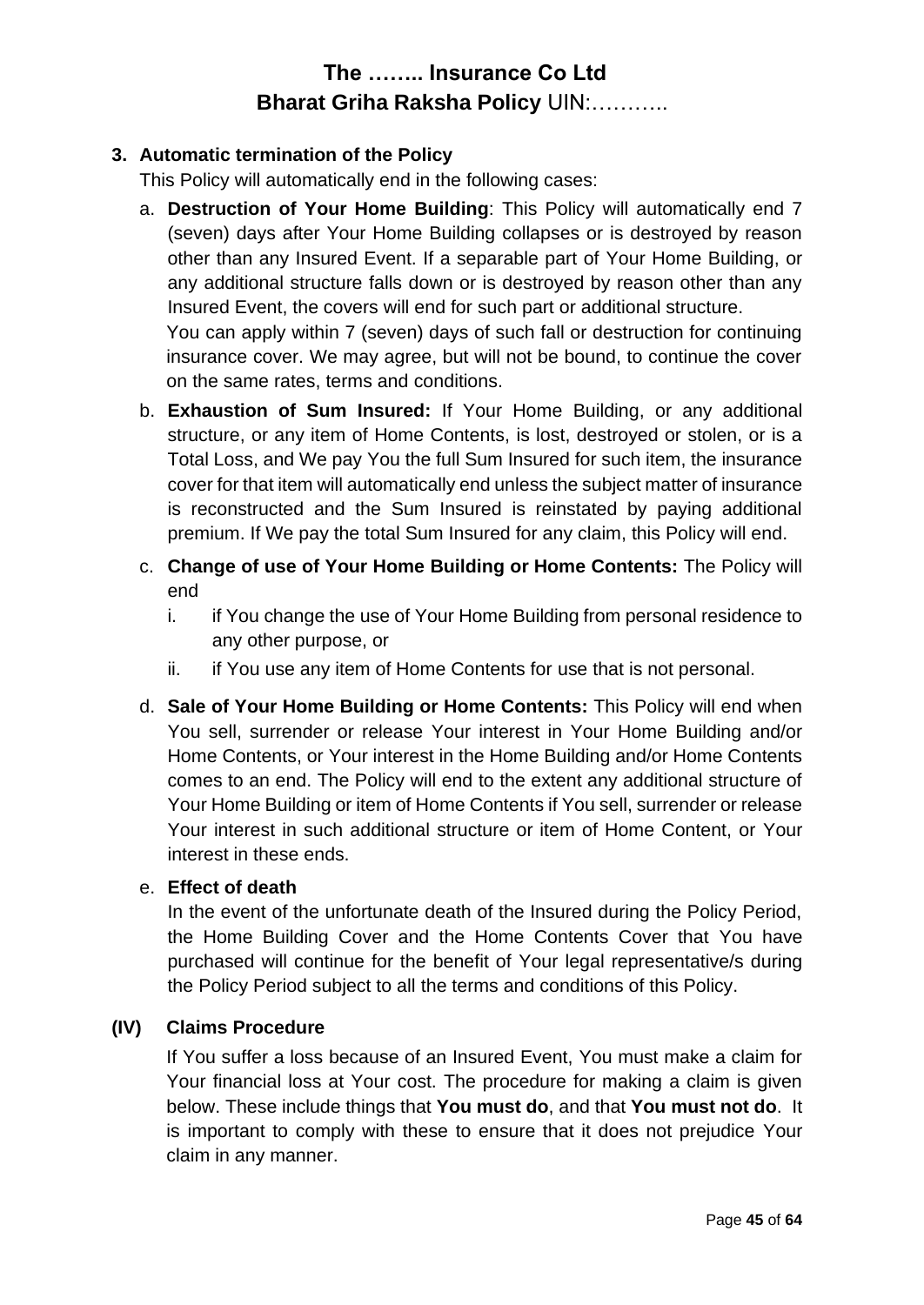#### **1. Immediate notice to Us**

- a. As soon as any physical loss or damage occurs to Your Home Building or Home Contents due to an Insured Event, You must immediately give notice to Us of the loss or damage. This is necessary for Us to survey/ investigate the loss or damage, as may be required.
- b. You can give notice to any of Our offices or call-centres.
- c. You must state in this notice
	- i. the Policy Number,
		- ii. Your name,
		- iii. details of report to the police that You made,
		- iv. details of report to any Authority that You made,
		- v. details of the Insured Event,
		- vi. a brief statement of the loss,
		- vii. particulars of any other insurance of Your Home Building or any of Your Home Contents,
		- viii. details of loss or damage under any Optional Cover or Add-ons,
		- ix. submit photographs of loss or physical damage, wherever possible.

#### **2. Steps to prevent loss and damage**

- a. You must take all reasonable steps to prevent further loss or damage to Your Home Building and Home Contents.
- b. Until We have inspected Your Home Building and Home Contents, and have given Our consent,
	- i. You must not sell, give away or dispose of any damaged items of any property for which You are making a claim;
	- ii. You must not wash or clean, or remove any damaged item or debris, except for any urgent necessity;
	- iii. You must not carry out repairs, unless such repairs are urgent and You cannot contact Us.

#### **3. Immediate notice to Authorities**

- a. As soon as any loss or damage occurs to the Insured Property, You must give immediate report to appropriate legal authorities. For example, You must report to the fire brigade of the local authority and the police if there is damage by fire/ explosion / implosion or lightning. In case of subsidence /landslide/rockslide, You must inform the District Administration. In the event of impact damage of any kind or Riot Strikes, Malicious damages and acts of terrorism, You must inform the police. If there is a theft within 7 (seven) days following an Insured Event You must inform the police.
- b. We may, but not necessarily, waive this condition if We are satisfied that by reason of extreme hardship it was not possible for You or any other person on Your behalf to give such report.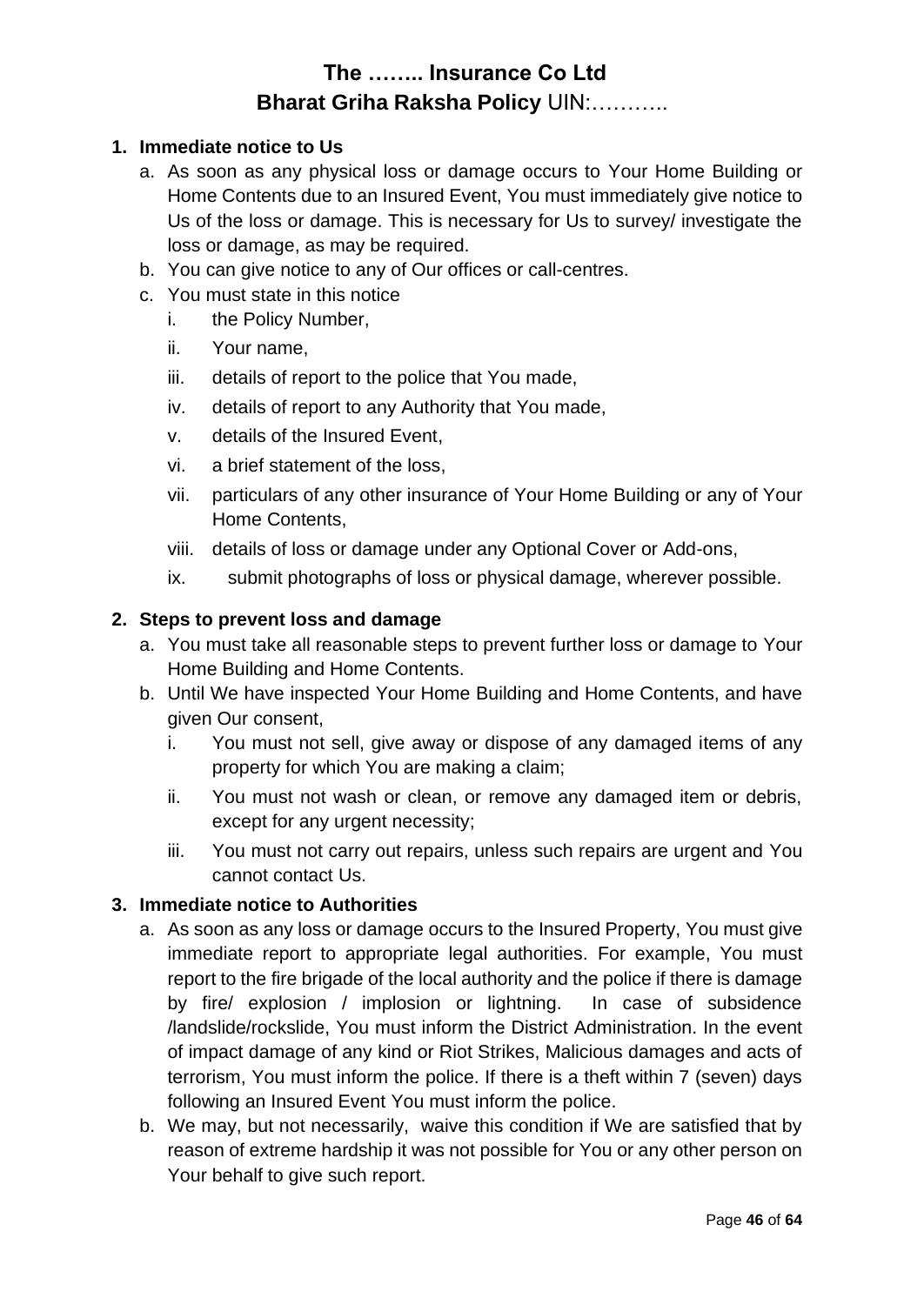#### **4. Submit claim**

- a. Claim form:
	- i. You must submit Your claim in Our claim form at the earliest opportunity, but within 30 days from the date You first notice the loss or damage. The claim form is available in any of Our branches, and on Our web-site.
	- ii. You must state in Your claim the details of any other insurance policy that covers the damage or loss for which You have filed Your claim, whether You have purchased such other insurance, or someone else has purchased it for You.
- b. We shall not be liable for any loss or damage after the expiry of 12 months from the happening of the loss or damage unless the claim is the subject of pending action or arbitration. If We disclaim liability for a claim You have made and if the claim is not made a subject matter of a suit in a court of law within a period of 12 months from the date of disclaimer, the claim shall not be recoverable hereunder.

#### **5. Establish loss**

- a. You must prove that the Insured Event has occurred, and the extent of physical loss or damage You have suffered with full details.
- b. When We request,
	- i. You must support Your claim for Home Building and/or Home Contents with plans, specification books, vouchers, invoices pertaining to costs incurred by You for reconstruction/replacement/repairs.
	- ii. You must allow Us, Our officers, surveyors or representatives to inspect the loss or damage to Your Home Building and/or Home Contents, and to take measurements, samples, damaged items or parts, and photographs that are relevant.
	- iii. You must give Us authority to see the relevant records and get information about the Event and Your loss from the police or any other authority.
- c. For Optional Cover of Personal Accident, Death Certificate and Post Mortem report (wherever necessary) shall be submitted.

#### **6. Fraudulent claim**

If You, or anyone on Your behalf, make a false or fraudulent claim , or support a claim with any false or fraudulent statement or documents:

- i. We will not pay,
- ii. We can cancel the Policy: in such a case, You will lose all benefits under this Policy and premium that You have paid, and
- iii. We can also inform the police, and start legal proceedings against You.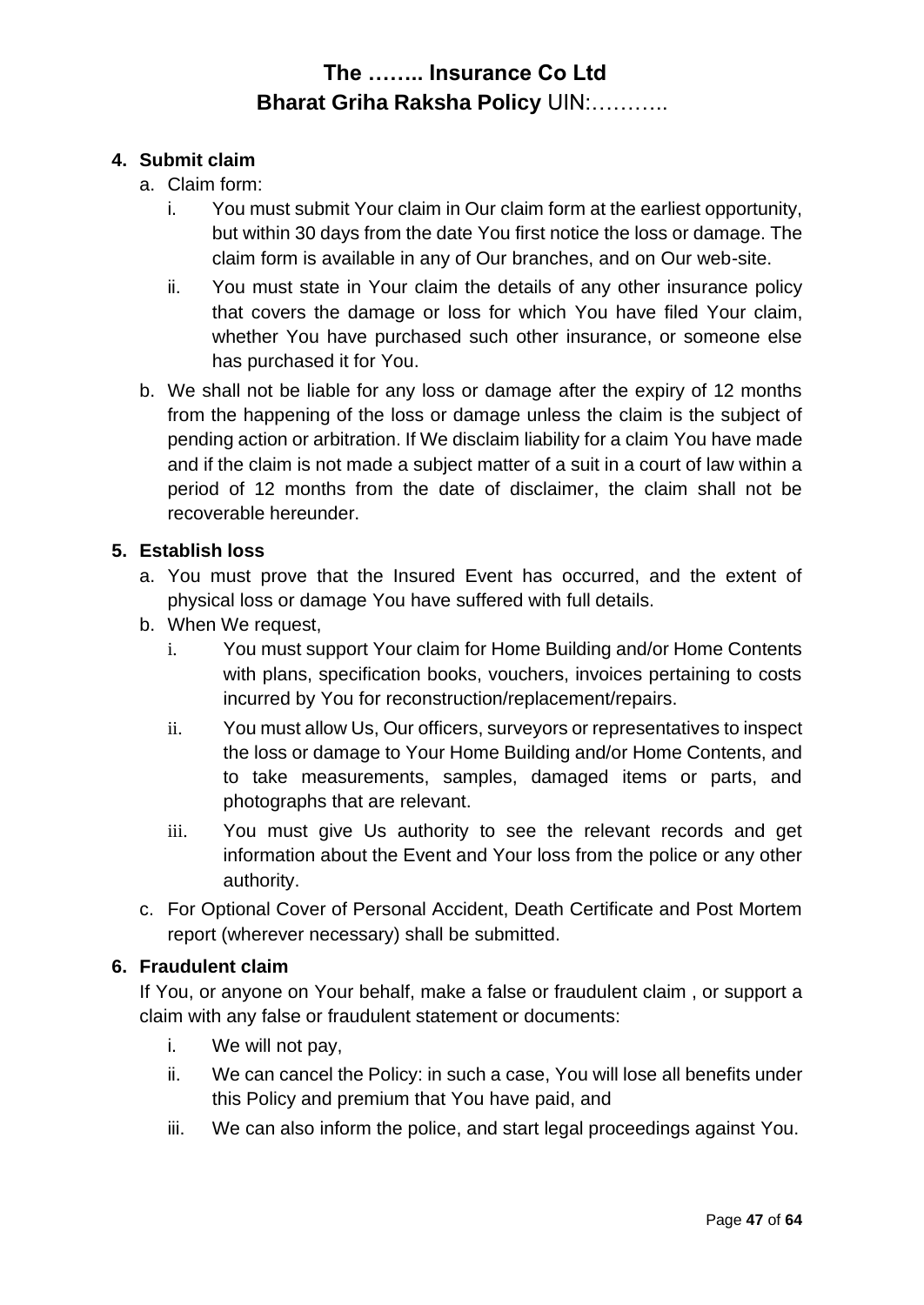#### **7. Other insurance**

- a. If You have any other policy with Us or any other Insurance Company (taken by You or by anyone else for You) covering in whole or in part any claim that You have made under this Policy, You have a right to ask for settlement of Your claim under any of these policies.
- b. If You choose to claim under this Policy from Us, We will settle Your claim within the limits and the terms and conditions of this Policy.
- c. After We pay the amount under Your claim, We have the right to ask for contribution from the Insurers that have given You the other policies.
- d. We will ensure that Our actions do not impose any liability on You.

#### **8. Recovery action by Us**

- a. When We accept and pay Your claim under the Policy, We can start legal proceedings to recover the amount or property from the third party who has caused the loss or damage to Your Home Building or Home Contents. You must give authority to Us to take such action and exercise this right effectively, when We request You, whether before or after making payment of Your claim. You must give all information, cooperation, assistance and help for this purpose. You must not do anything which will prejudice Our right. We can do this
	- i. without seeking Your consent,
	- ii. in Your name, and
	- iii. whether or not Your loss has been fully compensated.
- b. Any amount We recover from such person will be applied first to the costs of the legal proceedings and recovery, then to the claim amount We have paid or must pay to You. We will pay You any balance.
- c. You can start legal proceedings against any person who has caused the loss or damage only with Our prior consent, and on conditions that We will impose. You must not compromise or settle any claim against such person without Our consent. If You recover any amount from such person, You must return to Us the amount We have paid for Your claim. We can take over the conduct of legal proceedings that You have started and continue the proceedings in Your name.

#### **Clause H. Changes to covers**

- a. You can choose to make changes to the covers of this Policy as may be permitted by Us, or increase or reduce any Sum Insured. You must make a proposal or request for any change. It will be effective only after We have accepted Your proposal, and You have paid the additional premium, where applicable.
- b. This Policy (including the Policy Schedule, the proposal, declarations and Endorsements) consists of the entire contract between You and Us.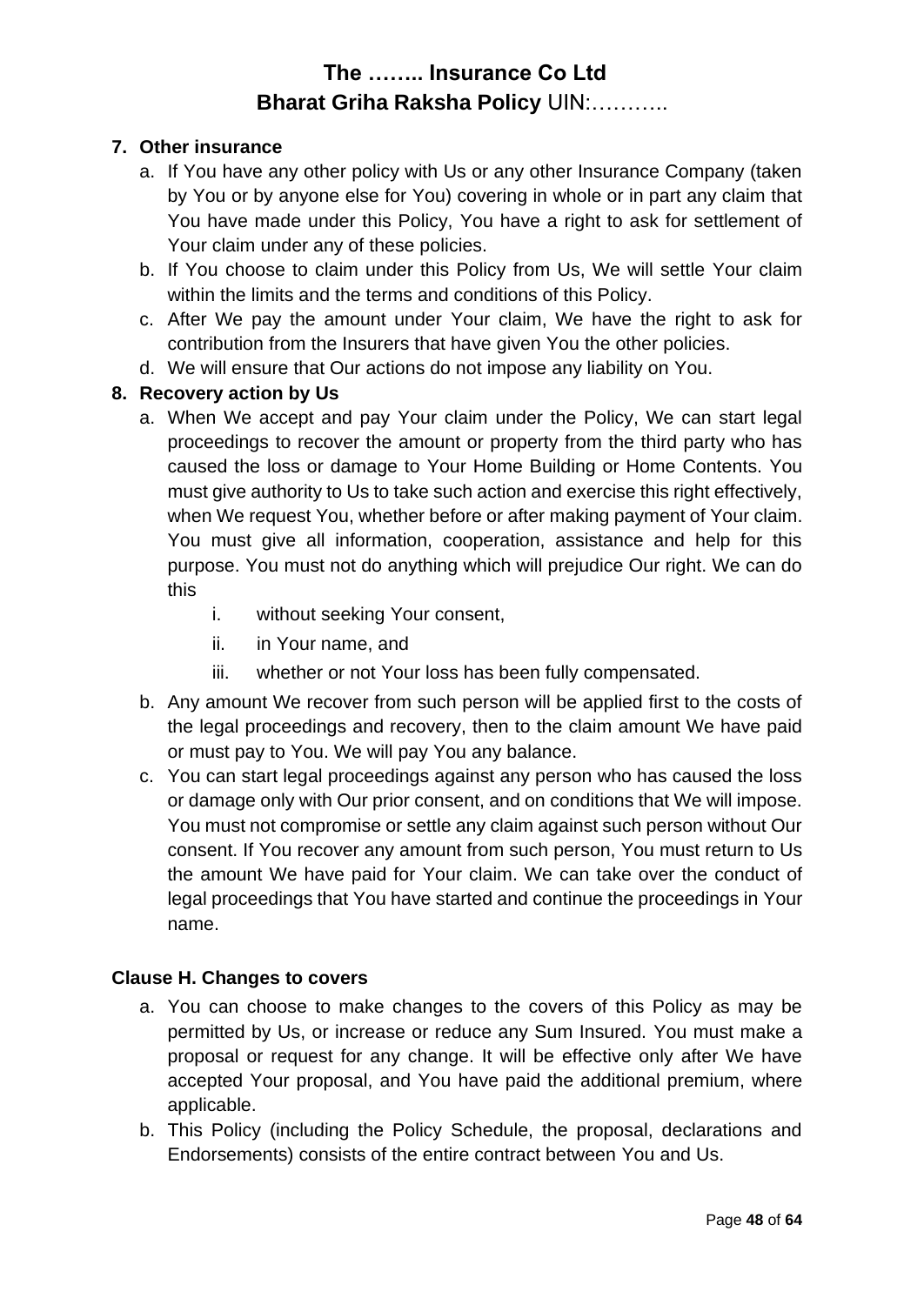#### **Clause I. Waiver of Underinsurance**

Underinsurance does not apply to the **Bharat Griha Raksha** Policy. Thus, if Your Sum Insured calculated on the basis of the information that You provided, is less than the actual value at risk, the difference will not affect the amount We pay.

#### **Clause J. Other Details**

#### **1. Notices**

- a. We will send any notice, letter or communication in writing to You at Your address mentioned in the Policy Schedule, and to Your email address that You have registered with Us.
- b. You will send any notice, letter, intimation or communication in writing to Us at Our branch office where You purchased this Policy. You can also send it at the address mentioned in the Policy Schedule.

#### **2. Nomination for this Policy**

You can nominate a person to receive the claim amount under this Policy in the event of Your death. You can make such nomination at the time You take the Policy, or later. You can also change the nomination at any time. You can make the nomination on Our nomination form available in Our office or from Our website: ……………...

#### **3. Applicable law and jurisdiction**

This Policy will be subject to the laws of India, and to the jurisdiction of courts in India.

#### **4. Arbitration**

If any dispute or difference arises between You and Us regarding the amount of claim to be paid under this policy (liability having been admitted by Us), such difference shall independently of all other questions, be referred to the decision of a sole arbitrator to be appointed in writing by You and Us or if You and We cannot agree upon a single arbitrator within 30 days of either of Us opting for arbitration, the same shall be referred to a panel of three arbitrators comprising of two arbitrators, one to be appointed by each of Us, to the dispute/difference and the third arbitrator to be appointed by two such arbitrators and arbitration shall be conducted under and in accordance with the provisions of the Arbitration and Conciliation Act, 1996.

#### **Clause K. Grievances**

If You have a grievance about any matter relating to the Policy, or Our decision on any matter, or the claim, You can address Your grievance as follows:

#### **1. Our Grievance Redressal Officer**

You can send Your grievance in writing by post or email to Our Grievance Redressal Officer at the following address: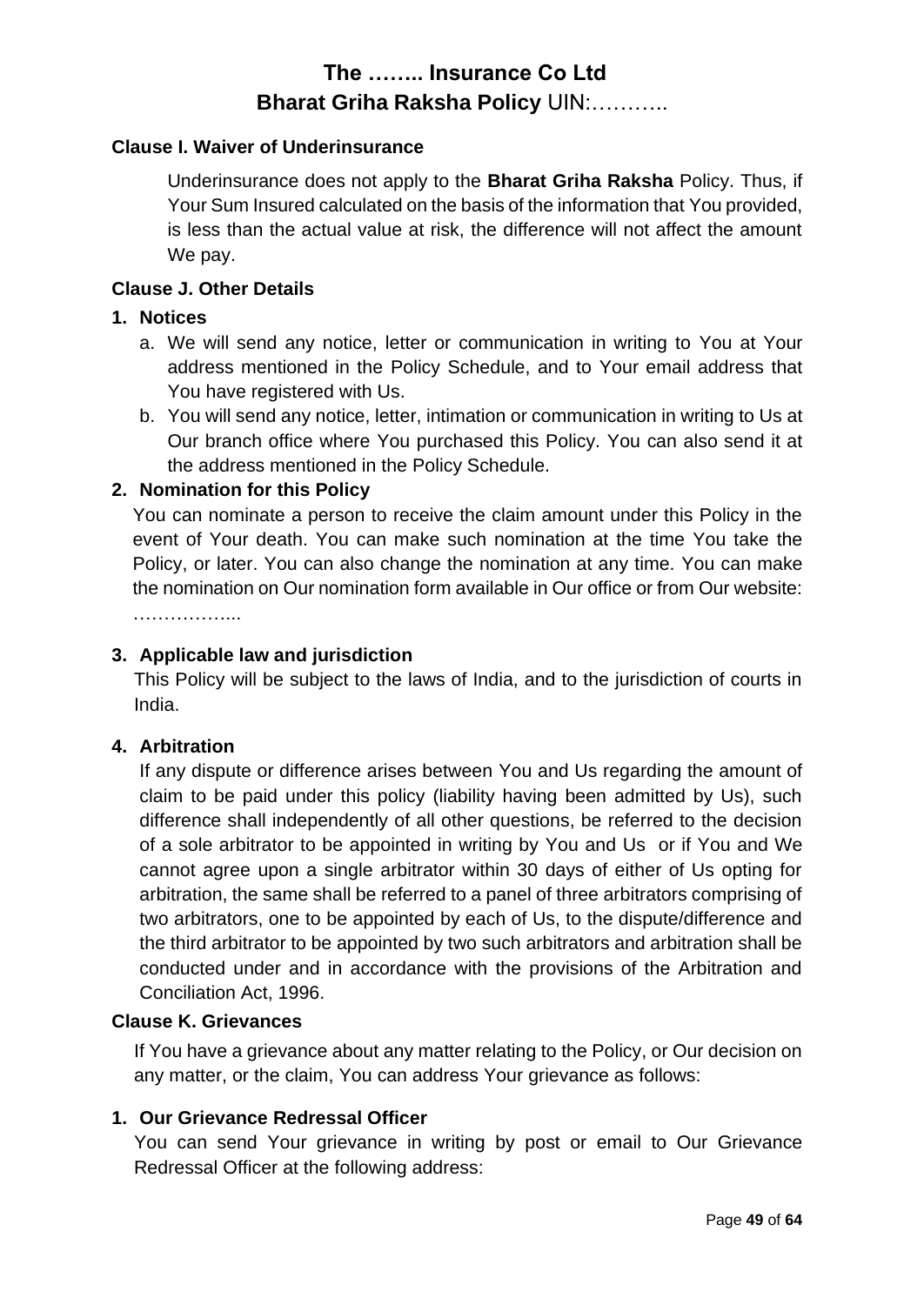Address including email

…………………………..

#### **2. Consumer Affairs Department of IRDAI**

- a. In case it is not resolved within 15 days or if You are unhappy with the resolution You can approach the Grievance Redressal Cell of the Consumer Affairs Department of IRDAI by calling Toll Free Number **155255 (or) 1800 4254 732** or sending an e-mail to [complaints@irdai.gov.in.](mailto:complaints@irdai.gov.in) You can also make use of IRDAI's online portal - Integrated Grievance Management System (IGMS) by registering Your complaint at [igms.irda.gov.in.](http://igms.irda.gov.in/)
- b. You can send a letter to IRDAI with Your complaint on a Complaint Registration Form available [by clicking here.](http://www.policyholder.gov.in/uploads/CEDocuments/complaintform.pdf) You must fill and send the Complaint Registration Form along with any documents by post or courier to General Manager, Insurance Regulatory and Development Authority of India (IRDAI), Consumer Affairs Department - Grievance Redressal Cell, Sy.No.115/1, Financial District, Nanakramguda, Gachibowli, Hyderabad-500032.
- c. You can visit the portal [http://www.policyholder.gov.in](http://www.policyholder.gov.in/) for more details.

#### **3. Insurance Ombudsman**

You can approach the Insurance Ombudsman depending on the nature of grievance and financial implication, if any. Information about Insurance Ombudsmen, their jurisdiction and powers is available on the website of the Insurance Regulatory and Development Authority of India (IRDAI) at [www.irdai.gov.in,](http://www.irdaindia.org/) or of the General Insurance Council at [www.generalinsurancecouncil.org.in,](http://www.generalinsurancecouncil.org.in/) the Consumer Education Website of the IRDAI at [http://www.policyholder.gov.in,](http://www.policyholder.gov.in/) or from any of Our Offices.

**Note: Insurer to give details of Insurance Ombudsmen.**

#### **Clause L. Information about Us**

The … … … … … Insurance Company Limited

**Address** 

**Web:** 

**E-mail:** 

**Customer Service:**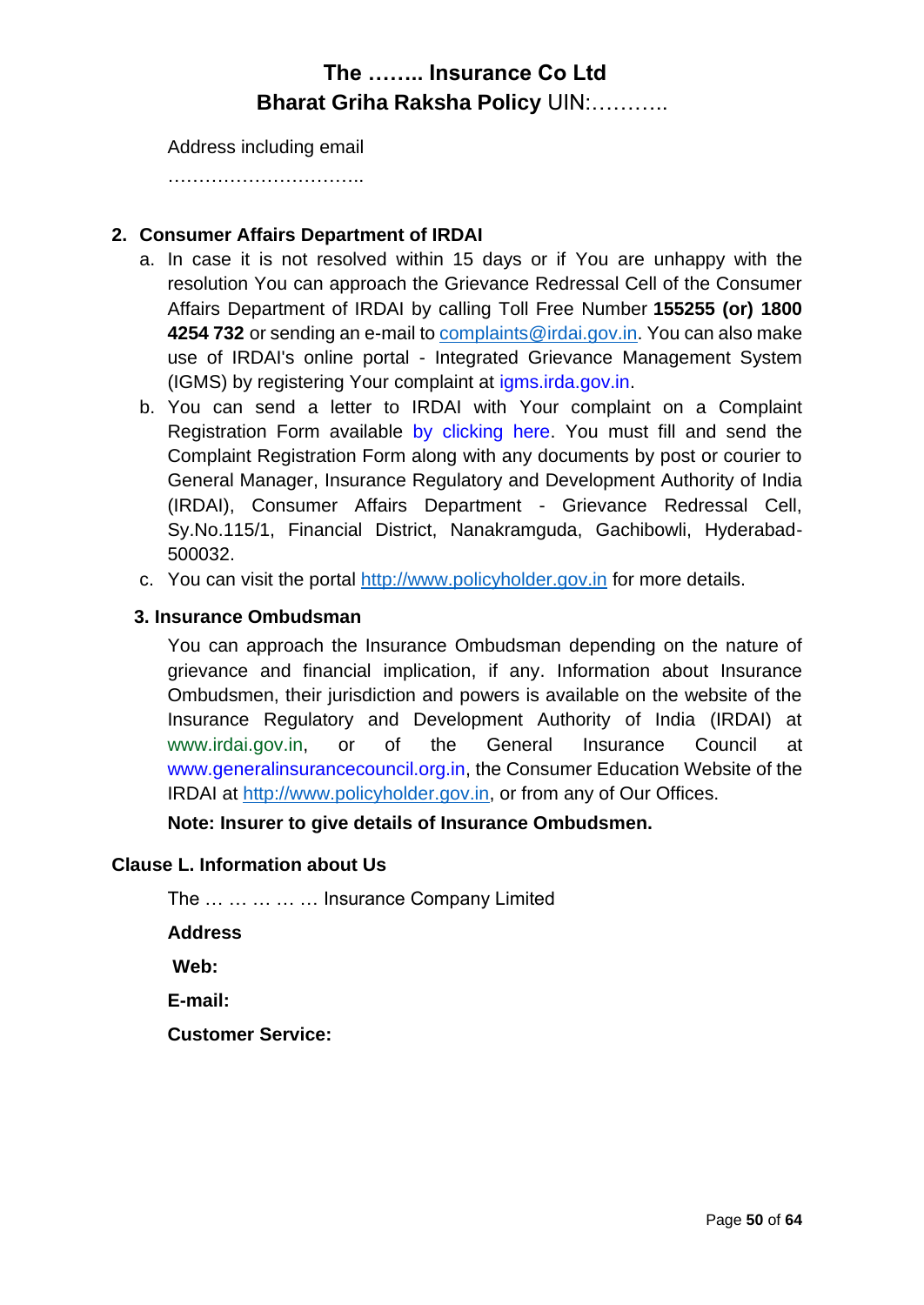**Standard Key Features Document (KFD)**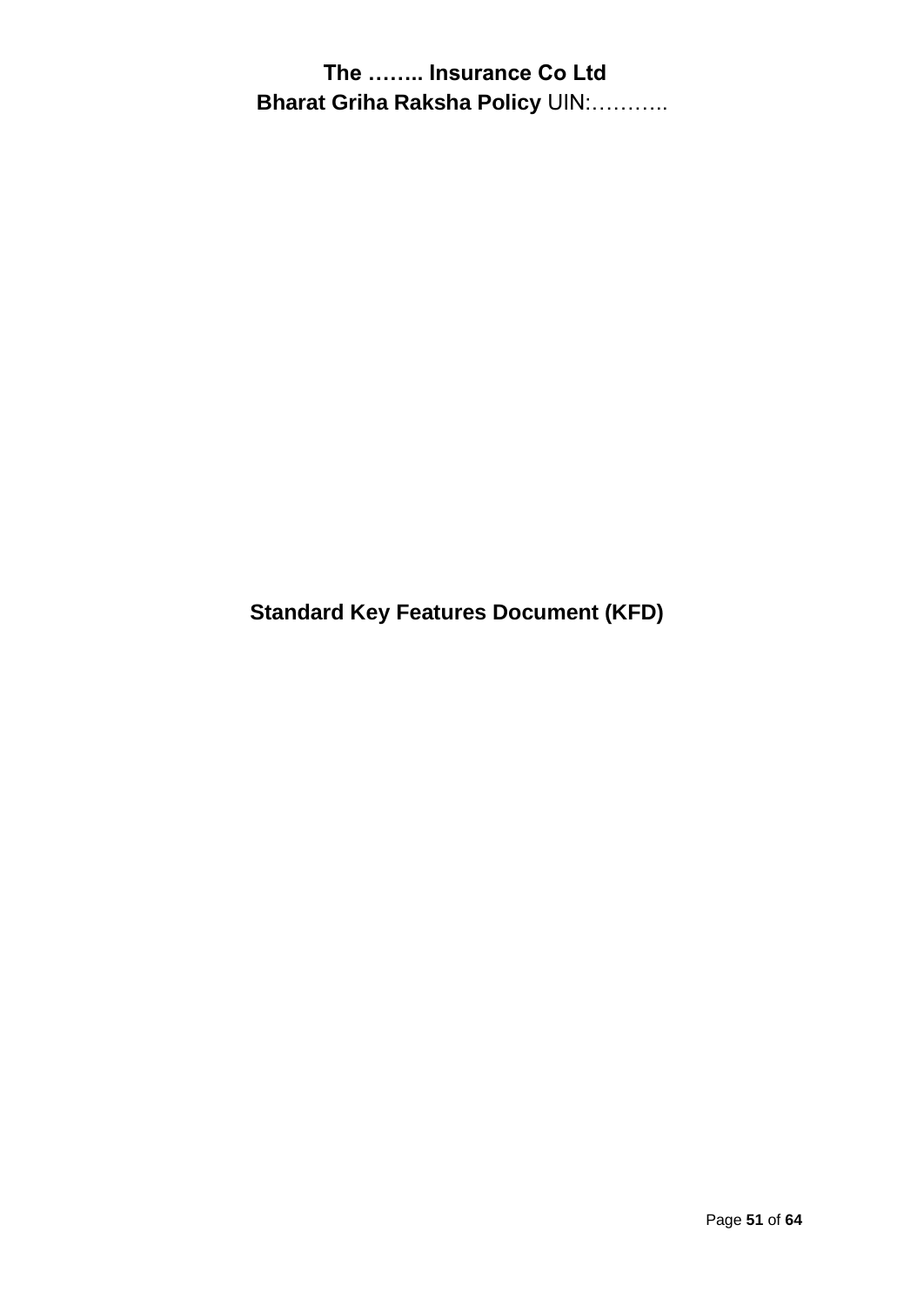### **Key Features Document (KFD)**

### *Introduction*

This document gives the important features of Our **Bharat Griha Raksha** policy. Here, We describe the policy and answer Your questions. Read it carefully before You buy this Insurance Cover, and keep it safe for future reference.

### *What is the Insurance Cover?*

The **Bharat Griha Raksha** policy gives insurance cover to Your Home Building, and Home Contents, that is, articles or things in Your home. Under this policy, We agree to pay You for the loss You suffer when unexpected events cause physical loss, damage or destruction of the building of Your home, and articles or things in it.

#### This **Policy gives three types of covers:**

- a. **Home Building Cover** for the building structure of Your home.
- b. **Home Contents Cover** for the articles or things in Your home. Where Home Building is also covered, **General Contents** are automatically covered for 20% of the Sum Insured of the Home Building subject to a maximum of ₹ 10 Lakh (Rupees Ten Lakh) unless You opt for a higher Sum Insured for Home Contents and declare the details.

(At least one of the above 2 covers is compulsory)

- c. **Optional Cover:** The following optional covers are available under the policy on payment of additional premium.
	- i. **Cover for Valuable Contents on Agreed Value Basis:** Valuable contents of Your Home such as jewellery, silverware, paintings, works of art etc can be covered under this optional cover.
	- **ii. Personal Accident Cover**: If the insured peril causing damage to Your Home Building and/or Contents also results in the death of either You or Your spouse, a compensation of ₹ 5 Lakh (Rupees Five Lakh) per person would be payable**.**

### *How does the Bharat Griha Raksha Policy help me?*

If Your Home Building, or Home Contents, that is, articles or things in Your home are lost, damaged or destroyed physically because of unexpected events that occur during the period of this policy, We provide insurance cover as follows: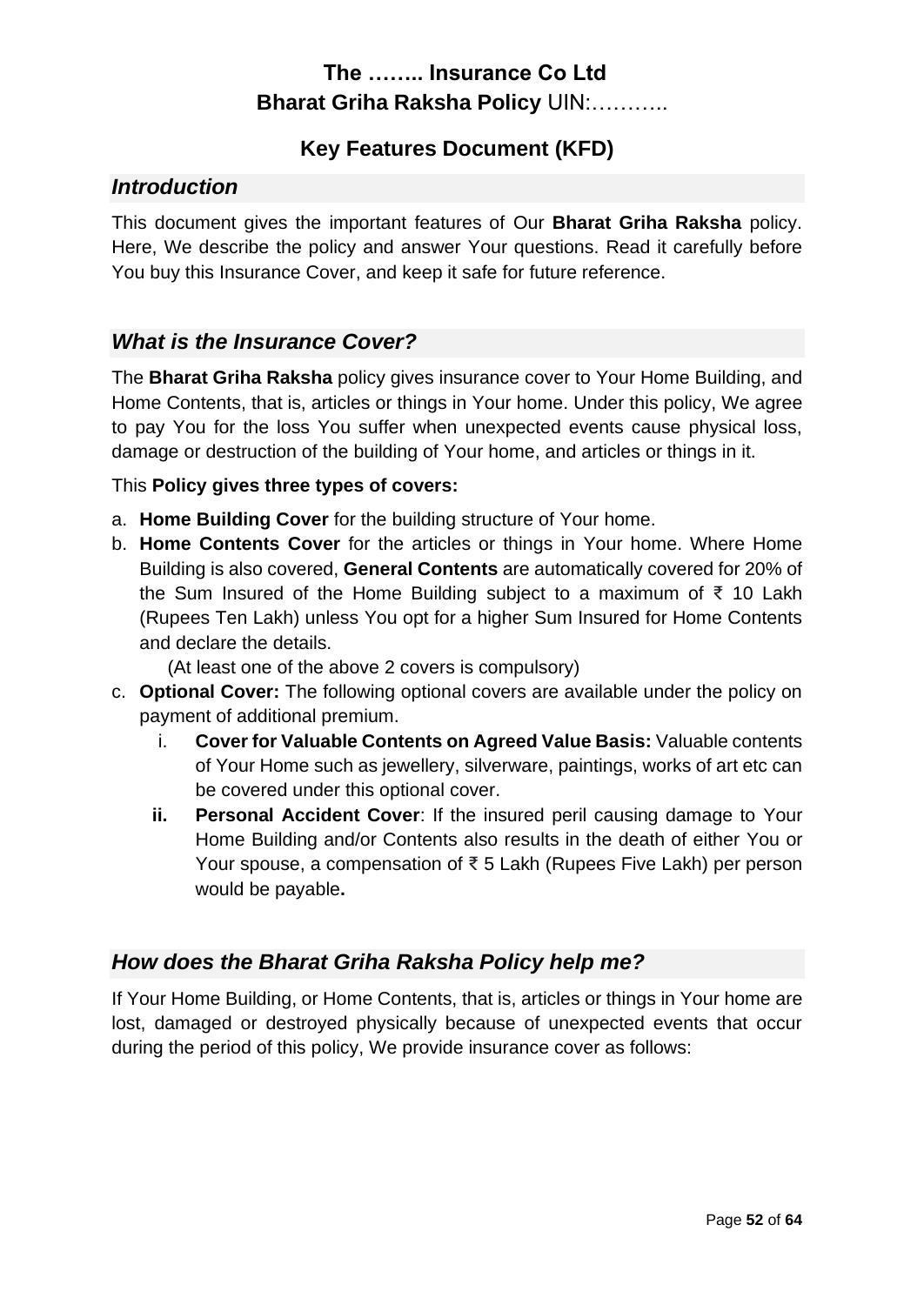| <b>Name</b><br><b>of</b><br>Cover                                                      | <b>Your loss</b>                                                                                                                                                                           | We pay                                                                                                                                                                                  | <b>Nature</b><br>of<br><b>Cover</b>                                                                                        |  |
|----------------------------------------------------------------------------------------|--------------------------------------------------------------------------------------------------------------------------------------------------------------------------------------------|-----------------------------------------------------------------------------------------------------------------------------------------------------------------------------------------|----------------------------------------------------------------------------------------------------------------------------|--|
| Home<br><b>Building</b><br>Cover                                                       | Building is damaged                                                                                                                                                                        | Cost<br>of<br>repairs,<br>Architect's,<br>Surveyor's,<br>Consulting<br>engineer's<br>fees,<br>Costs of clearing debris,<br>Loss of Rent and Rent<br>for<br>alternative<br>accommodation | Standard                                                                                                                   |  |
|                                                                                        | Building is completely<br>destroyed<br>(Total<br>Loss)                                                                                                                                     | <b>Cost of Construction</b>                                                                                                                                                             | Standard                                                                                                                   |  |
| Home<br>Contents                                                                       | Any General Content<br>is damaged                                                                                                                                                          | Cost of repairs                                                                                                                                                                         | Standard.<br>You can opt<br>out of the<br>cover<br>or<br>increase<br>the<br>Sum<br>Insured by<br>declaring<br>the details. |  |
| Cover                                                                                  | or destroyed (Total<br>Loss)                                                                                                                                                               | Article or thing is lost Cost of replacing that<br>item with a same or<br>similar item.                                                                                                 |                                                                                                                            |  |
| Personal<br>Accident<br>Cover                                                          | ₹ 5,00,000/- per person<br>Unfortunate death of<br>Your<br>spouse<br>or<br>Yourself due to<br>an<br>insured<br>peril<br>that<br>damage<br>caused<br>to<br>Home Building and/or<br>Contents |                                                                                                                                                                                         | Optional                                                                                                                   |  |
| Cover<br>for<br>Valuable                                                               | Valuable<br>content<br>is<br>physically damaged                                                                                                                                            | Cost of repair                                                                                                                                                                          | Optional                                                                                                                   |  |
| Contents<br>on Agreed<br>Value<br><b>Basis</b><br>(under<br>Home<br>Contents<br>Cover) | Valuable content is a<br>total loss                                                                                                                                                        | <b>Agreed Value</b>                                                                                                                                                                     |                                                                                                                            |  |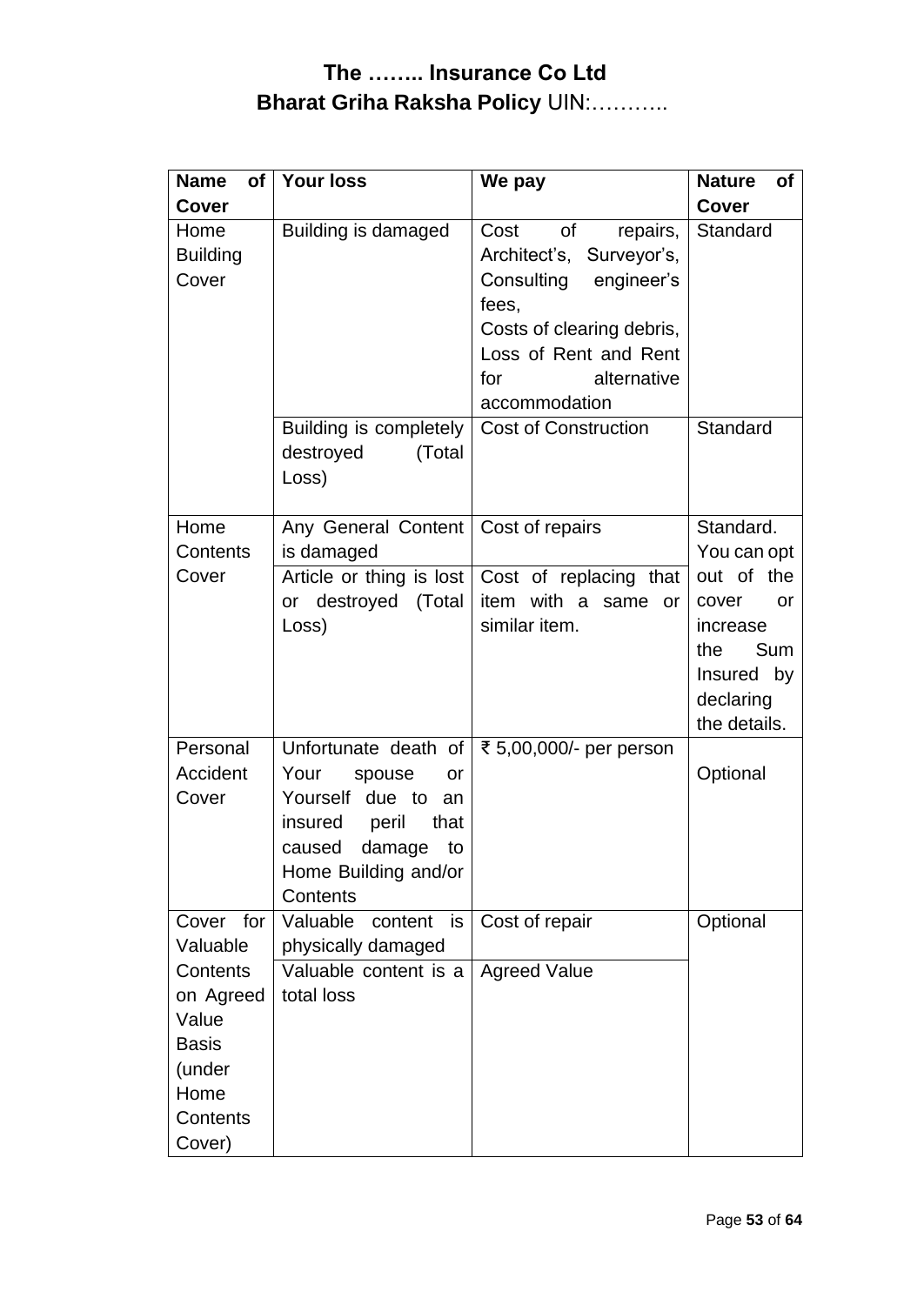### *Which unexpected events does it cover?*

We give insurance cover for physical loss or damage, or destruction caused to Insured Property by the following unforeseen events occurring during the Policy Period.

The events covered are given in Column A and those not covered in respect of these events are given in Column B.

|    | <b>Column A</b>                                                                                       | <b>Column B</b>                                                                                                                                                                                                                                                                                                                                                                     |
|----|-------------------------------------------------------------------------------------------------------|-------------------------------------------------------------------------------------------------------------------------------------------------------------------------------------------------------------------------------------------------------------------------------------------------------------------------------------------------------------------------------------|
|    | We cover physical loss or damage,<br>or destruction caused to the Insured<br>Property by              | We do not cover any loss or damage, or<br>destruction<br>caused<br>the<br><b>Insured</b><br>to<br>Property                                                                                                                                                                                                                                                                          |
| 1. | Fire                                                                                                  | caused by burning of Insured Property by<br>order of any Public Authority.                                                                                                                                                                                                                                                                                                          |
| 2. | Explosion or Implosion                                                                                |                                                                                                                                                                                                                                                                                                                                                                                     |
| 3. | Lightning                                                                                             |                                                                                                                                                                                                                                                                                                                                                                                     |
| 4. | Earthquake, volcanic eruption, or<br>other like convulsions of nature                                 | $\qquad \qquad \blacksquare$                                                                                                                                                                                                                                                                                                                                                        |
| 5. | Storm, Cyclone, Typhoon, Tempest,<br>Hurricane, Tornado, Tsunami, Flood<br>and Inundation             |                                                                                                                                                                                                                                                                                                                                                                                     |
| 6. | Subsidence of the land on which<br>Home<br><b>Building</b><br>Your<br>stands,<br>Landslide, Rockslide | caused by<br>a. normal<br>cracking,<br>settlement<br>or<br>bedding down of new structures,<br>b. the settlement or movement of made<br>up ground,<br>c. coastal or river erosion,<br>d. defective design or workmanship or<br>use of defective materials, or<br>e. demolition, construction, structural<br>alterations or repair of any property, or<br>groundworks or excavations. |
| 7. | Bush Fire, Forest fire, Jungle fire                                                                   |                                                                                                                                                                                                                                                                                                                                                                                     |
| 8. | physical object (e.g. vehicle, falling<br>trees, aircraft, wall etc.)                                 | Impact damage of any kind, i.e., caused by pressure waves caused by<br>damage caused by impact of, or aircraft or other aerial or space devices<br>collision caused by any external travelling at sonic or supersonic speeds.                                                                                                                                                       |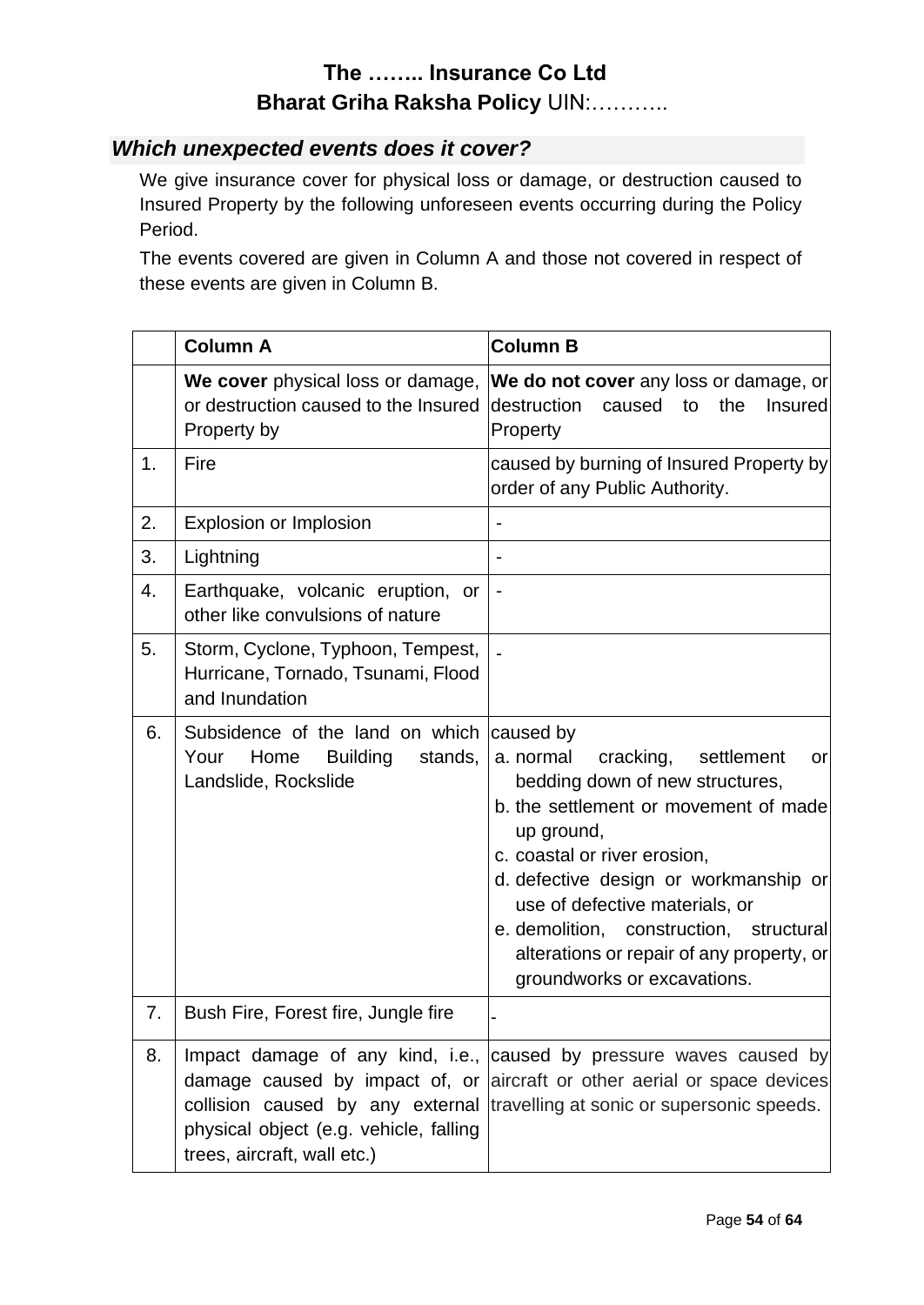|     | <b>Column A</b>                                                                             | <b>Column B</b>                                                                                                                                                                                                                                          |  |  |
|-----|---------------------------------------------------------------------------------------------|----------------------------------------------------------------------------------------------------------------------------------------------------------------------------------------------------------------------------------------------------------|--|--|
|     | or destruction caused to the Insured<br>Property by                                         | We cover physical loss or damage, We do not cover any loss or damage, or<br>destruction<br>caused<br>the<br><b>Insured</b><br>to<br>Property                                                                                                             |  |  |
| 9.  | Missile testing operations                                                                  |                                                                                                                                                                                                                                                          |  |  |
| 10. | Riot, Strikes, Malicious Damages                                                            | caused by<br>a. temporary<br>permanent<br>or<br>dispossession,<br>confiscation,<br>commandeering, requisition<br>or<br>destruction<br>by<br>order<br>0f<br>the<br>government or any lawful authority,<br>or<br>b. temporary<br>or<br>permanent           |  |  |
|     |                                                                                             | dispossession of Your Home by<br>unlawful occupation by any person.                                                                                                                                                                                      |  |  |
| 11  | Acts of terrorism<br>(Coverage as per Terrorism Clause<br>attached).                        | Exclusions and Excess as per Terrorism<br>Clause attached.                                                                                                                                                                                               |  |  |
| 12. | Bursting or overflowing of water<br>tanks, apparatus and pipes.                             |                                                                                                                                                                                                                                                          |  |  |
| 13. | installations.                                                                              | Leakage from automatic sprinkler a. repairs or alterations in Your Home or<br>the building in which Your Home is<br>located,<br>b. repairs, removal or extension of any<br>sprinkler installation, or<br>c. defects in the construction known to<br>You. |  |  |
| 14. | within $7$ days from the if it is<br>Theft<br>caused by any of the above Insured<br>Events. | occurrence of and proximately a. any article or thing outside Your<br>Home, or<br>b. any article or thing attached from the<br>outside of the outer walls or the roof of<br>Your<br>Home,<br>unless<br>securely<br>mounted.                              |  |  |

**Special feature**: Cover for loss caused by theft within 7 days of and caused by occurrence of these events.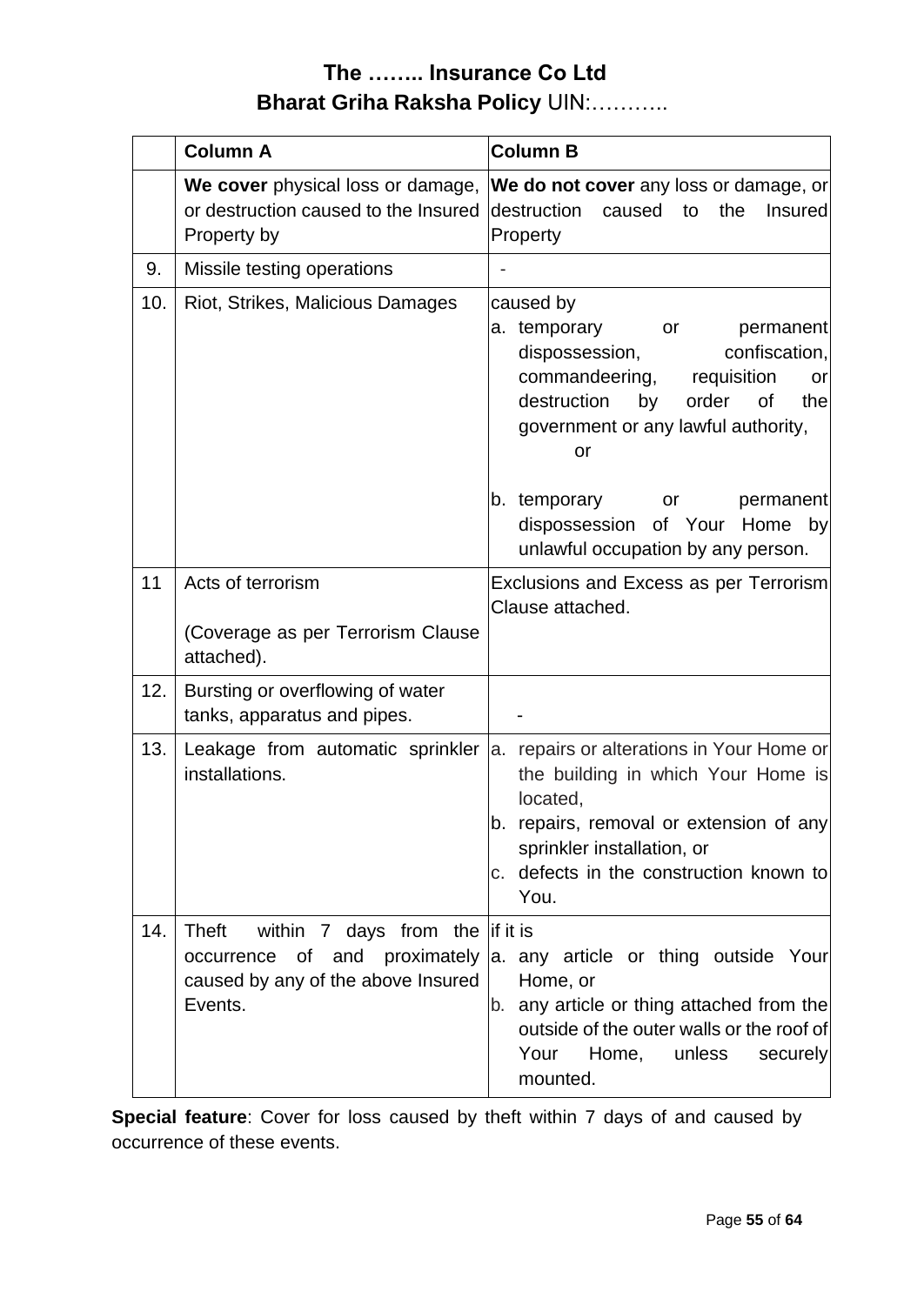### *Does the Bharat Griha Raksha policy cover all losses caused by these events?*

Some events and losses are not covered. Some of these are:

| - Your deliberate, wilful or intentional  - Loss or damage to bullion or unset |                                        |
|--------------------------------------------------------------------------------|----------------------------------------|
| act,                                                                           | precious stones, manuscripts, vehicles |
| - War, invasion, war-like operations,                                          | and explosive substances,              |
| $-$ lonising radiation,                                                        | Addition, extension, or alteration to  |
| - Pollution or contamination,                                                  | Your building more than 10% of its     |
| - Property is missing or has been                                              | carpet area,                           |
| mislaid,                                                                       | Costs, fees or expenses for preparing  |
| - Consequential or indirect loss or<br>damage,                                 | any claim.                             |

(\*Please refer to policy document for entire list of exclusions)

### *For which property can I take this policy?*

The **Home Building Cover** is for the building of Your home. It may be constructed using any material. Additional structures such as garage, verandah, domestic outhouses for residence, compound walls, retaining walls, parking space, solar panels, water tanks or residence, permanent fixtures and fittings and internal roads are also covered.

The policy also pays for the following expenses:

- i. Upto 5% of the claim amount for reasonable fees of architect, surveyor, consulting engineer;
- ii. Upto 2% of the claim amount for reasonable costs of removing debris from the site.

Further, the policy also pays for Loss of Rent and Rent for Alternative Accommodation while the Home Building is not fit for living because of physical loss arising out of an Insured Event.

The **Home Contents Cover** is for General contents of household use in Your home. Contents like television, refrigerator, furniture and other household articles are covered.

You can also cover valuable contents like jewellery, works of art, silverware, paintings, etc by paying additional premium.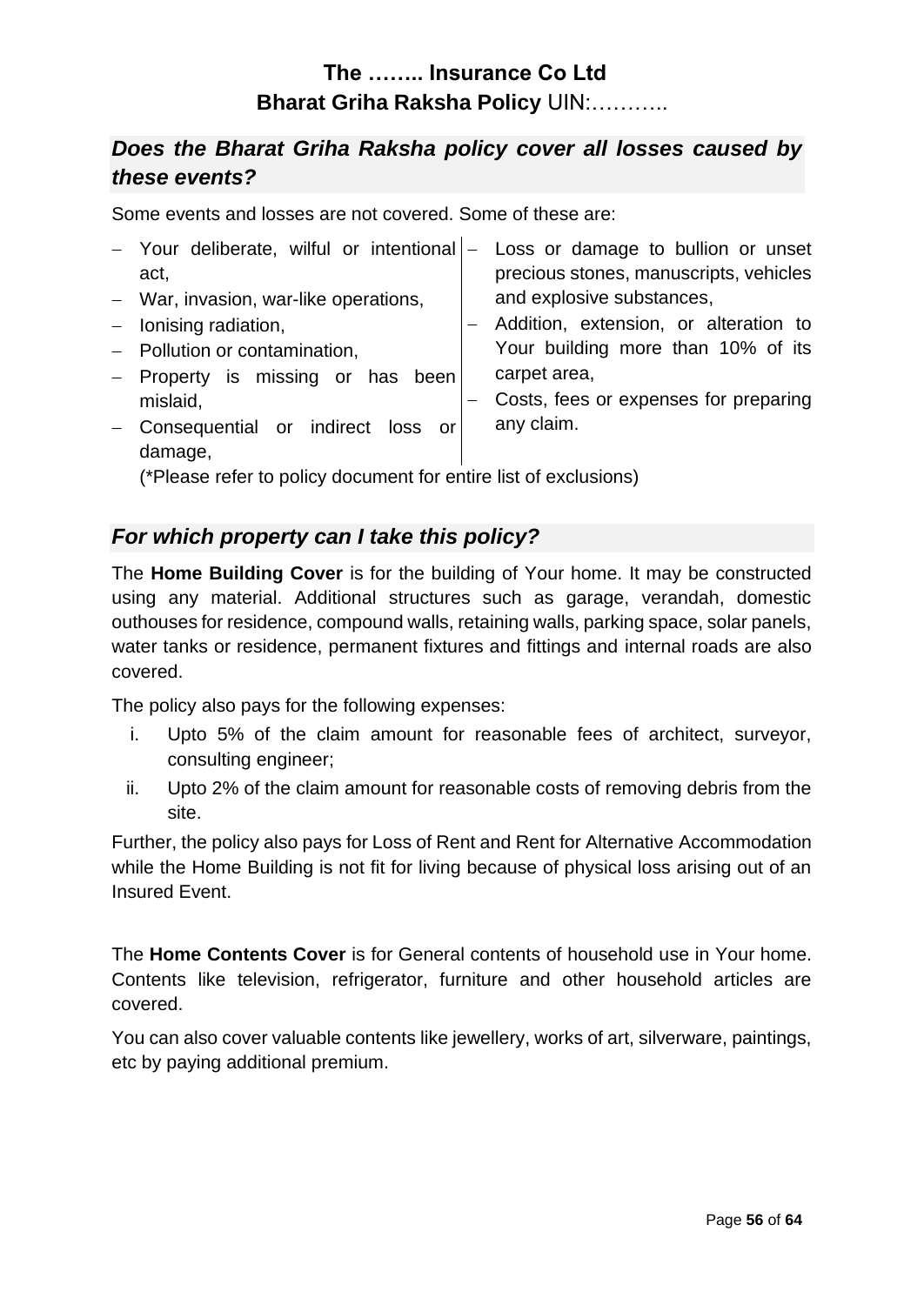### *How do I become eligible to buy the cover?*

You can buy cover for the building if You are its owner, authorised occupier, landlord, or tenant and You are liable for insurance. You can buy the cover if Your Home Building is used for residence. If You carry on commercial activity by employing other persons, You cannot buy this policy but have to buy the appropriate policy.

You can buy cover for any item of article or thing if You are its owner, purchaser, or responsible for it.

### *What amount am I entitled to receive in the event of a covered loss?*

Your home is covered for the amount that will be required to rebuild it, calculated at the rate of prevailing cost of construction of Your home building at the policy commencement date. This is the Sum Insured for the building.

Articles or things in Your home are covered for the amount that will be required to replace them. There is an automatic cover for General Contents for 20% of the Sum Insured for Home Building cover subject to a maximum of ₹ 10 lakhs (Rupees Ten Lakh), if You have purchased both Home Building and Home Contents cover. You can increase this amount by declaring the details (and that becomes the Sum Insured for contents), or decide not to buy this cover. If You have purchased only Home Contents cover You have to declare Sum Insured for General Contents.

If Your home or articles or things in Your home are damaged, We pay the amount You have spent on repairs. If Your home or articles or things are lost or completely destroyed, We pay the Sum Insured for that item.

Please note that 'underinsurance' does not apply to the **Bharat Griha Raksha** policy. This is a special feature of this policy. Thus, if Your Sum Insured calculated on the basis of the information that You have provided Us is less than the actual value at risk, the difference will not affect the amount We pay.

The amount of Sum Insured is decided and agreed beforehand for each cover and items of property. It is shown in a document called the Policy Schedule. This is the maximum amount We will pay, in case the actual cost of repair, rebuilding or replacement is higher. This policy ends when We pay the whole Sum Insured of any cover or item insured.

### *How much do I pay for this cover?*

The Premium for the Home Building Cover and the Home Contents Cover depends upon the amount of Sum Insured and various other factors that define the risk profile of Your Home Building and Home Contents.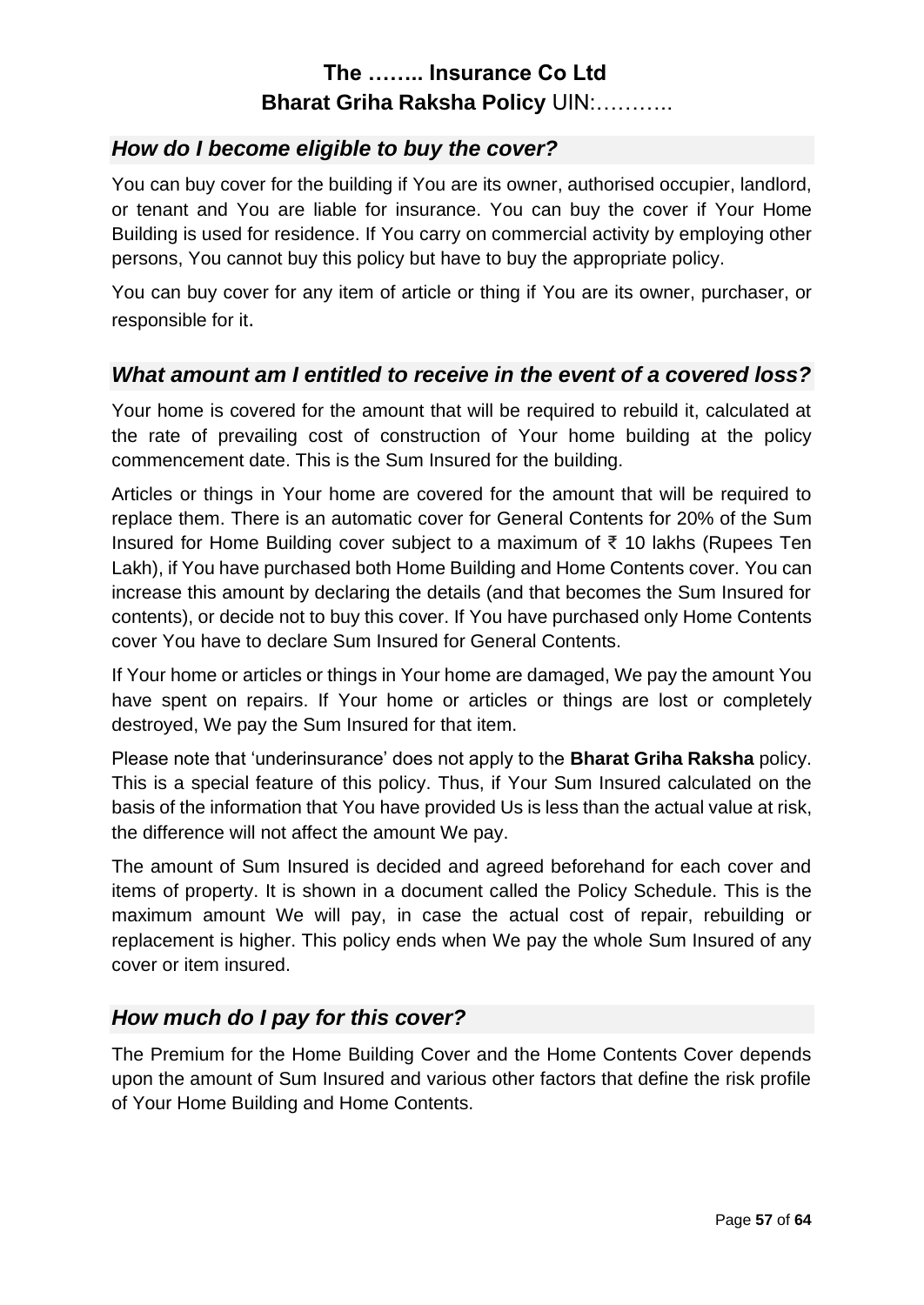We give below an *illustration* of premium for these covers. \*

|  | Note: Insurers to fill up the Rate and Premium details in the Illustration |  |
|--|----------------------------------------------------------------------------|--|
|--|----------------------------------------------------------------------------|--|

|    | <b>Cover</b>                     | <b>Description</b>                                                | <b>Basis</b>                                                          | <b>Sum</b><br><b>Insured</b><br>₹ | Rate<br>of<br>premium<br>₹<br>per<br>1000 | Premium<br>₹ |
|----|----------------------------------|-------------------------------------------------------------------|-----------------------------------------------------------------------|-----------------------------------|-------------------------------------------|--------------|
| 1. | Home<br><b>Building</b><br>Cover | A flat of carpet<br>area 50 sq.m.,<br>concrete<br>structure       | Basic cost of<br>construction ₹<br>20,000<br>per<br>sqm.              | 10,00,000                         |                                           |              |
| 2. | Home<br>Contents<br>Cover        | a)General<br>Contents<br>in<br>flat above                         | 20%<br>of<br><b>Building Sum</b><br>Insured                           | 2,00,000                          |                                           |              |
| 3. | Home<br><b>Building</b><br>Cover | b) Valuables<br>A tin shed of<br>15<br>sq.m.<br>carpet area       | As agreed.<br>Basic cost of<br>construction ₹<br>5,000<br>per<br>sqm. | 5,00,000<br>75,000                |                                           |              |
| 4. | Home<br>Contents<br>Cover        | General<br>contents<br>in.<br>above home                          | 20%<br>of<br><b>Building Sum</b><br>Insured                           | 15,000                            |                                           |              |
| 5. | Home<br><b>Building</b><br>Cover | <b>Bungalow</b><br>of<br>200<br>area<br>sq.m.                     | Higher cost of<br>construction ₹<br>30,000<br>per<br>sqm.             | 60,00,000                         |                                           |              |
| 6. | Home<br>Contents<br>Cover        | a)General<br>contents                                             | As agreed                                                             | 25,00,000                         |                                           |              |
|    |                                  | b)Valuable<br>Contents:<br>jewellery,<br>silverware,<br>paintings | As agreed                                                             | 30,00,000                         |                                           |              |

\* The amounts and rates given in the table are only for the purposes of giving examples. The actual amounts and rates may be different, and can change.

#### *How long does this cover protect me?*

You can opt for a duration upto 10 years.

### *Can I opt for any additional covers under this policy?*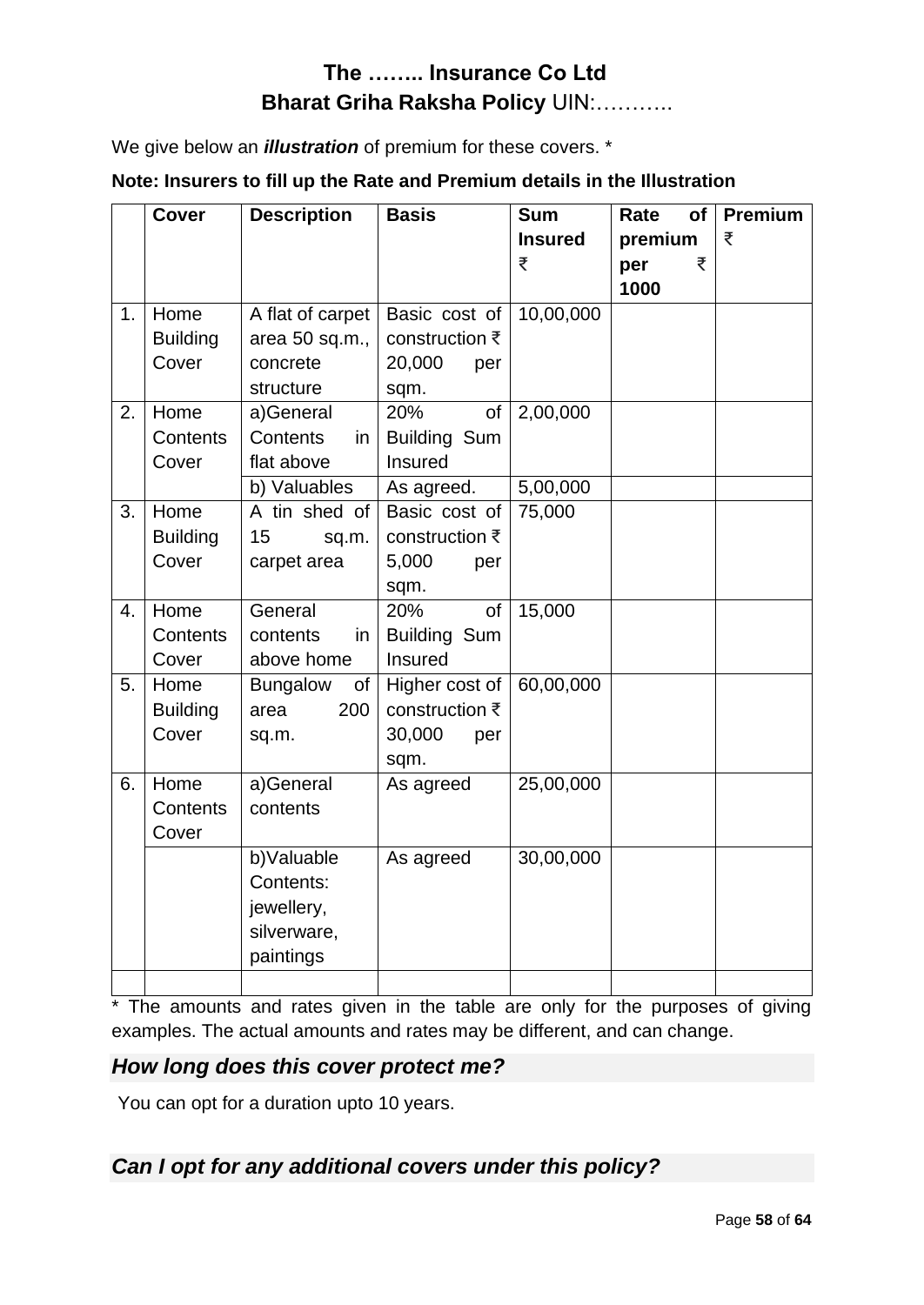You can buy the following additional covers (add-ons) that will be added to Your **Bharat Griha Raksha** Policy

 $-$ 

#### **Note: Insurers to mention details, as applicable**

### *How and when do I pay the premium?*

You must pay premium in advance. The insurance cover begins only after We receive Your premium.

### *What are my obligations under the policy?*

You have some obligations to fulfil. You must:

- − state all and true information about Yourself and Your home and articles or things inside Your home when You submit a proposal,
- − take care to prevent theft, loss or damage to Your Home Building and Home Contents, and
- − ensure that unauthorised persons do not occupy Your Home Building,
- − make true and full disclosure in Your claim and documents supporting the claim,
- − give Us full cooperation for inspection and investigating the claim that You will make,
- − make a claim when You suffer loss, and follow the claim procedure,
- − Inform to Us change in circumstances such as if You change Your address, You make any addition, alteration, extension to structure of Your Home Building, You change use of Your Home Building, You let out Your Home Building, Your Home Building no longer be solely occupied by You.

#### *Dos during filling up Proposal Form*

- 1. Give Sum Insured for:
	- a. Home Building
	- b. General Contents if Your contents are more than 20% of Sum Insured for Home Building subject to maximum of ₹ 10 lakhs.
	- c. Sum insured for Valuable Contents
- 2. Give Sum Insured for:
	- a. Loss of Rent and period for such loss of Rent, if You are the landlord.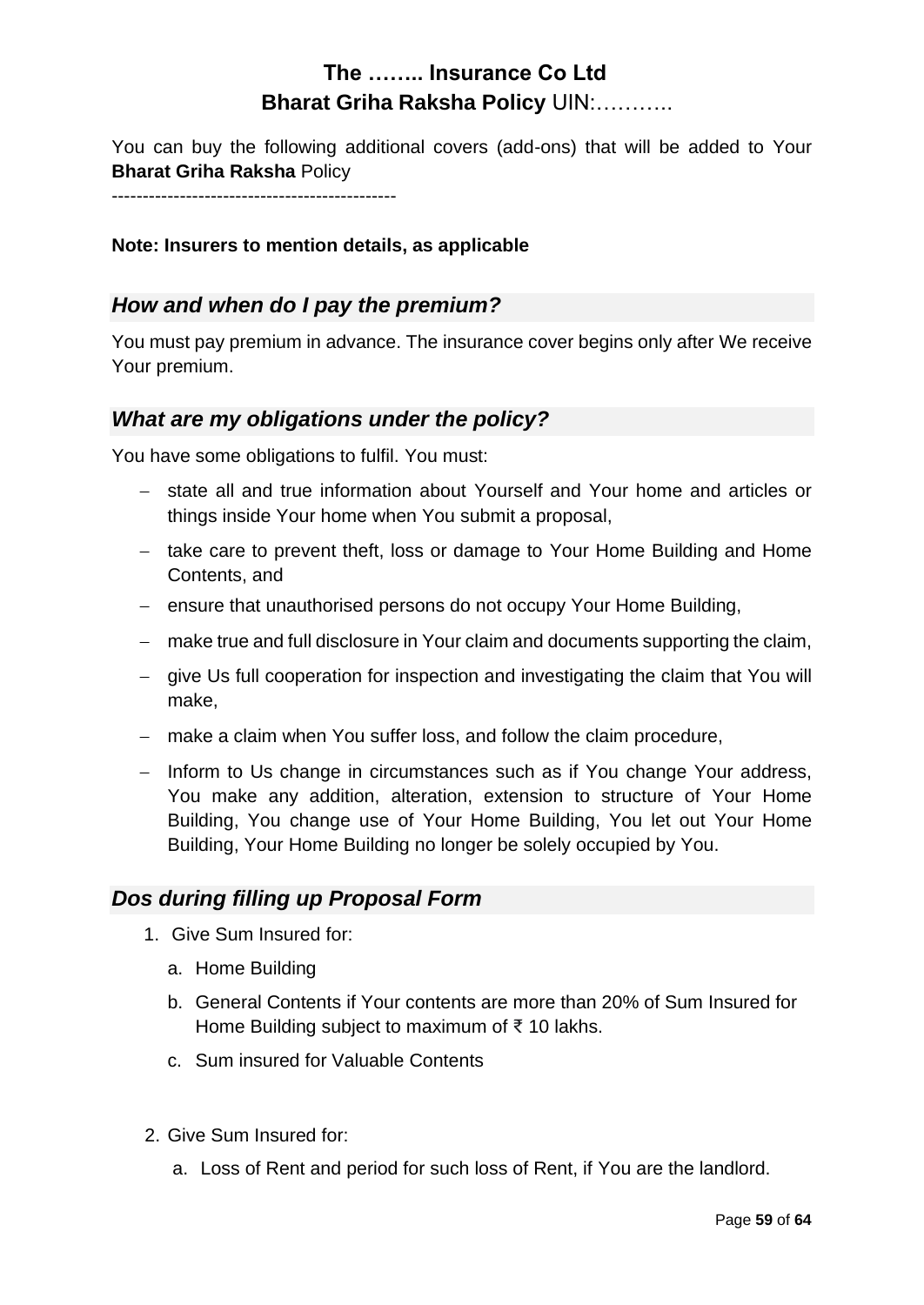b. Rent of Alternate Accommodation and period, if You are the tenant.

#### *How do I make a claim?*

If You suffer a loss that is covered by this policy, You must make a claim. We will verify the claim and accept it if it is according to the terms and conditions of this policy.

When You suffer loss, You must

- − give notice to Us immediately, You must state in this notice
	- i. the Policy Number,
	- ii. Your name,
	- iii. details of report to the police that You made,
	- iv. details of report to any Authority that You made,
	- v. details of the Insured Event,
	- vi. a brief statement of the loss,
	- vii. particulars of any other insurance of Your Home Building or any of Your Home Contents,
	- viii. details of loss or damage under any Optional Cover or Add-ons,
	- ix. submit photographs of loss or physical damage, wherever possible.
- − report to police, fire authorities and appropriate legal Authorities,
- − take all reasonable steps to prevent further damage to Home Building and Home Contents
- − preserve and collect evidence, take and preserve photographs,
- − assist Us and Our representatives in collecting evidence and details, give Us all information, books of accounts, and other documents,
- − submit claim form at the earliest opportunity but within 30 days from the date You first notice the loss or damage

#### *Who will collect amounts in the unfortunate event of my death?*

In case of Your death before receiving the claim amount, We will pay it to Your Nominee/Legal Representatives. Please register Your nominee with Us so that the claim is settled speedily.

#### *Can I make changes to this policy?*

You can choose to make changes to the covers of this Policy as may be permitted. You must make a proposal or request for any change. It will be effective only after We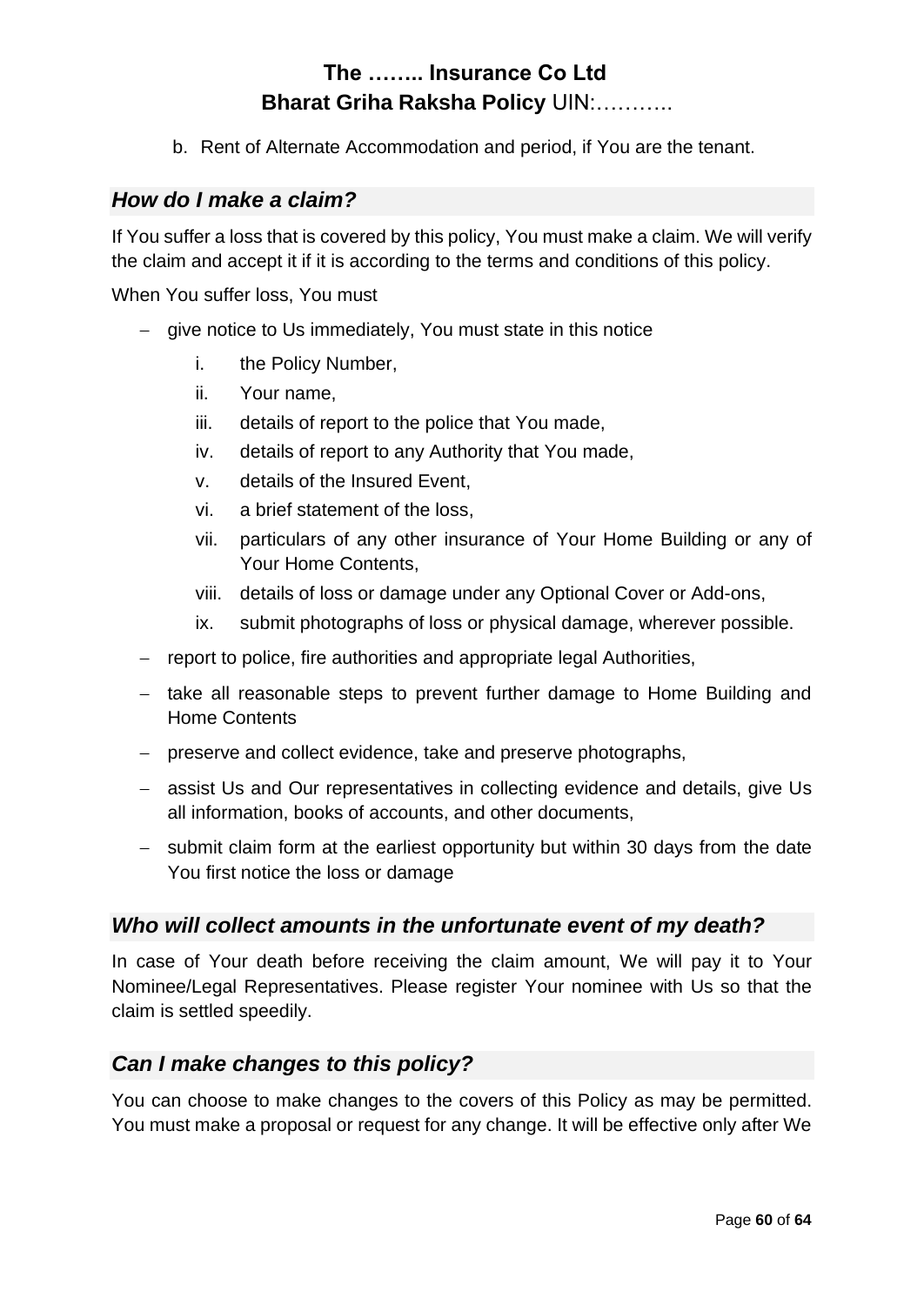have accepted Your proposal, and You have paid the additional premium where applicable.

### *Can this policy be cancelled?*

You can cancel this policy at any time during the policy period. We will return part of the premium.

We cannot cancel this policy during the policy period except on the grounds of misrepresentation, non-disclosure of material facts, fraud or non-cooperation of the insured

In case of total loss of Your Home in a long term policy where You have decided not to reinstate Your Home in favour of a cash settlement of Your claim, We will cancel the policy for the remaining duration of the policy period. In such a case We shall refund the proportionate premium for the un-expired policy years after grossing up the premium paid by You towards long term discount, if any.

### *How can I obtain this Policy?*

You can contact any agent of the company or an intermediary or other approved distribution channel, visit Our website for information on this product including whether it is available online, call Our call centre or contact Our office near to You.

### *How can this policy be renewed?*

This policy will expire on end of the Policy Period. If You wish to renew the Policy, You must apply for renewal before the end of the Policy Period and pay the required premium amount.

**Renewal of this policy is not automatic**, We may seek relevant information from You for the purpose of renewal. We can reject Your renewal only on grounds on Misrepresentation, non-disclosure of material facts, fraud or non-co-operation on Your part.

### *Where can I find the details of the Cover?*

We have given above the broad features of the **Bharat Griha Raksha** policy. If You choose this policy, Your transaction with Us will have legal implications. Please also read the 'Prospectus'. Further, detailed terms and conditions of this cover will be stated in a legal document called the 'Policy'. It is therefore important to read the Prospectus and the Policy.

### *How do I get copies of the Prospectus and the Policy?*

− You can read these two documents on Our website … … … .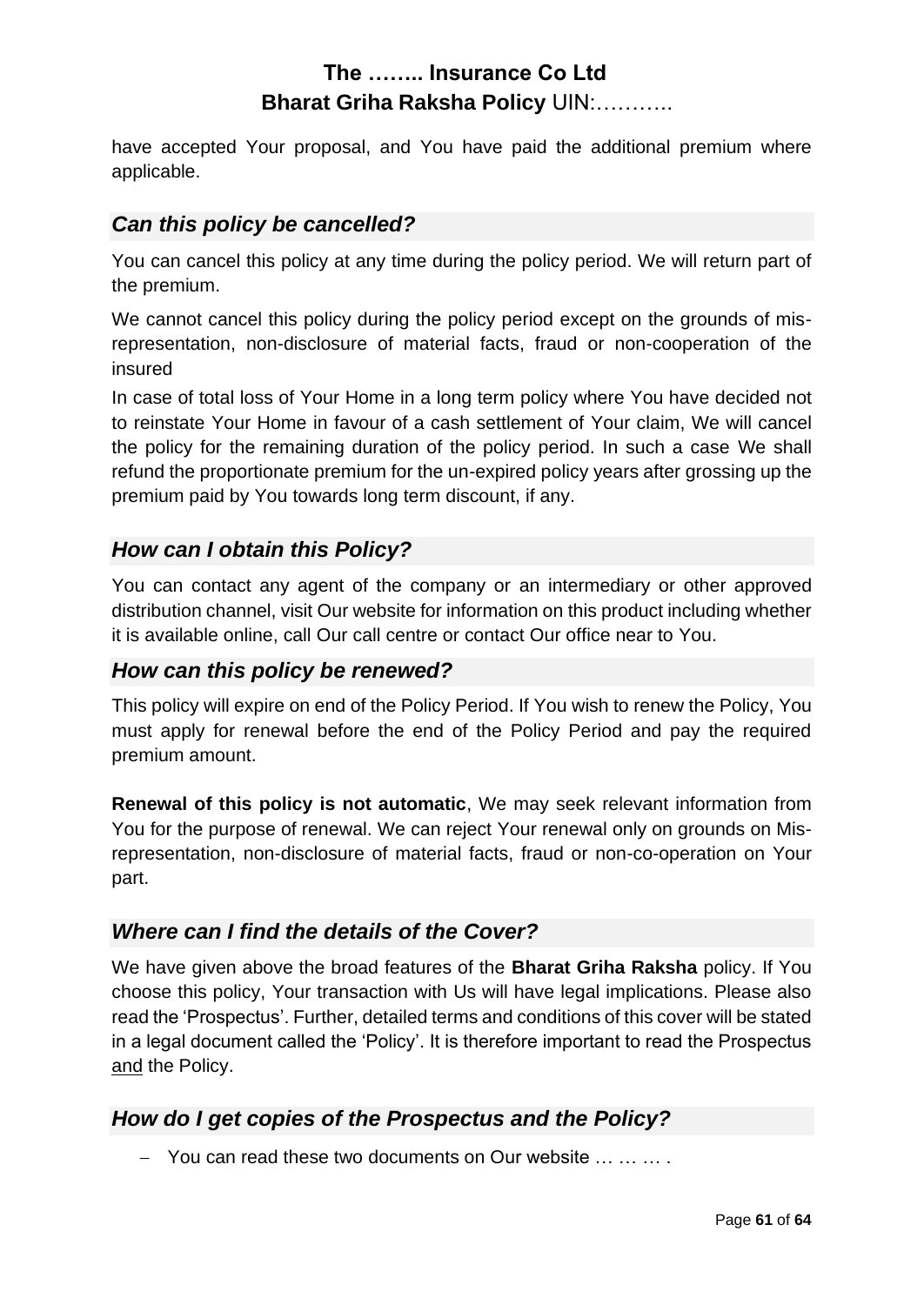- − You can download them from Our web-site.
- − You can send email to … … … … and ask for copies. We will email to You soft copies.
- − You can get copies from any branch of Our Company.

### *What do I do if I have a grievance?*

You can approach Our Grievance Redressal Officer by sending an email at \_\_\_\_\_\_\_\_  $\frac{1}{2}$  (email address) or a letter to  $\frac{1}{2}$   $\frac{1}{2}$   $\frac{1}{2}$   $\frac{1}{2}$  (address). You can also lodge the grievance through IRDAI's Integrated Grievance Management System (IGMS).

If Your grievance is not resolved, You can approach the Insurance Ombudsman, depending on the nature of the grievance and the financial implication, if any. You can find more details about Insurance Ombudsmen at [www.gbic.co.in](http://www.gbic.co.in/) or [www.irdai.gov.in.](http://www.irdai.gov.in/)

**Disclaimer: In the event of any question relating to interpretation of the insurance coverage, the policy document will prevail.**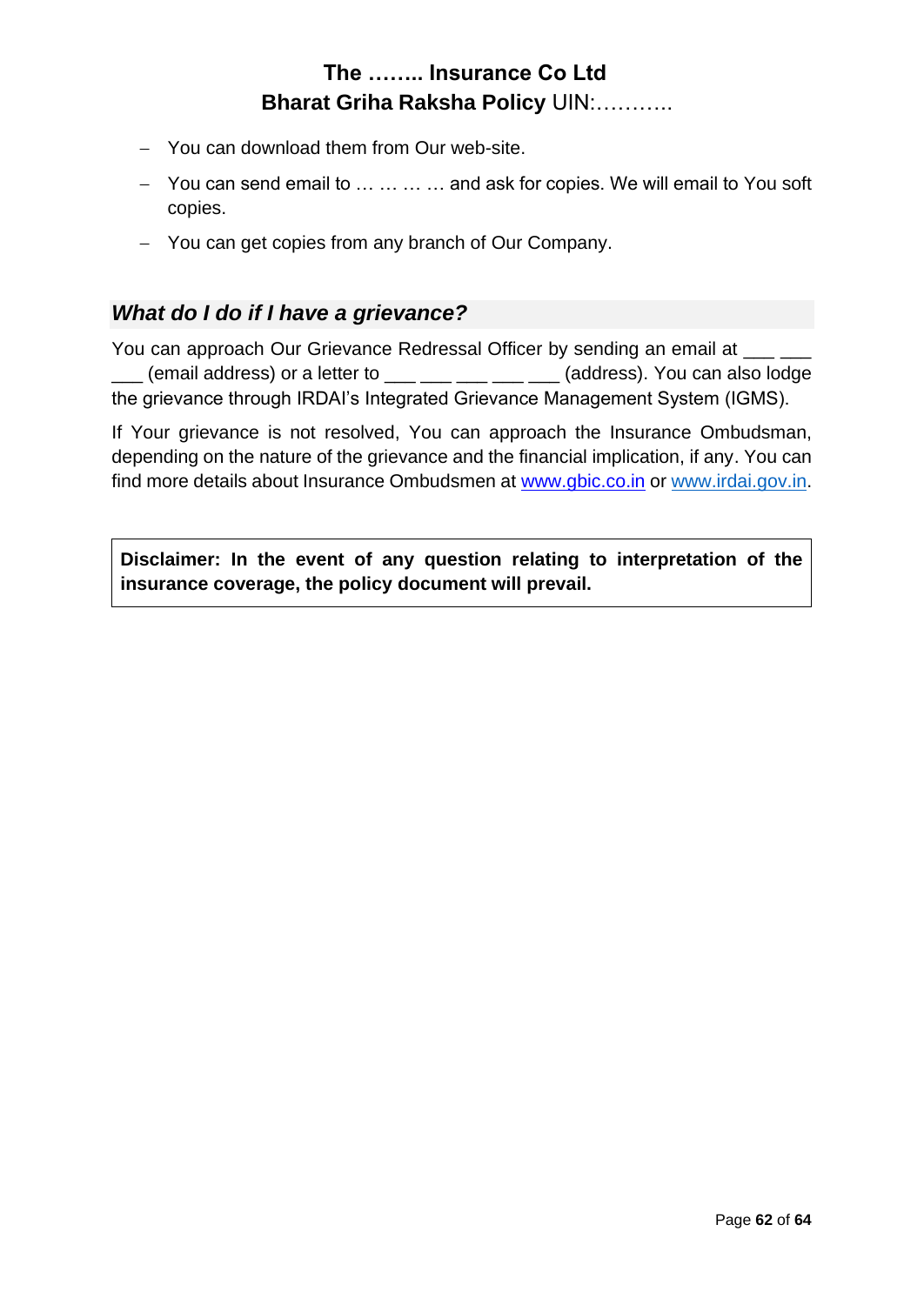**Standard Special Clause (Agreed Bank Clause)**